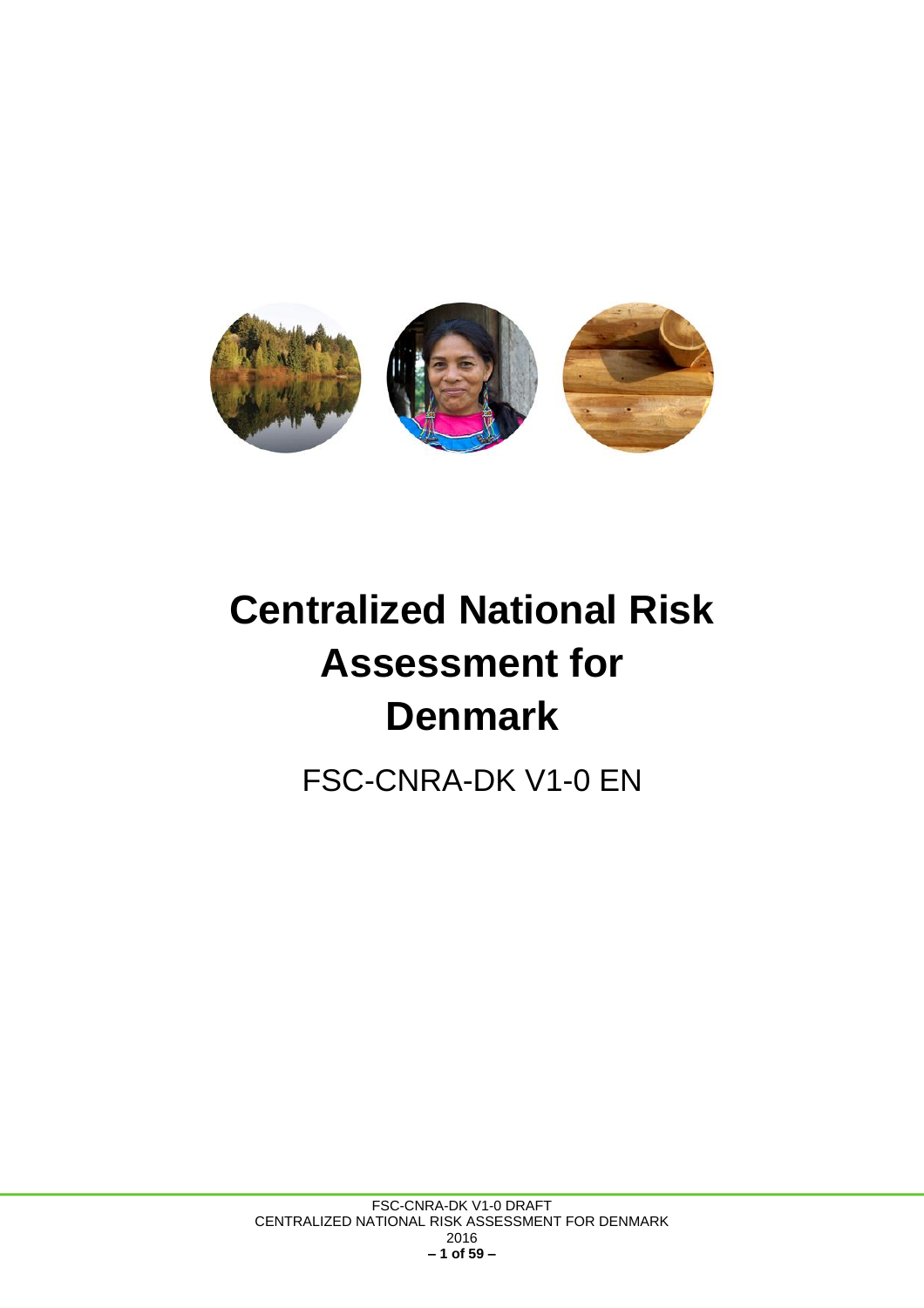| Title:                             | Centralized National Risk Assessment for Denmark                 |  |  |
|------------------------------------|------------------------------------------------------------------|--|--|
| <b>Document reference</b><br>code: | FSC-CNRA-DK V1-0 EN DRAFT                                        |  |  |
| Approval body:                     | FSC International Center: Policy and Standards Unit              |  |  |
| Date of approval:                  | <b>XX MONTH 201X</b>                                             |  |  |
| <b>Contact for comments:</b>       | <b>FSC International Center</b><br>- Policy and Standards Unit - |  |  |
|                                    | Charles-de-Gaulle-Str. 5<br>53113 Bonn, Germany                  |  |  |
|                                    | +49-(0)228-36766-0                                               |  |  |
|                                    | 昌<br>+49-(0)228-36766-30                                         |  |  |
|                                    | $^{\textregistered}$<br>policy.standards@fsc.org                 |  |  |

© 2016 Forest Stewardship Council, A.C. All rights reserved.

No part of this work covered by the publisher's copyright may be reproduced or copied in any form or by any means (graphic, electronic or mechanical, including photocopying, recording, recording taping, or information retrieval systems) without the written permission of the publisher.

Printed copies of this document are for reference only. Please refer to the electronic copy on the FSC website [\(ic.fsc.org\)](file://///fscsrv1/publico/PSU/FSC%20International%20docs/Standards/FSC-STD-40-005%20Company%20requirements%20for%20controlled%20wood/Version%203%20(in%20development)/D%203-0/ic.fsc.org) to ensure you are referring to the latest version.

The Forest Stewardship Council® (FSC) is an independent, not for profit, nongovernment organization established to support environmentally appropriate, socially beneficial, and economically viable management of the world's forests.

FSC's vision is that the world's forests meet the social, ecological, and economic rights and needs of the present generation without compromising those of future generations.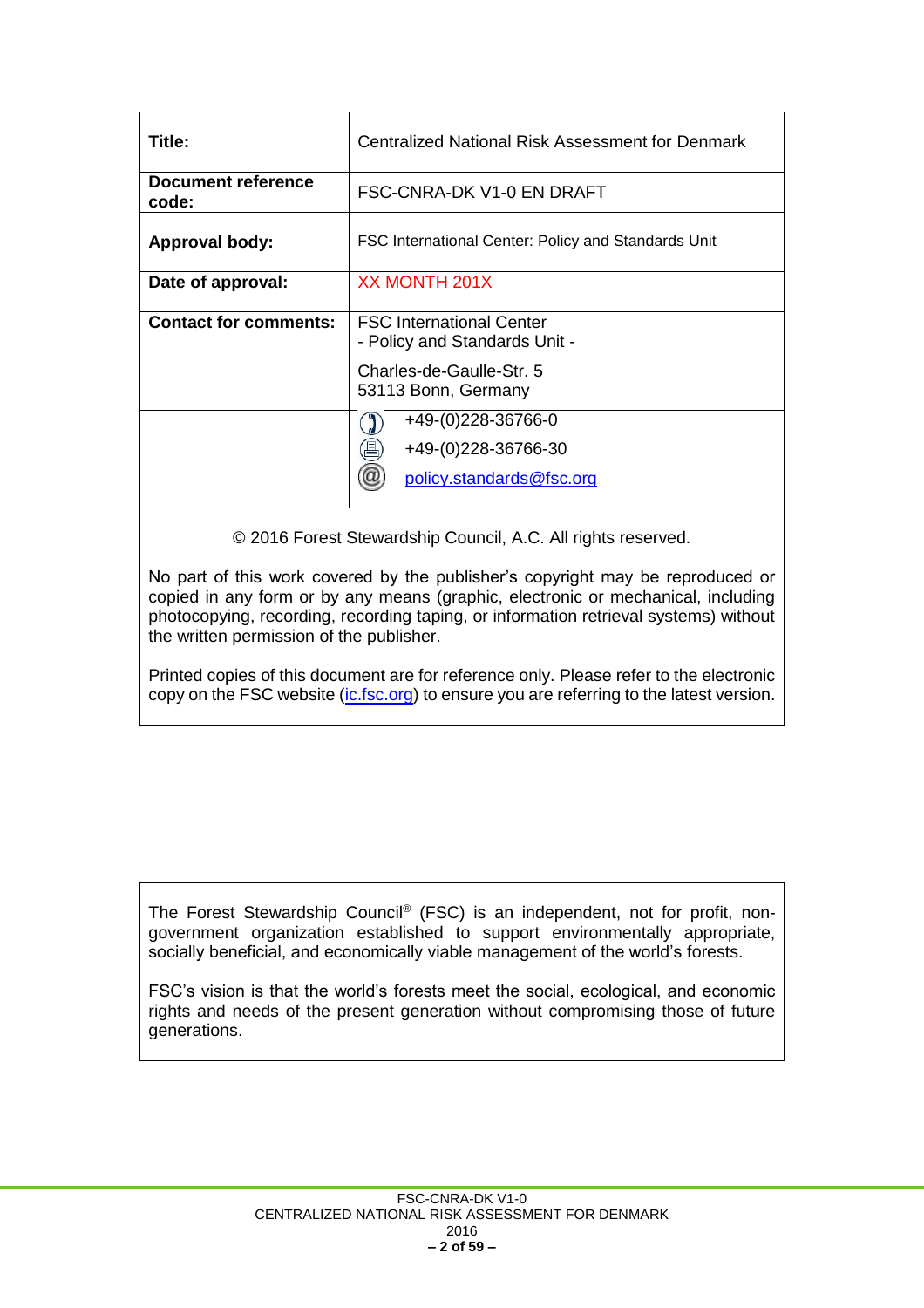# **Contents**<br>Risk assessm

| Controlled wood category 2: Wood harvested in violation of traditional and human  |  |
|-----------------------------------------------------------------------------------|--|
|                                                                                   |  |
|                                                                                   |  |
|                                                                                   |  |
| Controlled wood category 3: Wood from forests in which high conservation values   |  |
|                                                                                   |  |
|                                                                                   |  |
|                                                                                   |  |
|                                                                                   |  |
|                                                                                   |  |
| Controlled wood category 4: Wood from forests being converted to plantations or   |  |
|                                                                                   |  |
|                                                                                   |  |
| Controlled wood category 5: Wood from forests in which genetically modified trees |  |
|                                                                                   |  |
|                                                                                   |  |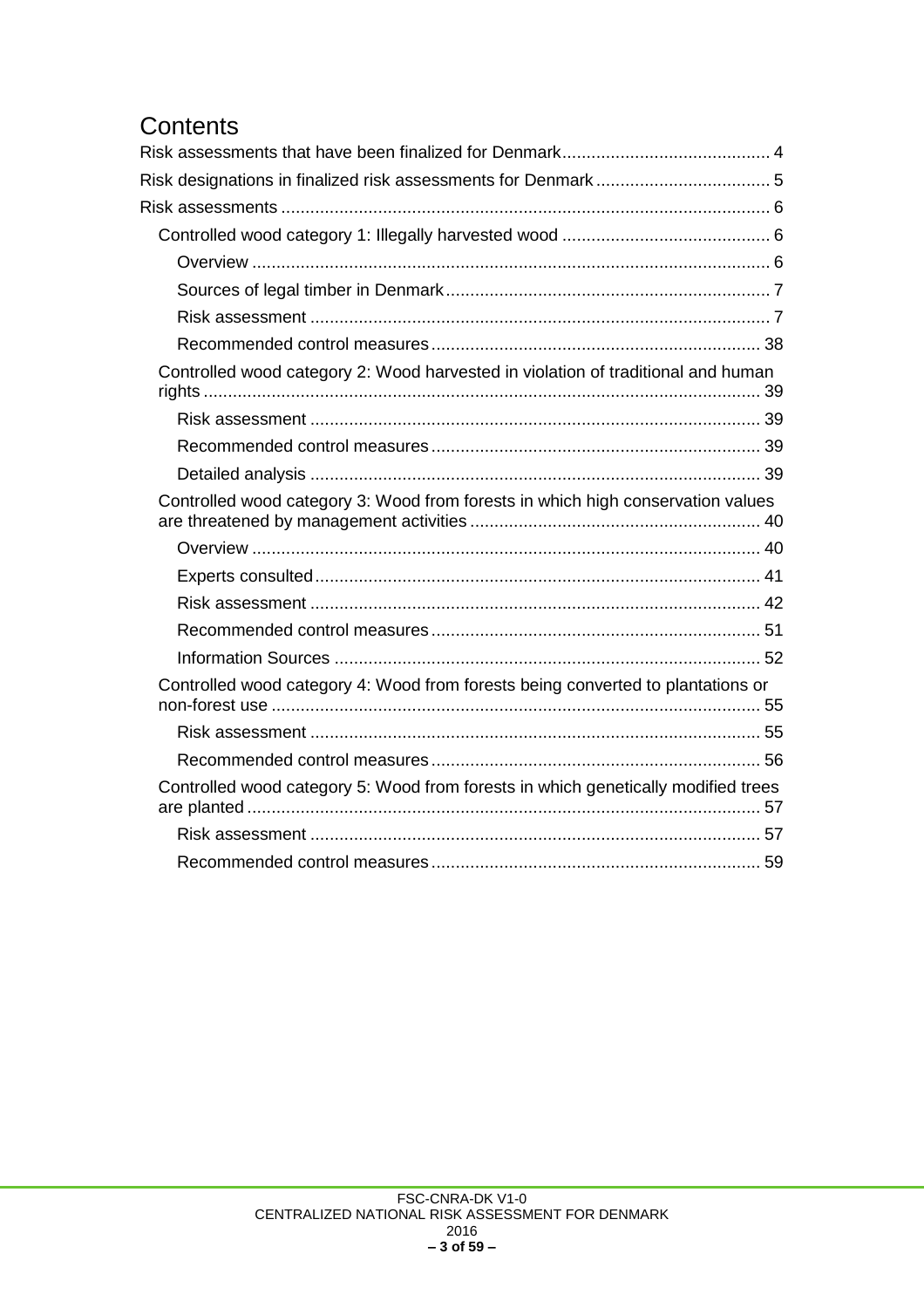<span id="page-3-0"></span>

| Risk assessments that have been finalized for Denmark |
|-------------------------------------------------------|
|-------------------------------------------------------|

|               | <b>Controlled Wood categories</b>                                                           | Risk assessment<br>completed? |
|---------------|---------------------------------------------------------------------------------------------|-------------------------------|
|               | Illegally harvested wood                                                                    | <b>YES</b>                    |
| $\mathcal{P}$ | Wood harvested in violation of traditional and human rights                                 | NO.                           |
| 3             | Wood from forests where high conservation values are<br>threatened by management activities | <b>YES</b>                    |
| 4             | Wood from forests being converted to plantations or non-<br>forest use                      | YES                           |
| 5             | Wood from forests in which genetically modified trees are<br>planted                        | YFS                           |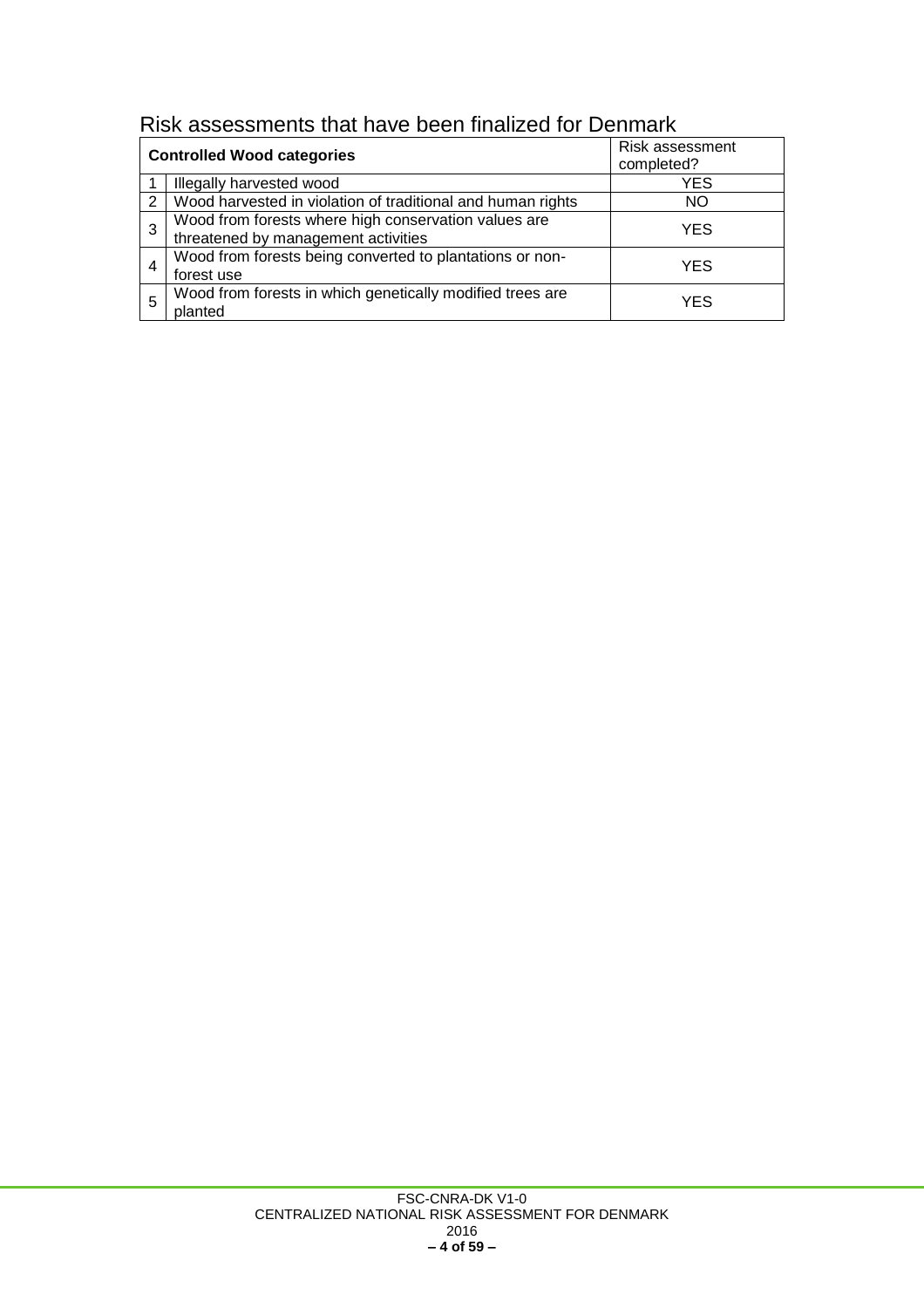| <b>Indicator</b>  | Risk designation (including functional scale when relevant)                       |  |  |
|-------------------|-----------------------------------------------------------------------------------|--|--|
|                   | Controlled wood category 1: Illegally harvested wood                              |  |  |
| 1.1               | Low risk                                                                          |  |  |
| 1.2               | N/A                                                                               |  |  |
| 1.3               | Low risk                                                                          |  |  |
| 1.4               | N/A                                                                               |  |  |
| 1.5               | N/A                                                                               |  |  |
| 1.6               | Low risk                                                                          |  |  |
| 1.7               | Low risk                                                                          |  |  |
| 1.8               | Low risk                                                                          |  |  |
| 1.9               | Low risk                                                                          |  |  |
| 1.10              | Low risk                                                                          |  |  |
| $\overline{1.11}$ | Low risk                                                                          |  |  |
| 1.12              | Low risk                                                                          |  |  |
| 1.13              | Low risk                                                                          |  |  |
| 1.14              | N/A                                                                               |  |  |
| 1.15              | N/A                                                                               |  |  |
| 1.16              | Low risk                                                                          |  |  |
| $\overline{1.17}$ | Low risk                                                                          |  |  |
| 1.18              | Low risk                                                                          |  |  |
| 1.19              | Low risk                                                                          |  |  |
| 1.20              | N/A                                                                               |  |  |
| 1.21              | Low risk                                                                          |  |  |
|                   | Controlled wood category 2: Wood harvested in violation of traditional and human  |  |  |
| rights            |                                                                                   |  |  |
| 2.1               |                                                                                   |  |  |
| 2.2               |                                                                                   |  |  |
| 2.3               |                                                                                   |  |  |
|                   | Controlled wood category 3: Wood from forests where high conservation values are  |  |  |
|                   | threatened by management activities                                               |  |  |
| 3.0               | N/A                                                                               |  |  |
| 3.1               | Specified risk                                                                    |  |  |
| 3.2               | N/A                                                                               |  |  |
| 3.3               | Specified risk                                                                    |  |  |
| 3.4               | Low risk                                                                          |  |  |
| 3.5               | Low risk                                                                          |  |  |
| 3.6               | Low risk                                                                          |  |  |
|                   | Controlled wood category 4: Wood from forests being converted to plantations or   |  |  |
| non-forest use    |                                                                                   |  |  |
| 4.1               | Undesignated                                                                      |  |  |
|                   | Controlled wood category 5: Wood from forests in which genetically modified trees |  |  |
| are planted       |                                                                                   |  |  |
| 5.1               | Low risk                                                                          |  |  |

# <span id="page-4-0"></span>Risk designations in finalized risk assessments for Denmark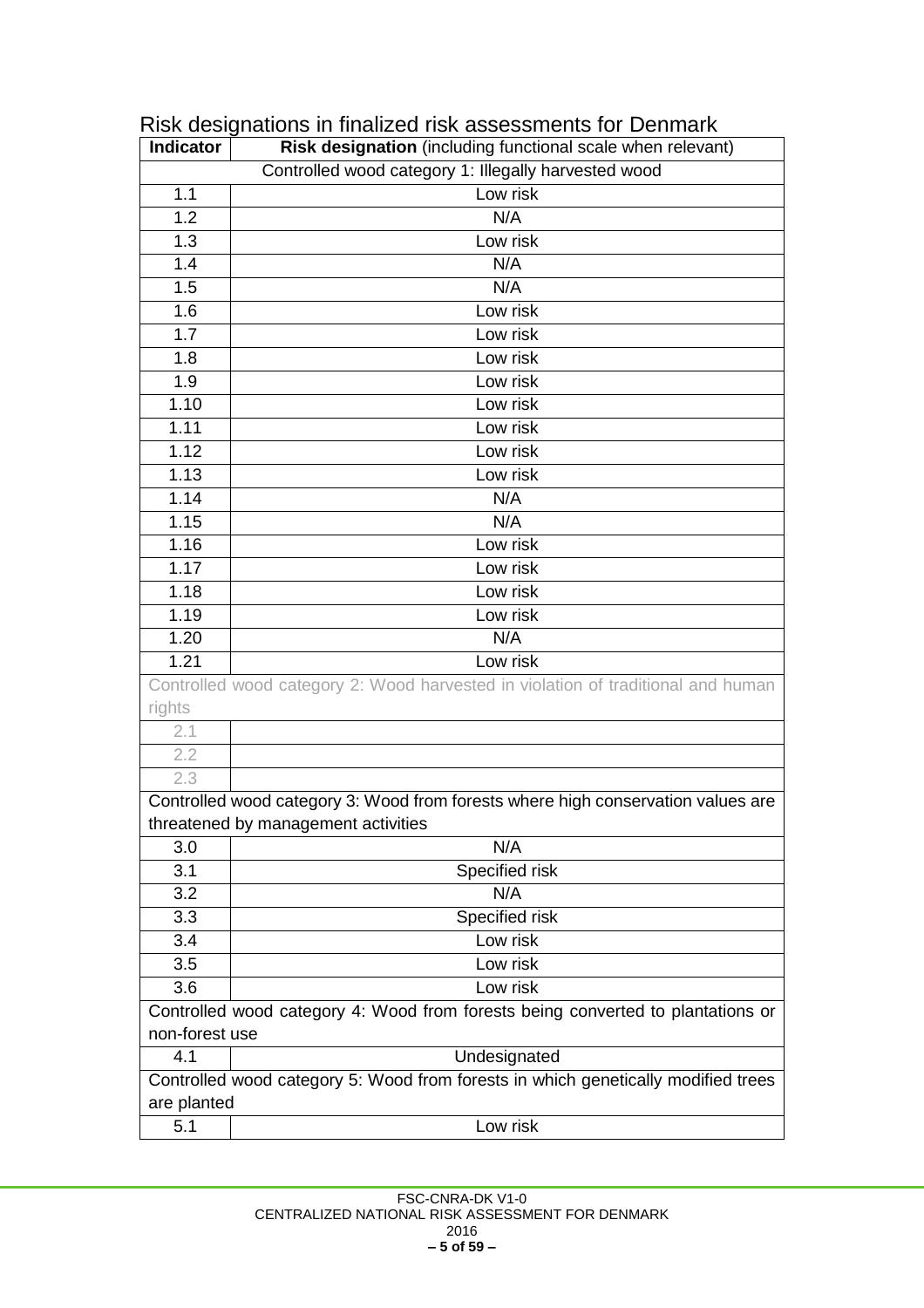## Risk assessments

### Controlled wood category 1: Illegally harvested wood

#### **Overview**

Denmark has about 615,000 ha of forest (2013 data). This is equivalent to 12–13% of the total area of Denmark. About 72% of the Danish forest area is forest reserves (fredskov), where the owner is required to continue forest management activities. Forest reserves are covered by the Forest Act. All public forest is classified as forest reserve. A forest reserve can be rescinded if this is requested by the relevant municipality. If a forest reserve is rescinded by the Minister of the Environment and Food, then another area of the same size shall be established as a forest reserve or planted. In some cases, new forest does not need to be planted; for example when the rescinded forest reserve is in a municipal area. Forests are used for timber production, but nature and recreational values are also important.

Forests in Denmark are divided into private forests (70%), and State and other owners (30%). State-owned forests include municipal forests. With regards to ownership, some Danish forests are classified as 'majoratsskov', which means that the ownership cannot change. Christmas trees are treated under the agricultural legislation; however tax on production of Christmas trees is regulated in the Forest Act, article 30-31.

<span id="page-5-0"></span>Forests classified as Natura 2000 forests (13% of the Danish forest area) require a harvest permit. Application for permits is made to the Danish Nature Agency, who then decides whether permission can be granted; with the decision taken on the proviso that the natural condition of the forest will not deteriorate. For other types of forest harvest, permits are not required by law.

<span id="page-5-1"></span>Danish forestry is primarily regulated through the Forest Act. The elements of the forest that are not forest reserve and thus not covered by the Forest Act are covered by the Nature Protection Act. Denmark has a total harvest of 4.3 million cubic meters per year (http://naturstyrelsen.dk/naturbeskyttelse/skovbrug/). The Forest Act does not include many measures relating to forest techniques, e.g. harvesting, planting or thinning.

<span id="page-5-2"></span>The Danish Nature Agency under the Ministry of the Environment and Food is responsible for monitoring of Danish forests. A forest inventory was carried out in 2013 and, prior to that, in 2000 and 1990. This inventory describes statistical data for forest resources, forest health, biodiversity, and demography of the forestry.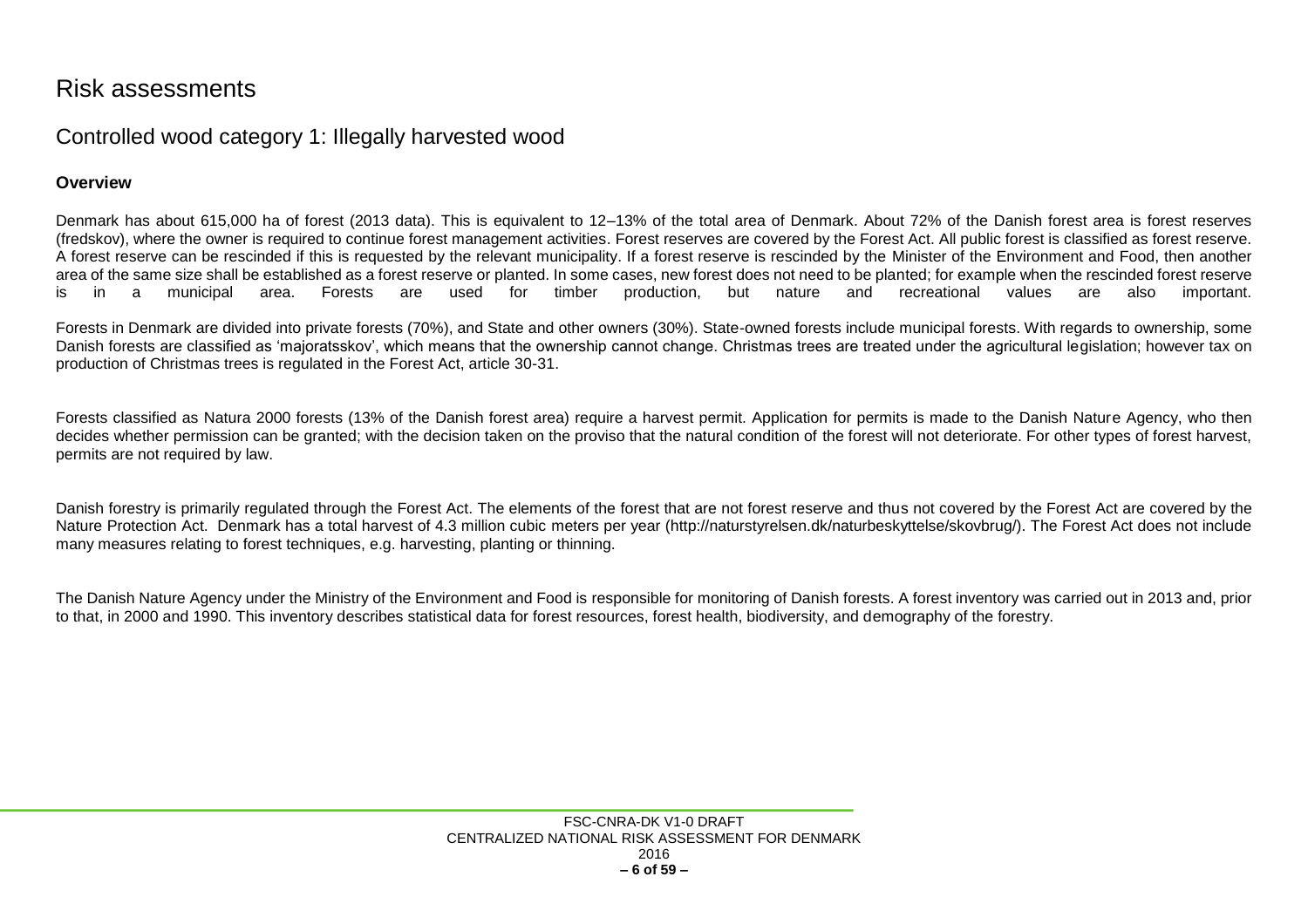#### **Sources of legal timber in Denmark**

| <b>Forest classification type</b> | <b>Permit/license type</b> | Main license requirements (forest<br>management plan, harvest plan or similar?) | <b>Clarification</b>               |
|-----------------------------------|----------------------------|---------------------------------------------------------------------------------|------------------------------------|
| Forest reserve                    | N/A                        | N/A                                                                             | Management plans are not required  |
|                                   |                            |                                                                                 | for Danish forests outside Natura  |
|                                   |                            |                                                                                 | 2000 areas.                        |
| Natura 2000                       | Permit needed              | application to the Danish Nature Agency, who                                    | The permit will be provided by the |
|                                   |                            | makes the decision                                                              | Danish Nature Agency.              |

#### **Risk assessment**

<span id="page-6-1"></span><span id="page-6-0"></span>

| <b>Indicator</b>       | <b>Applicable laws and</b><br>regulations, legal<br>Authority, &<br>legally required<br>documents or records                                                                                                                                                                              | <b>Sources of Information</b>                                                                                                                                                                                                                               | <b>Risk designation and determination</b>                                                                                                                                                                                                                                                                                                                                                                                                                                                                                                                                                                                                                                                                                                                                                                                                                                                                                                                                                                                                                                                                                                                                                                                                                                                                                                                                                                                                                                                                                                          |
|------------------------|-------------------------------------------------------------------------------------------------------------------------------------------------------------------------------------------------------------------------------------------------------------------------------------------|-------------------------------------------------------------------------------------------------------------------------------------------------------------------------------------------------------------------------------------------------------------|----------------------------------------------------------------------------------------------------------------------------------------------------------------------------------------------------------------------------------------------------------------------------------------------------------------------------------------------------------------------------------------------------------------------------------------------------------------------------------------------------------------------------------------------------------------------------------------------------------------------------------------------------------------------------------------------------------------------------------------------------------------------------------------------------------------------------------------------------------------------------------------------------------------------------------------------------------------------------------------------------------------------------------------------------------------------------------------------------------------------------------------------------------------------------------------------------------------------------------------------------------------------------------------------------------------------------------------------------------------------------------------------------------------------------------------------------------------------------------------------------------------------------------------------------|
|                        |                                                                                                                                                                                                                                                                                           |                                                                                                                                                                                                                                                             | <b>Legal rights to harvest</b>                                                                                                                                                                                                                                                                                                                                                                                                                                                                                                                                                                                                                                                                                                                                                                                                                                                                                                                                                                                                                                                                                                                                                                                                                                                                                                                                                                                                                                                                                                                     |
| 1.1 Land<br>tenure and | Applicable laws and                                                                                                                                                                                                                                                                       | Government sources                                                                                                                                                                                                                                          | Overview of Legal Requirements                                                                                                                                                                                                                                                                                                                                                                                                                                                                                                                                                                                                                                                                                                                                                                                                                                                                                                                                                                                                                                                                                                                                                                                                                                                                                                                                                                                                                                                                                                                     |
| management<br>rights   | regulations<br>• (VAT Act (Momsloven)<br>- LBK nr 106 af<br>23/01/2013 - Arcticle 1,<br>2, 3, 47<br>https://www.retsinformat<br>ion.dk/forms/R0710.asp<br>x?id=145054<br>• Land Registration Law<br>(Tinglysningsloven) -<br>LBK nr 1075 af<br>30/09/2014 - Article 1-<br>42b and 49b -66 | www.https://www.retsinformation.dk/<br>https://datacvr.virk.dk/data/<br>https://indberet.virk.dk/myndigheder/st<br>at/SKAT/Forespoerg_paa_danske_mo<br>msnumre<br>Non-Government sources<br>Personal communication with Danish<br><b>Forest Association</b> | Land tenure rights are regulated by the Land Registration Law, with land ownership<br>registered in the Land Book. According to the Land Registration Law, rights to real<br>estate must be registered in the Land Book to ensure valid agreements on property<br>and in cases of prosecution. When a document for land registration is to be<br>registered, it shall include information on land registry number and address, personal<br>identification number and company registration number. Apart from the registry in the<br>Land Book, a legal contract of ownership shall also be signed.<br>Customary rights and legal methods to obtain rights are equally regulated by the<br>Land Registration Law. The Land Book is an online registry that is publicly available:<br>https://www.tinglysning.dk/tinglysning/welcome.xhtml<br>According to the Danish Forest Association, Denmark is one of the most highly<br>organised countries in the context of spatial mapping, especially the forest area.<br>Ownership is very clear, and there are very few areas without clearly defined<br>ownership. The Danish Forest Association does not know of any risks related to<br>ownership. The State's right to obtain land tenure is regulated through the<br>Expropriation Law.<br>All legally registered companies are registered in the CVR register from which<br>information on type of business, size, address etc. is publicly available. The CVR<br>number can be verified at Virk: https://datacvr.virk.dk/data/. A legal business |
|                        |                                                                                                                                                                                                                                                                                           |                                                                                                                                                                                                                                                             | agreement is also a requirement.                                                                                                                                                                                                                                                                                                                                                                                                                                                                                                                                                                                                                                                                                                                                                                                                                                                                                                                                                                                                                                                                                                                                                                                                                                                                                                                                                                                                                                                                                                                   |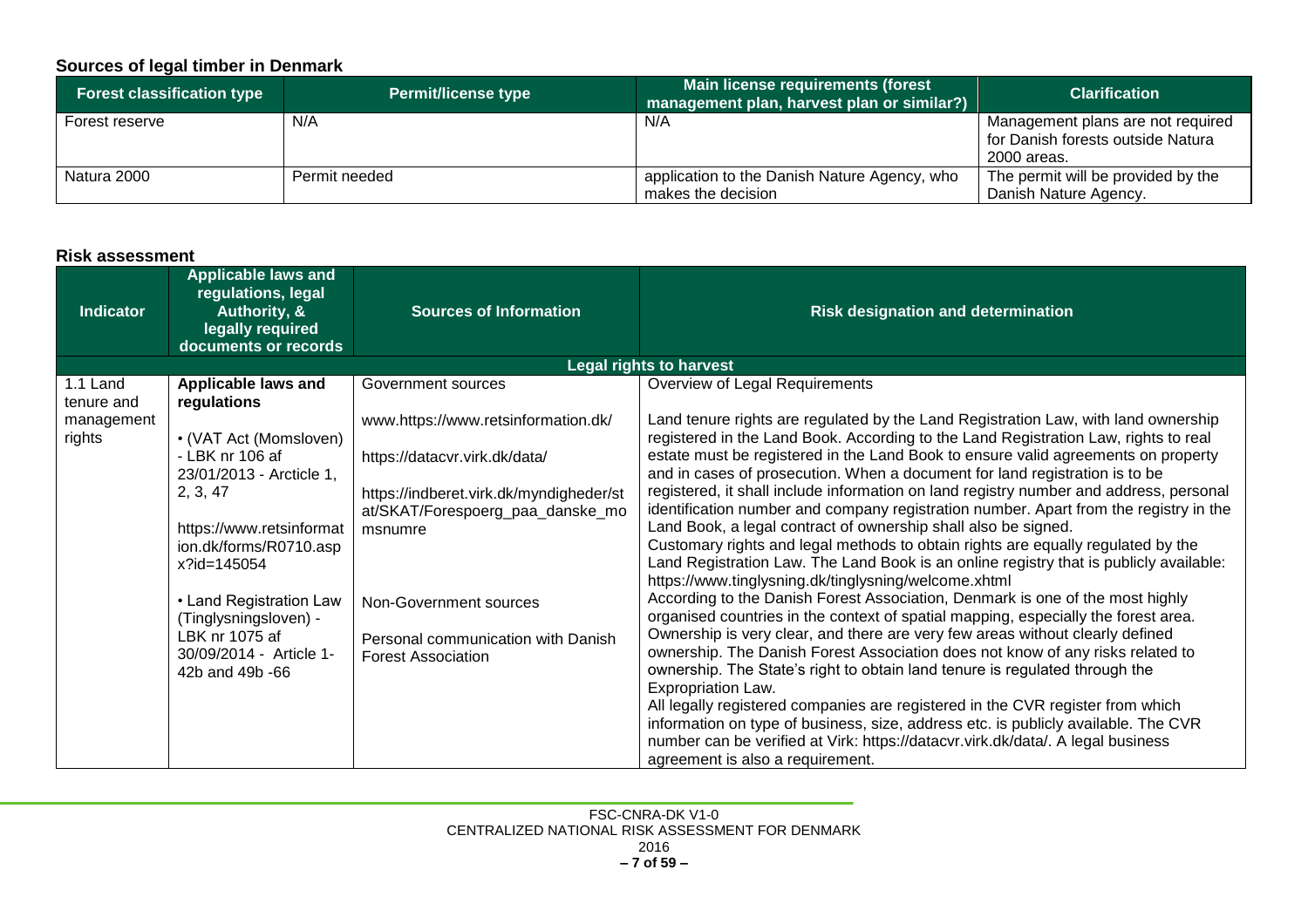| <b>Indicator</b> | <b>Applicable laws and</b><br>regulations, legal<br>Authority, &<br>legally required<br>documents or records                                                                                                                                                                                                                                                                                                                                                                                                                                                                              | <b>Sources of Information</b> | <b>Risk designation and determination</b>                                                                                                                                                                                                                                                                                                                                                                                                                                                                                                                                                                                                                                                                                                                                                                                                                           |
|------------------|-------------------------------------------------------------------------------------------------------------------------------------------------------------------------------------------------------------------------------------------------------------------------------------------------------------------------------------------------------------------------------------------------------------------------------------------------------------------------------------------------------------------------------------------------------------------------------------------|-------------------------------|---------------------------------------------------------------------------------------------------------------------------------------------------------------------------------------------------------------------------------------------------------------------------------------------------------------------------------------------------------------------------------------------------------------------------------------------------------------------------------------------------------------------------------------------------------------------------------------------------------------------------------------------------------------------------------------------------------------------------------------------------------------------------------------------------------------------------------------------------------------------|
|                  | https://www.retsinformat<br>ion.dk/forms/R0710.asp<br>x?id=142900<br>• Agreement Act<br>(Aftaleloven) - LBK nr<br>781 af 26/08/1996<br>https://www.retsinformat<br>ion.dk/forms/R0710.asp<br>x?id=82218<br>• Business Tax Law<br>(Virksomhedsskattelove<br>n) - LBK nr 1114 af<br>18/09/2013<br>https://www.retsinformat<br>ion.dk/forms/r0710.aspx<br>?id=158215<br>• Det Centrale<br>Virksomhedsregister<br>(The Central Business<br>Register)<br>https://datacvr.virk.dk/d<br>ata/<br>• Bekendtgørelse af lov<br>om fremgangsmåden<br>ved ekspropriation<br>vedrørende fast<br>ejendom |                               | Description of Risk<br>Land rights are clearly established in Denmark and business and tax registration are<br>clear and transparent through public databases. Furthermore, laws in Denmark are<br>very well enforced. In the Corruption Perceptions Index<br>(https://www.transparency.org/cpi2014/results), Denmark was ranked first for the<br>years 2014, 2013 and 2012; that is, for these years, Denmark was considered the<br>least corrupt country in the world.<br>Within the Worldwide Governance Indicators index, Denmark scores close to 100%<br>for Rule of Law and Control of Corruption. This indicates that there is very low risk<br>that legislation on ownership and legal registration of businesses is not enforced.<br><b>Risk Conclusion</b><br>Based on the available information, the risk for this category has been assessed as<br>Low. |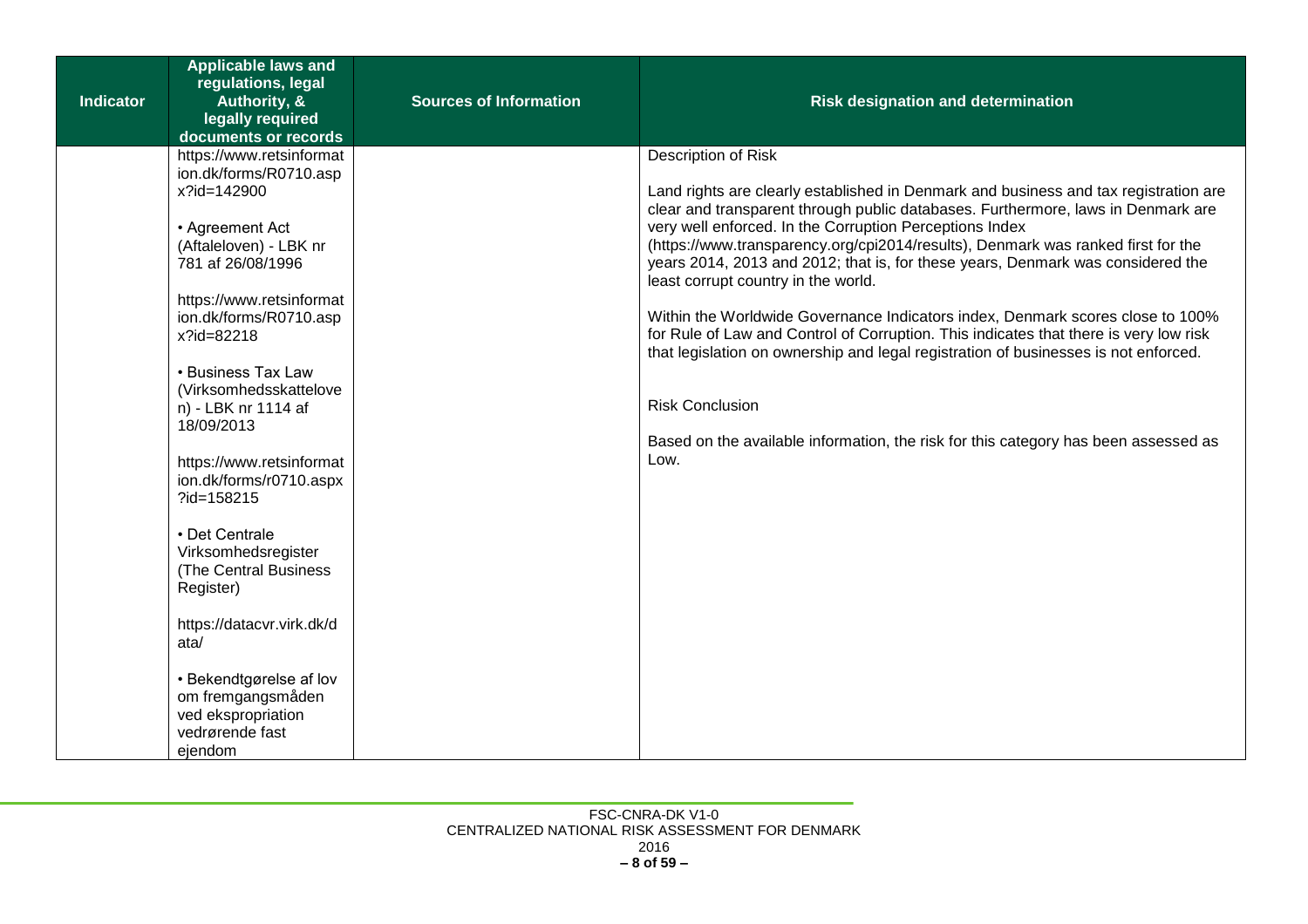| <b>Indicator</b>              | <b>Applicable laws and</b><br>regulations, legal<br>Authority, &<br>legally required<br>documents or records | <b>Sources of Information</b> | <b>Risk designation and determination</b> |
|-------------------------------|--------------------------------------------------------------------------------------------------------------|-------------------------------|-------------------------------------------|
|                               | https://www.retsinformat<br>ion.dk/forms/R0710.asp<br>x?id=121921                                            |                               |                                           |
|                               | <b>Legal Authority</b><br>• Ministry of Taxation                                                             |                               |                                           |
|                               | • Ministry of Justice                                                                                        |                               |                                           |
|                               | <b>Legally required</b><br>documents or records                                                              |                               |                                           |
|                               | • Registry in the Land<br><b>Book</b><br>• Contract of ownership                                             |                               |                                           |
|                               | · legal business<br>agreement                                                                                |                               |                                           |
| 1.2<br>Concession<br>licenses | <b>Applicable laws and</b><br>regulations                                                                    | N/A                           | N/A                                       |
|                               | N/A                                                                                                          |                               |                                           |
|                               | <b>Legal Authority</b>                                                                                       |                               |                                           |
|                               | N/A                                                                                                          |                               |                                           |
|                               | <b>Legally required</b><br>documents or records                                                              |                               |                                           |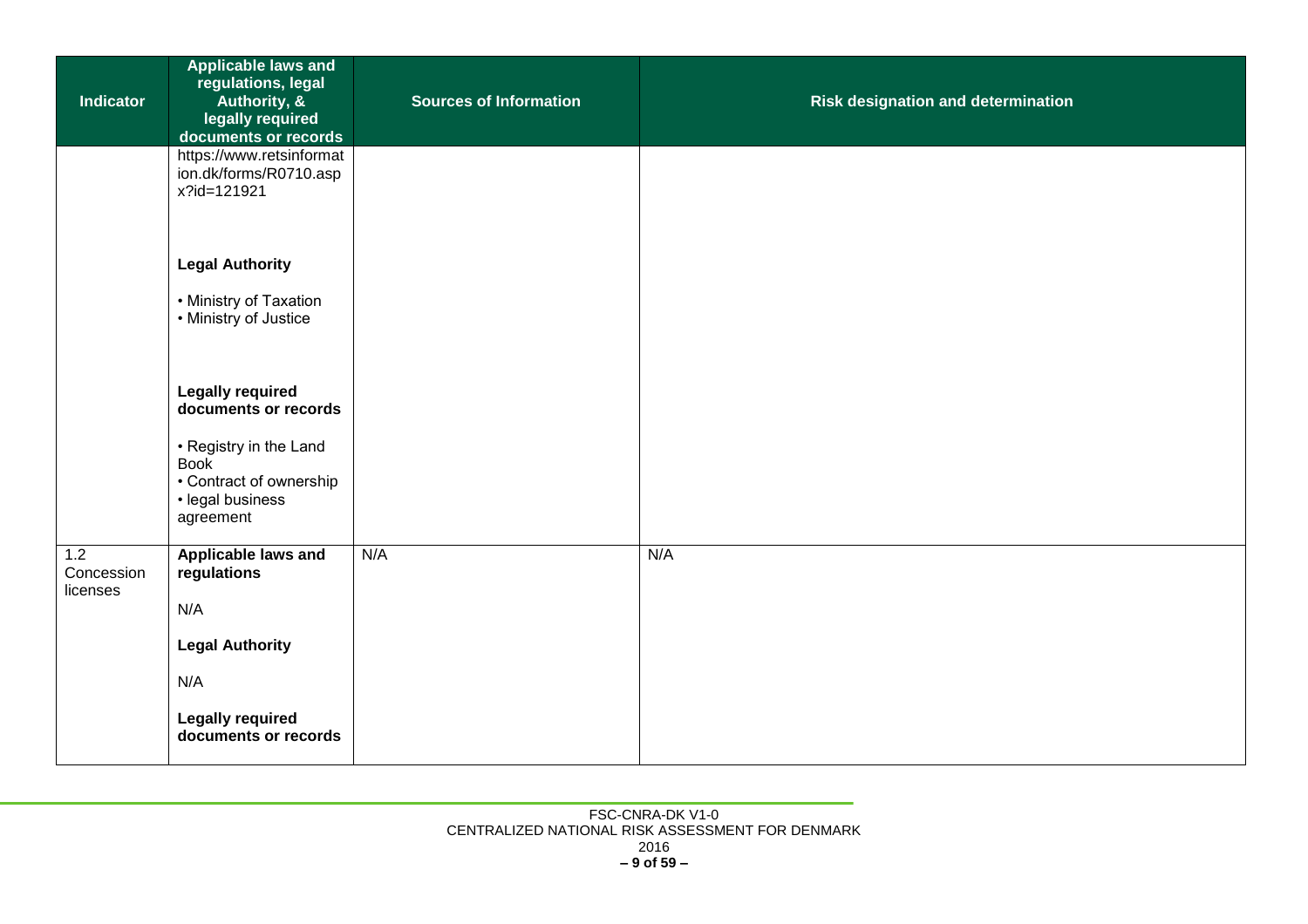| <b>Applicable laws and</b><br>regulations, legal<br><b>Indicator</b><br>Authority, &<br>legally required<br>documents or records                                                                                                                                                                                                                                                                                                                                                                                                                                     | <b>Sources of Information</b>                                                                                                                                                                                             | <b>Risk designation and determination</b>                                                                                                                                                                                                                                                                                                                                                                                                                                                                                                                                                                                                                                                                                                                                                                                                                                                                                                                                                                                                                                                                                                                                                                                                                                                                                                                                                                                                                                                                                                                                                                                                                                                                                                                                                                                                                                                                                                                                                                                                                                                                                                                                                                                                                                                                                                                                                                      |
|----------------------------------------------------------------------------------------------------------------------------------------------------------------------------------------------------------------------------------------------------------------------------------------------------------------------------------------------------------------------------------------------------------------------------------------------------------------------------------------------------------------------------------------------------------------------|---------------------------------------------------------------------------------------------------------------------------------------------------------------------------------------------------------------------------|----------------------------------------------------------------------------------------------------------------------------------------------------------------------------------------------------------------------------------------------------------------------------------------------------------------------------------------------------------------------------------------------------------------------------------------------------------------------------------------------------------------------------------------------------------------------------------------------------------------------------------------------------------------------------------------------------------------------------------------------------------------------------------------------------------------------------------------------------------------------------------------------------------------------------------------------------------------------------------------------------------------------------------------------------------------------------------------------------------------------------------------------------------------------------------------------------------------------------------------------------------------------------------------------------------------------------------------------------------------------------------------------------------------------------------------------------------------------------------------------------------------------------------------------------------------------------------------------------------------------------------------------------------------------------------------------------------------------------------------------------------------------------------------------------------------------------------------------------------------------------------------------------------------------------------------------------------------------------------------------------------------------------------------------------------------------------------------------------------------------------------------------------------------------------------------------------------------------------------------------------------------------------------------------------------------------------------------------------------------------------------------------------------------|
| N/A                                                                                                                                                                                                                                                                                                                                                                                                                                                                                                                                                                  |                                                                                                                                                                                                                           |                                                                                                                                                                                                                                                                                                                                                                                                                                                                                                                                                                                                                                                                                                                                                                                                                                                                                                                                                                                                                                                                                                                                                                                                                                                                                                                                                                                                                                                                                                                                                                                                                                                                                                                                                                                                                                                                                                                                                                                                                                                                                                                                                                                                                                                                                                                                                                                                                |
| Applicable laws and<br>1.3<br>regulations<br>Management<br>and<br>harvesting<br>• Forest Act (Skovloven)<br>- LBK nr 678 af<br>planning<br>14/06/2013<br>https://www.retsinformat<br>ion.dk/forms/R0710.asp<br>x?id=143280<br>• Museum Act<br>(Museumsloven) - LBK<br>nr 358 af 08/04/2014 -<br>Article 1-2, 8, 23-31, 38-<br>40a, 41-45<br>www.retsinformation.dk/<br>forms/R0710.aspx?id=1<br>62504<br>• Nature Protection Act<br>(Naturbeskyttelsesloven<br>) - LBK nr 1578 af<br>08/12/2015<br>https://www.retsinformat<br>ion.dk/forms/r0710.aspx<br>?id=155609 | Government sources<br>www.https://www.retsinformation.dk/<br>Non-Government sources<br>Personal communication with Danish<br>Forest Association, Denmark's Society<br>for Nature Conservation and Danish<br>Nature Agency | Overview of Legal Requirements<br>Natura 2000 forest plans are regulated through Article 4 of the Forest Act. The Forest<br>Act requires that forest plans for these areas shall be developed by the Minister for<br>the Environment and Food. As the basis for the forest plan, the Minister for the<br>Environment and Food shall register and map the location and conservation status of<br>all relevant species in the area. This forest plan is not to be confused with a forest<br>management plan.<br>Private forest owners are not required to develop a forest management plan.<br>However, private forest managers can apply for subsidies if performing specific<br>environmental actions, in which case they are required to have a forest management<br>plan. The forest management plan does then need to be approved by the forest<br>administration to obtain the subsidy (Forest Act, Articles 3-6).<br>All State-owned forests have a forest management plan. 'Fredskov' is a Danish<br>concept relating to forest reserves; and forests can be designated a forest reserve by<br>the Minister of the Environment or by registration in the Land Book. Ninety per cent of<br>all Danish forests are classified as 'fredskov' (see<br>http://www.dn.dk/Default.aspx?ID=8740).<br>The Museum Act provides legal requirements for protection of cultural and natural<br>heritage through the planning and preparation of earthworks, including archaeological<br>and natural history assessments. Risk assessments are important in forest<br>management as many natural heritage values occur in Danish forests. In forests in<br>Denmark, there are more and better-preserved ancient monuments and burial<br>mounds than in cleared land, where they have been removed to give way to<br>agriculture. The Nature Protection Act requires that there shall be a 100 meter zone<br>around each monument. Within this zone various obligations must be met, for<br>example, fences for forestry use cannot occur, and logging residues cannot be left.<br>According to the Danish Forest Association, there have been a few cases of logging<br>residues left within this zone, and one case where a forest owner dug a foxhole in a<br>burial mound. However, these are considered exceptional and it is not the general<br>picture that the Museum Act is being violated inside the forests. |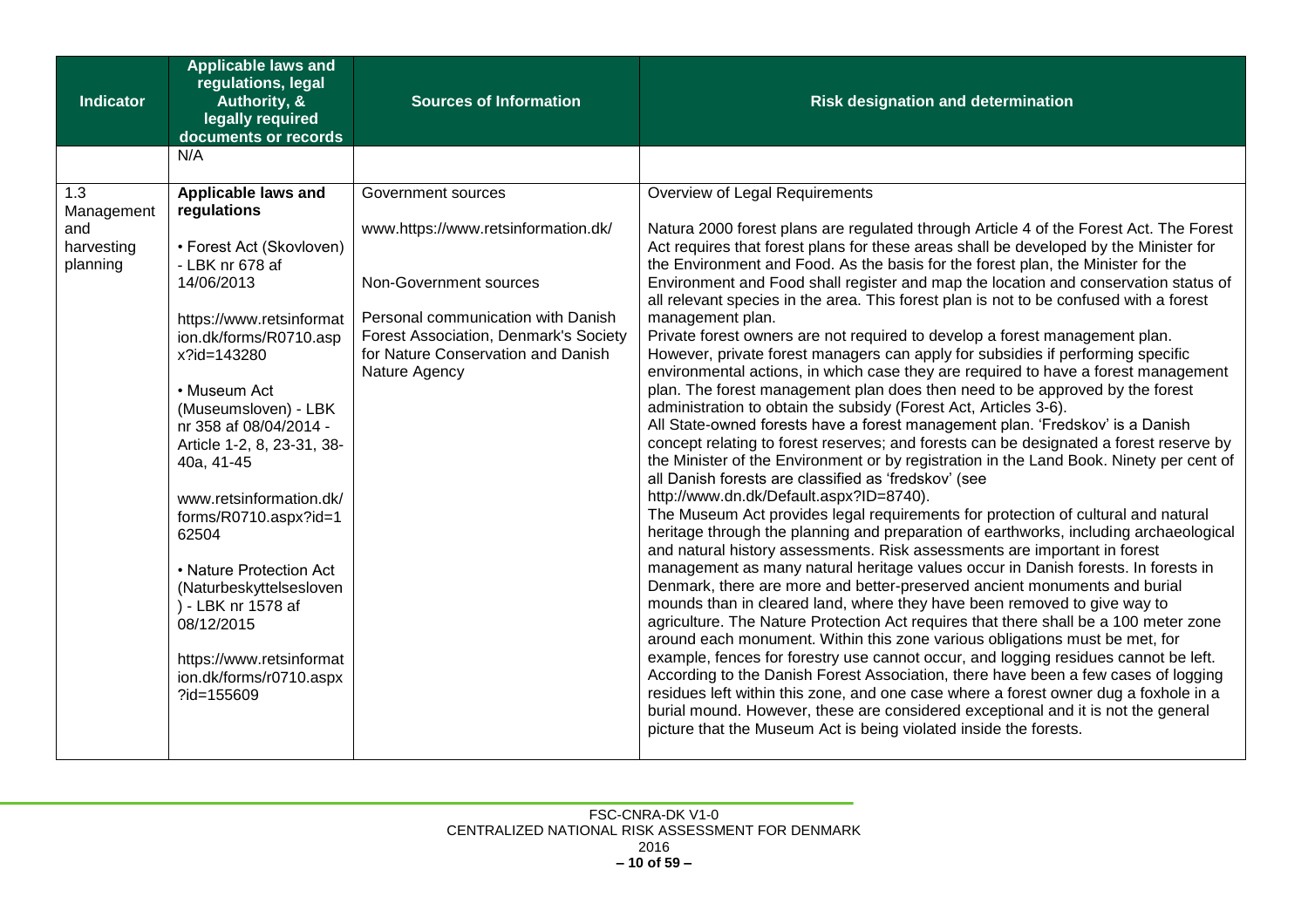| <b>Indicator</b> | <b>Applicable laws and</b><br>regulations, legal<br>Authority, &<br>legally required<br>documents or records                                              | <b>Sources of Information</b> | <b>Risk designation and determination</b>                                                                                                                                                                                                                                                                                                                                                                                                                                                                                                                                                                                                                                                                                                                                                                                                                                                                                                                                                                                                                                                                                                                                                                                                                                                                                                                                                                                                                                                                                                                                                                                                                                                                                                                                                                                                                                                                                                                                                                                                                                                                                                                                                                                                                                             |
|------------------|-----------------------------------------------------------------------------------------------------------------------------------------------------------|-------------------------------|---------------------------------------------------------------------------------------------------------------------------------------------------------------------------------------------------------------------------------------------------------------------------------------------------------------------------------------------------------------------------------------------------------------------------------------------------------------------------------------------------------------------------------------------------------------------------------------------------------------------------------------------------------------------------------------------------------------------------------------------------------------------------------------------------------------------------------------------------------------------------------------------------------------------------------------------------------------------------------------------------------------------------------------------------------------------------------------------------------------------------------------------------------------------------------------------------------------------------------------------------------------------------------------------------------------------------------------------------------------------------------------------------------------------------------------------------------------------------------------------------------------------------------------------------------------------------------------------------------------------------------------------------------------------------------------------------------------------------------------------------------------------------------------------------------------------------------------------------------------------------------------------------------------------------------------------------------------------------------------------------------------------------------------------------------------------------------------------------------------------------------------------------------------------------------------------------------------------------------------------------------------------------------------|
|                  | <b>Legal Authority</b><br>• Ministry of<br><b>Environment and Food</b><br>• Ministry of Culture<br><b>Legally required</b><br>documents or records<br>N/A |                               | According to the Forest Act, the Minister for the Environment and Food shall monitor<br>the state of the forests and development of the forest industry. The Danish Nature<br>Agency carries out monitoring of businesses considered to have a high risk of<br>offending against the law. This means that the Agency mainly visits forest owners,<br>where there is a known case of offending. The Minister shall also ensure that<br>statistical data are collected on a regular basis and that reports are developed about<br>the state of Danish forests. The Minister can determine requirements as to how<br>monitoring and data collection are carried out (Forest Act, Articles 35-36). These<br>tasks are carried out under the auspices of Forest & Landscape, a centre of the<br>Department of Earth Science and Nature Management and the Department of Food<br>and Resource Economics.<br>The purposes of forest monitoring are to: follow changes in forest growth and<br>condition and relate them to human as well as natural influences; monitor forest<br>resources and forest production; provide the knowledge base for operational as well<br>as natural and environmental strategic decisions; provide national and international<br>reports. For the latest results of forest monitoring, refer http://ign.ku.dk/samarbejde-<br>raadgivning/myndighedsbetjening/skovovervaagning<br>Description of Risk<br>Forest management plans are not a requirement for Danish forests. Forest<br>monitoring is only for statistical purposes; conformance with the law is not monitored.<br>According to both Danish Nature Agency and Denmark's Society for Nature<br>Conservation, the Danish Nature Agency only monitors companies involved with<br>import of timber, but not forest management units. This represents a risk. However, it<br>is confirmed by Danish Nature Agency, Denmark's Society for Nature Conservation<br>and Danish Forest Association, that Danish forest managers in general have a very<br>high level of legal compliance. This is explained by the fact that Danish forests are<br>generally visible to visitors and neighbours, so it is difficult for the forest owners to<br>carry out illegal activities without these being observed. |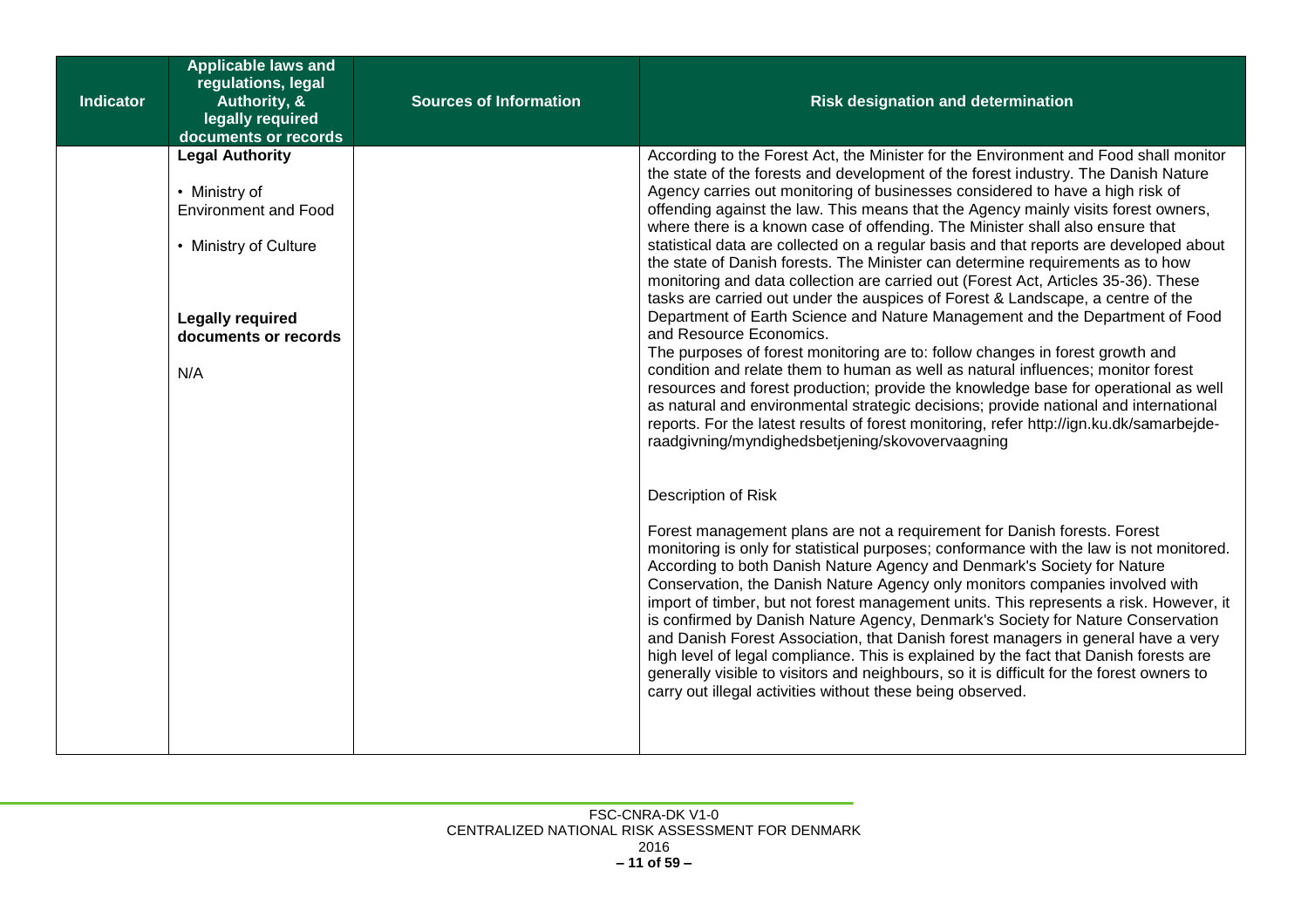| <b>Indicator</b>                   | <b>Applicable laws and</b><br>regulations, legal<br>Authority, &<br>legally required<br>documents or records | <b>Sources of Information</b> | Risk designation and determination                                                          |
|------------------------------------|--------------------------------------------------------------------------------------------------------------|-------------------------------|---------------------------------------------------------------------------------------------|
|                                    |                                                                                                              |                               | <b>Risk Conclusion</b>                                                                      |
|                                    |                                                                                                              |                               | Based on the available information, the risk for this category has been assessed as<br>Low. |
| 1.4<br>Harvesting                  | <b>Applicable laws and</b><br>regulations                                                                    | N/A                           | N/A                                                                                         |
| permits                            | N/A. No harvesting<br>permits are required in<br>Denmark.                                                    |                               |                                                                                             |
|                                    | <b>Legal Authority</b>                                                                                       |                               |                                                                                             |
|                                    | N/A                                                                                                          |                               |                                                                                             |
|                                    | <b>Legally required</b><br>documents or records                                                              |                               |                                                                                             |
|                                    | N/A                                                                                                          |                               |                                                                                             |
|                                    |                                                                                                              |                               | <b>Taxes and fees</b>                                                                       |
| 1.5 Payment<br>of royalties<br>and | Applicable laws and<br>regulations                                                                           | N/A                           | N/A                                                                                         |
| harvesting<br>fees                 | N/A. In Denmark there<br>are no royalties and<br>harvesting fees required<br>in relation to harvest.         |                               |                                                                                             |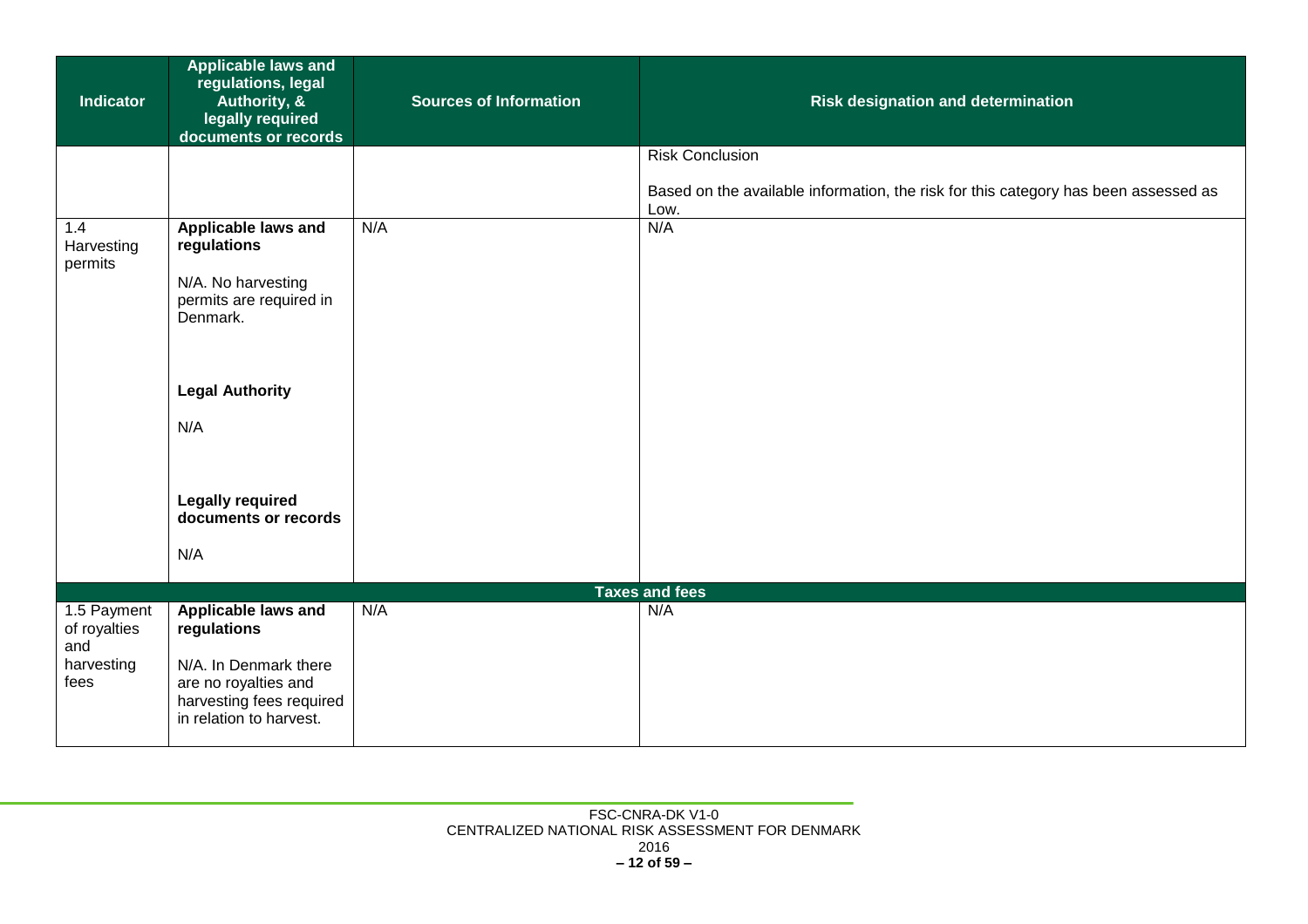| <b>Indicator</b>         | <b>Applicable laws and</b><br>regulations, legal<br>Authority, &<br>legally required<br>documents or records | <b>Sources of Information</b>                       | <b>Risk designation and determination</b>                                                                                                                                                                                                                                                                                      |
|--------------------------|--------------------------------------------------------------------------------------------------------------|-----------------------------------------------------|--------------------------------------------------------------------------------------------------------------------------------------------------------------------------------------------------------------------------------------------------------------------------------------------------------------------------------|
|                          | <b>Legal Authority</b>                                                                                       |                                                     |                                                                                                                                                                                                                                                                                                                                |
|                          | N/A                                                                                                          |                                                     |                                                                                                                                                                                                                                                                                                                                |
|                          | <b>Legally required</b><br>documents or records                                                              |                                                     |                                                                                                                                                                                                                                                                                                                                |
|                          | N/A                                                                                                          |                                                     |                                                                                                                                                                                                                                                                                                                                |
| 1.6 Value<br>added taxes | Applicable laws and<br>regulations                                                                           | Government sources                                  | Overview of Legal Requirements                                                                                                                                                                                                                                                                                                 |
| and other<br>sales taxes | • Law of VAT<br>(Momsloven) - LBK nr<br>106 af 23/01/2013 -                                                  | Personal communication with Danish<br>Nature Agency | VAT of 25% shall be paid in accordance with the Tax Collection Act and the VAT<br>Law. Sales tax shall be paid on a monthly basis; and is administered by the Ministry<br>of Taxation and applies to persons who conduct an independent business.                                                                              |
|                          | Article 11, 70, 81                                                                                           | Non-Government sources                              |                                                                                                                                                                                                                                                                                                                                |
|                          | www.retsinformation.dk/<br>forms/R0710.aspx?id=1<br>45054                                                    |                                                     | Description of Risk<br>The Danish Nature Agency confirms that some illegalities occur associated with<br>firewood sold directly from the forest management unit. However, as this firewood<br>does not end up on the commercial market, and since it represents a very limited<br>volume, this does not represent a high risk. |
|                          | • Tax Collection Act<br>(Opkrævningsloven) -<br>LBK nr 569 af<br>28/05/2014                                  |                                                     | Denmark scores high against World Bank Worldwide Governance Indicators. On a<br>scale of -2.5 to +2.5, Denmark receives a score of 1.72 (2014) for Regulatory Quality,<br>2.09 for Rule of Law and 2.26 for Control of Corruption. Regulation of sales tax and<br>VAT is considered well-enforced in Denmark.                  |
|                          | www.retsinformation.dk/<br>forms/R0710.aspx?id=1<br>63005                                                    |                                                     | <b>Risk Conclusion</b><br>Based on the available information, the risk for this category has been assessed as                                                                                                                                                                                                                  |
|                          | • Corporation Tax Act<br>(Selskabsskatteloven) -                                                             |                                                     | low.                                                                                                                                                                                                                                                                                                                           |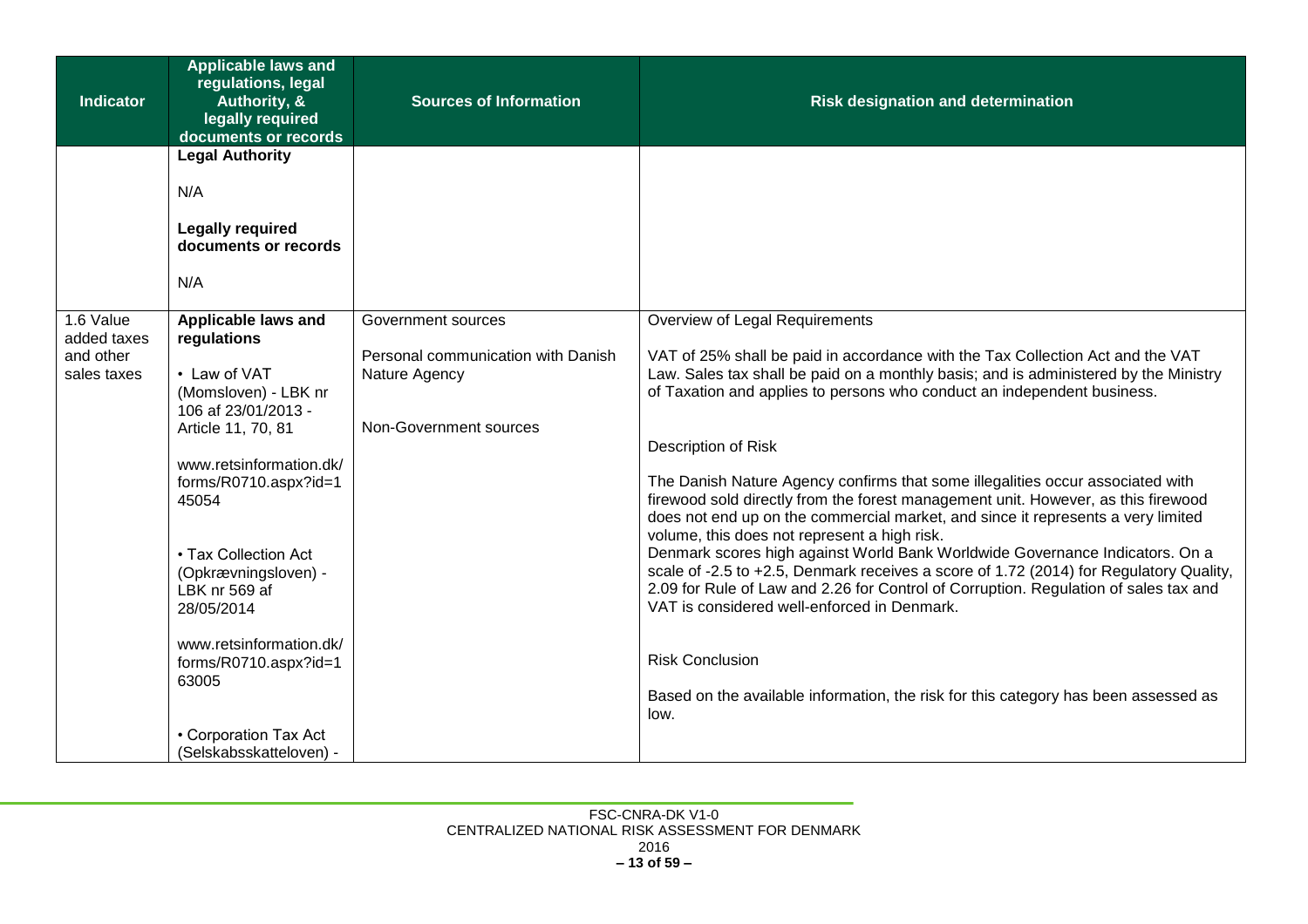| <b>Indicator</b> | <b>Applicable laws and</b><br>regulations, legal<br>Authority, &<br>legally required<br>documents or records | <b>Sources of Information</b> | Risk designation and determination |
|------------------|--------------------------------------------------------------------------------------------------------------|-------------------------------|------------------------------------|
|                  | LBK nr 680 af<br>20/05/2015                                                                                  |                               |                                    |
|                  | www.retsinformation.dk/<br>Forms/R0710.aspx?id=<br>169477                                                    |                               |                                    |
|                  | • Business Tax Law<br>(Virksomhedsskattelove<br>n) - LBK nr 1114 af<br>18/09/2013                            |                               |                                    |
|                  | www.retsinformation.dk/<br>forms/R0710.aspx?id=1<br>58215                                                    |                               |                                    |
|                  | www.retsinformation.dk/<br>Forms/R0710.aspx?id=<br>145909                                                    |                               |                                    |
|                  | <b>Legal Authority</b>                                                                                       |                               |                                    |
|                  | • Ministry of Taxation                                                                                       |                               |                                    |
|                  | <b>Legally required</b><br>documents or records                                                              |                               |                                    |
|                  | N/A                                                                                                          |                               |                                    |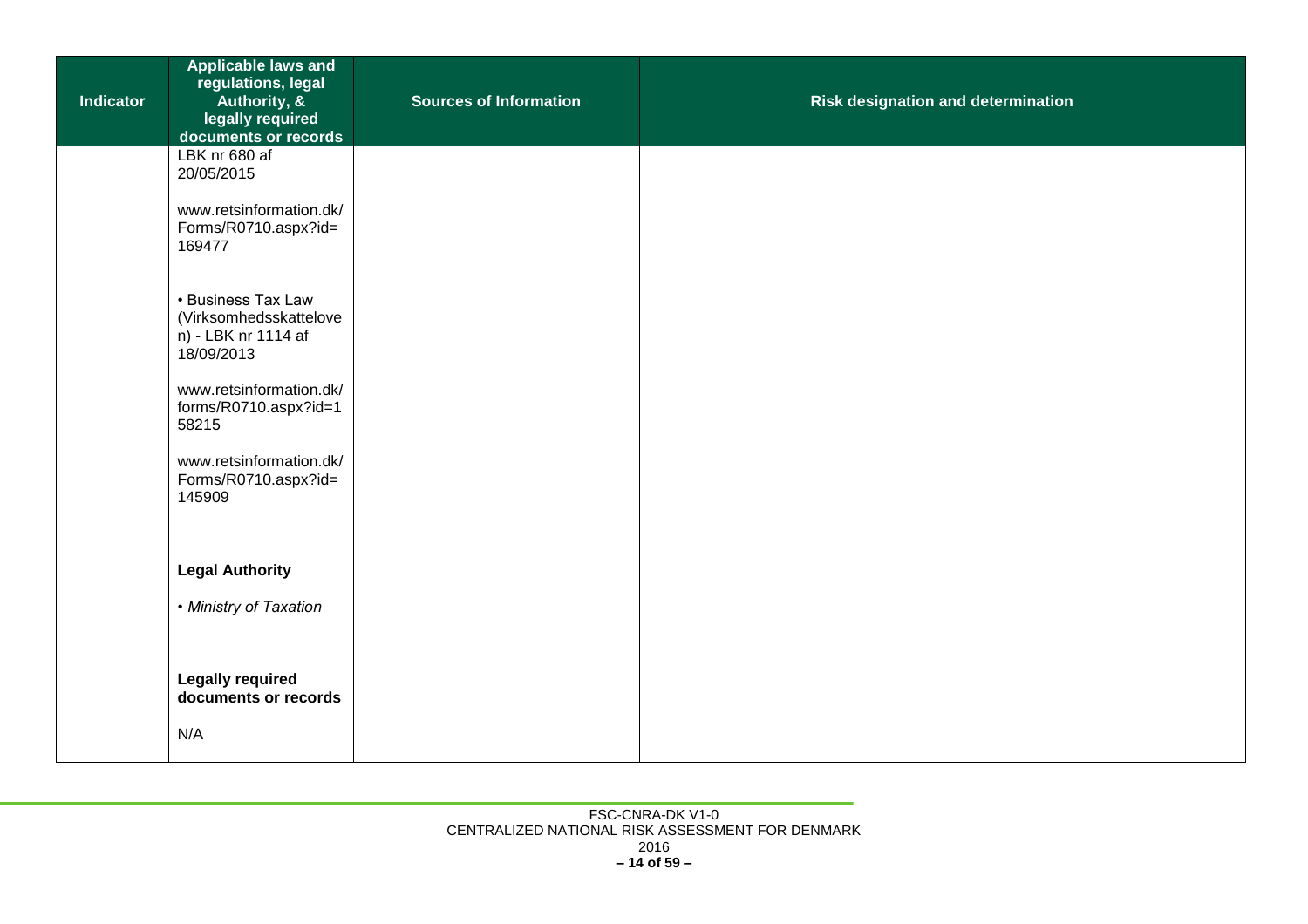| Indicator                         | <b>Applicable laws and</b><br>regulations, legal<br>Authority, &<br>legally required                                                                                                                                                                                                                                                                                                                                                                                   | <b>Sources of Information</b>                                                                                                                                                                            | <b>Risk designation and determination</b>                                                                                                                                                                                                                                                                                                                                                                                                                                                                                                                                                                                                                                                                                                                                                                                                                                                                                                                                                                                                                                                                                                                                                                                                                                                                                                                                                                                                                                                                                                                                                                                                                                                                                                                                                                                                                                                                                                                                                                                          |
|-----------------------------------|------------------------------------------------------------------------------------------------------------------------------------------------------------------------------------------------------------------------------------------------------------------------------------------------------------------------------------------------------------------------------------------------------------------------------------------------------------------------|----------------------------------------------------------------------------------------------------------------------------------------------------------------------------------------------------------|------------------------------------------------------------------------------------------------------------------------------------------------------------------------------------------------------------------------------------------------------------------------------------------------------------------------------------------------------------------------------------------------------------------------------------------------------------------------------------------------------------------------------------------------------------------------------------------------------------------------------------------------------------------------------------------------------------------------------------------------------------------------------------------------------------------------------------------------------------------------------------------------------------------------------------------------------------------------------------------------------------------------------------------------------------------------------------------------------------------------------------------------------------------------------------------------------------------------------------------------------------------------------------------------------------------------------------------------------------------------------------------------------------------------------------------------------------------------------------------------------------------------------------------------------------------------------------------------------------------------------------------------------------------------------------------------------------------------------------------------------------------------------------------------------------------------------------------------------------------------------------------------------------------------------------------------------------------------------------------------------------------------------------|
|                                   | documents or records                                                                                                                                                                                                                                                                                                                                                                                                                                                   |                                                                                                                                                                                                          |                                                                                                                                                                                                                                                                                                                                                                                                                                                                                                                                                                                                                                                                                                                                                                                                                                                                                                                                                                                                                                                                                                                                                                                                                                                                                                                                                                                                                                                                                                                                                                                                                                                                                                                                                                                                                                                                                                                                                                                                                                    |
| 1.7 Income<br>and profit<br>taxes | Applicable laws and<br>regulations<br>• Law of VAT<br>(Momsloven) (LBK nr<br>106 af 23/01/2013) -<br>Article 1,2,3<br>www.retsinformation.dk/<br>forms/R0710.aspx?id=1<br>45054<br>• Tax Collection Act<br>(Opkrævningsloven)<br>LBK nr 569 af<br>28/05/2014<br>www.retsinformation.dk/<br>forms/R0710.aspx?id=1<br>63005<br>•Corporation Tax Act<br>(Selskabsskatteloven)<br>LBK nr 680 af<br>20/05/2015<br>www.retsinformation.dk/<br>Forms/R0710.aspx?id=<br>169477 | Government sources<br>SKAT:<br>http://www.skat.dk/SKAT.aspx?oID=20<br>47189<br>Non-Government sources<br>Skovdyrkerne (2008):<br>http://www.skovdyrkerne.dk/omos/nyh<br>eder/nyhed/artikel/skov-og-skat/ | Overview of Legal Requirements<br>Income tax for companies is calculated from income and - when companies are<br>legally registered - paid automatically through bank accounts. Tax regulations also<br>include penalties and provisions for sanctions.<br>Income tax has to be paid based on the value of the sold timber. Costs incurred in<br>relation to the forest operation can be deducted from income tax (see<br>http://www.skat.dk/SKAT.aspx?oID=2047189).<br>Tax deductions allowed in forestry are described in tax Assessment Act article<br>(Ligningsloven) 8K. The Tax Assessment Act gives requirements on how income tax<br>to the state is calculated.<br>Tax authorities require that there is a correlation between the income covered by the<br>tax regulation and the expenses being claimed as a tax deduction; thus only<br>expenses that can be deducted are those that are used to gain, ensure and maintain<br>income.<br>Costs associated with planting of forest reserves, Christmas trees, and greenery and<br>fruit trees can be deducted by up to 20% annually. It is a condition of deduction that,<br>for the area planted as a forest reserve, duty is imposed through the provisions of the<br>Forest Act, and that the forest reserve obligation is recorded in the Land Book and<br>cadastral map. Costs of reforestation can be deducted immediately.<br>Expenditure incurred for the construction of shelterbelts and additional hardwood<br>shelter plantings is fully deductible from taxable income in the income year in which<br>the expense is incurred.<br>The purchase of forest machinery and equipment and real estate in relation to<br>forestry activity can be deducted or amortized only under the provisions of the Tax<br>Assessment Act relating to tax depreciation.<br>Description of Risk<br>According to the Danish Forest Association, some small-scale forest owners do not<br>register all firewood sales and thus do not pay the required tax. However, this is a |
|                                   |                                                                                                                                                                                                                                                                                                                                                                                                                                                                        |                                                                                                                                                                                                          | very limited volume of wood that does not enter the commercial timber chain.                                                                                                                                                                                                                                                                                                                                                                                                                                                                                                                                                                                                                                                                                                                                                                                                                                                                                                                                                                                                                                                                                                                                                                                                                                                                                                                                                                                                                                                                                                                                                                                                                                                                                                                                                                                                                                                                                                                                                       |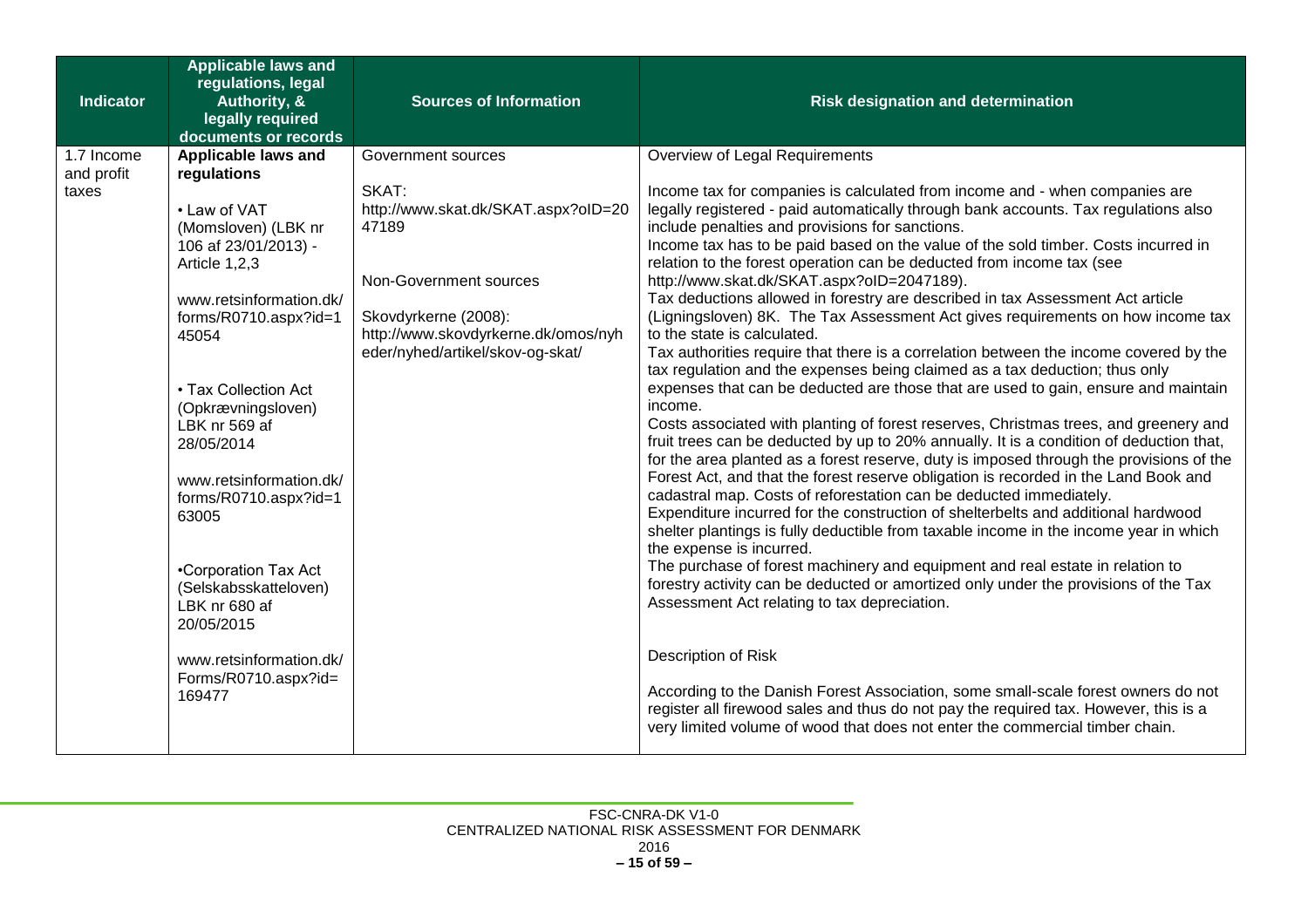| <b>Indicator</b> | <b>Applicable laws and</b><br>regulations, legal<br>Authority, &<br>legally required<br>documents or records                                  | <b>Sources of Information</b> | <b>Risk designation and determination</b>                                                                                                                                                                                                                                                                     |
|------------------|-----------------------------------------------------------------------------------------------------------------------------------------------|-------------------------------|---------------------------------------------------------------------------------------------------------------------------------------------------------------------------------------------------------------------------------------------------------------------------------------------------------------|
|                  | ·Virksomhedsskattelove<br>n (Law on Business<br>Tax) - LBK nr 1114 af<br>18/09/2013                                                           |                               | Denmark scores high against World Bank Worldwide Governance Indicators. On a<br>scale of -2.5 to +2.5, Denmark receives a score of 1.72 (2014) for Regulatory Quality,<br>2.09 for Rule of Law and 2.26 for Control of Corruption. Regulation of sales tax and<br>VAT is considered well-enforced in Denmark. |
|                  | www.retsinformation.dk/<br>forms/R0710.aspx?id=1<br>58215                                                                                     |                               | <b>Risk Conclusion</b><br>Based on the available information, the risk for this category has been assessed as                                                                                                                                                                                                 |
|                  | • Personskatteloven<br>(Personal Tax Act) -<br>LBK nr 382 af<br>08/04/2013                                                                    |                               | low.                                                                                                                                                                                                                                                                                                          |
|                  | www.retsinformation.dk/<br>Forms/R0710.aspx?id=<br>145909                                                                                     |                               |                                                                                                                                                                                                                                                                                                               |
|                  | • Bekendtgørelse af lov<br>om påligningen af<br>indkomstskat til staten<br>(ligningsloven)1) - LBK<br>nr 1081 af 07/09/2015,<br>article 8, K. |                               |                                                                                                                                                                                                                                                                                                               |
|                  | https://www.retsinformat<br>ion.dk/forms/r0710.aspx<br>?id=173414                                                                             |                               |                                                                                                                                                                                                                                                                                                               |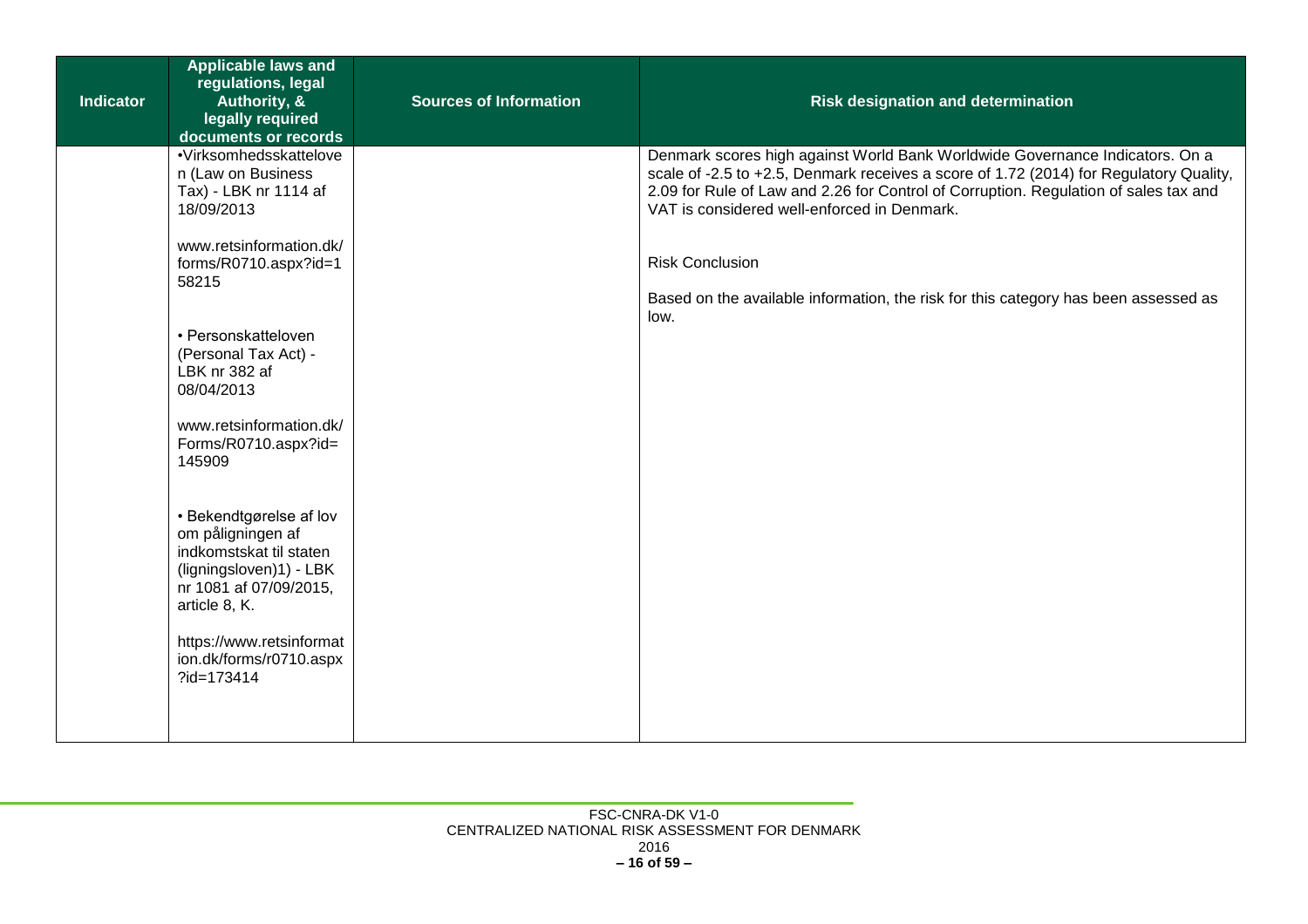| <b>Indicator</b> | <b>Applicable laws and</b><br>regulations, legal<br>Authority, &<br>legally required<br>documents or records | <b>Sources of Information</b>                         | <b>Risk designation and determination</b>                                                                                                                                                                                                                                                                                                                                                                                                                                      |
|------------------|--------------------------------------------------------------------------------------------------------------|-------------------------------------------------------|--------------------------------------------------------------------------------------------------------------------------------------------------------------------------------------------------------------------------------------------------------------------------------------------------------------------------------------------------------------------------------------------------------------------------------------------------------------------------------|
|                  | <b>Legal Authority</b>                                                                                       |                                                       |                                                                                                                                                                                                                                                                                                                                                                                                                                                                                |
|                  | • Ministry of Taxation                                                                                       |                                                       |                                                                                                                                                                                                                                                                                                                                                                                                                                                                                |
|                  | <b>Legally required</b><br>documents or records<br>N/A                                                       |                                                       |                                                                                                                                                                                                                                                                                                                                                                                                                                                                                |
|                  |                                                                                                              |                                                       |                                                                                                                                                                                                                                                                                                                                                                                                                                                                                |
| 1.8 Timber       | Applicable laws and                                                                                          | Government sources                                    | <b>Timber harvesting activities</b><br>Overview of Legal Requirements                                                                                                                                                                                                                                                                                                                                                                                                          |
| harvesting       | regulations                                                                                                  |                                                       |                                                                                                                                                                                                                                                                                                                                                                                                                                                                                |
| regulations      |                                                                                                              | Personal communication with Danish                    | Specific requirements for forest activities within forest reserves are stipulated in the                                                                                                                                                                                                                                                                                                                                                                                       |
|                  | • Forest Act (Skovloven)<br>- LBK nr 678 af<br>14/06/2013                                                    | <b>Forest Association and Danish Nature</b><br>Agency | Forest Act, Article 8, which states that the area shall have a continuous forest cover.<br>Harvest (except for thinning) shall not take place before the forest, or any tree, has<br>reached the age of harvest maturity. No more than ten years after harvest or thinning,<br>the area shall again be forested. Animal husbandry is prohibited in forest reserves.                                                                                                            |
|                  | https://www.retsinformat<br>ion.dk/forms/R0710.asp<br>x?id=143280                                            | Non-Government sources                                | About 90% of Danish forests are forest reserves. The Forest Act further sets legal<br>specifications on how the non-protected forest reserves shall be managed. This<br>includes the following:<br>Coppice and grazing forest can together comprise up to 10 percent of the forest area.                                                                                                                                                                                       |
|                  |                                                                                                              |                                                       | If animals are kept in the forest with the purpose of grazing, the fencing of these                                                                                                                                                                                                                                                                                                                                                                                            |
|                  | • Water Course Act                                                                                           |                                                       | animals shall not limit public access and stay. Areas where Christmas trees and                                                                                                                                                                                                                                                                                                                                                                                                |
|                  | (Vandløbsloven) - LBK<br>nr 1579 af 08/12/2015                                                               |                                                       | greenery are grown must not comprise more than 10% of the area. It is prohibited to<br>construct buildings, set up facilities, implement landscape change or leave waste.                                                                                                                                                                                                                                                                                                      |
|                  |                                                                                                              |                                                       | However, sheds not more than 10 square meters and construction or landscape<br>changes necessary for forest management are exempt. Contiguous forest reserve<br>land cannot be developed or diminished by land transfer. Drainage systems and<br>bridges are covered in the Water Course Act. Denmark has a relatively limited area of<br>commercial forest, which is the reason that detailed legal requirements for harvest<br>activities are not present in the Forest Act. |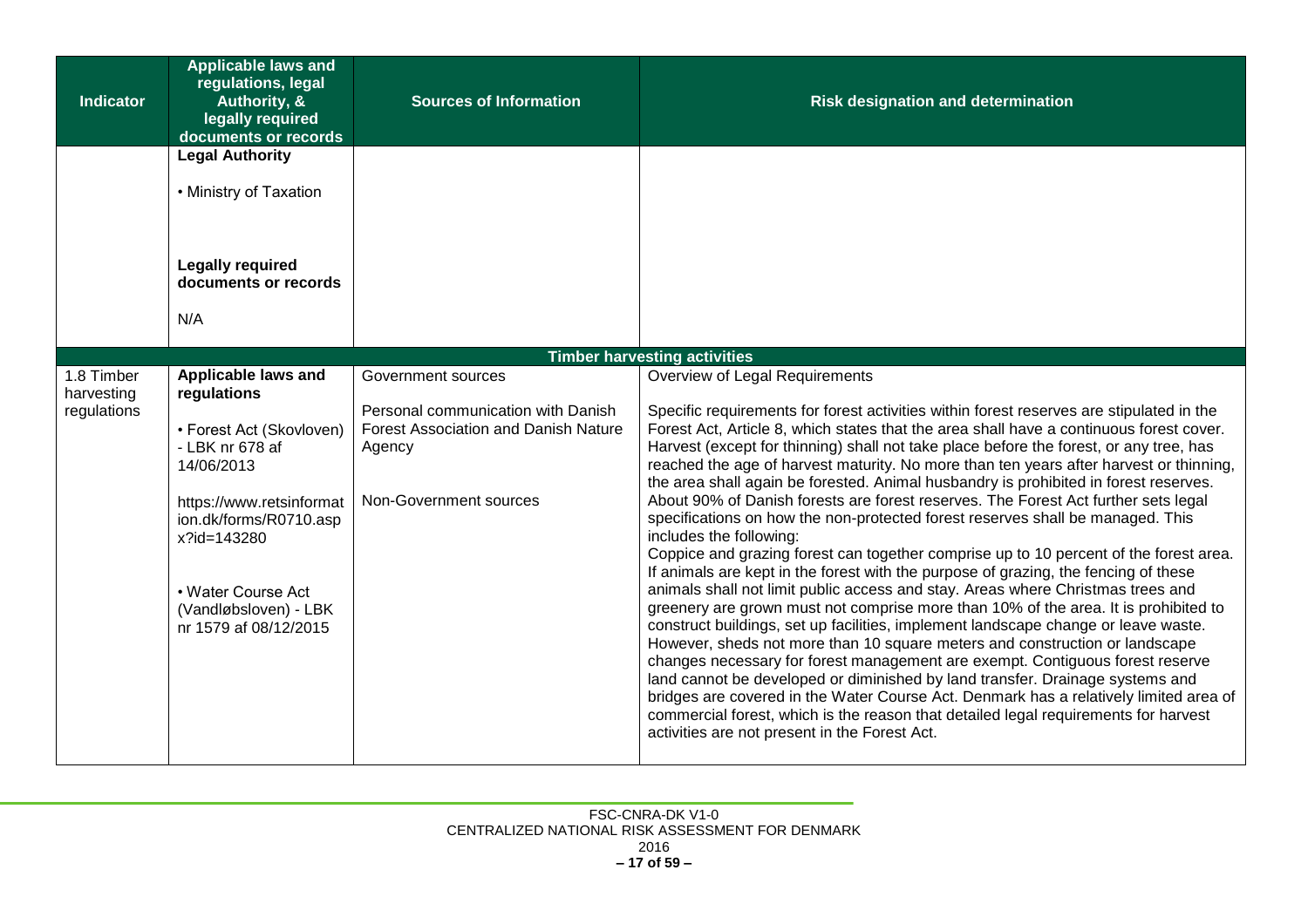| <b>Indicator</b> | <b>Applicable laws and</b><br>regulations, legal<br>Authority, &<br>legally required<br>documents or records                 | <b>Sources of Information</b>                                                            | <b>Risk designation and determination</b>                                                                                                                                                                                                                                                                                                                                                                                                                                                                                            |
|------------------|------------------------------------------------------------------------------------------------------------------------------|------------------------------------------------------------------------------------------|--------------------------------------------------------------------------------------------------------------------------------------------------------------------------------------------------------------------------------------------------------------------------------------------------------------------------------------------------------------------------------------------------------------------------------------------------------------------------------------------------------------------------------------|
|                  | <b>Legal Authority</b>                                                                                                       |                                                                                          | Description of Risk                                                                                                                                                                                                                                                                                                                                                                                                                                                                                                                  |
|                  | • Ministry of the<br><b>Environment and Food</b>                                                                             |                                                                                          | According to the Danish Forest Association and Danish Nature Agency, there is<br>about one case per year where a forest owner cuts Ash trees within a Natura 2000<br>area without first obtaining a permit. Permits are always granted, however, when<br>applied for, and it is only one case per year, so this does not represent a significant                                                                                                                                                                                     |
|                  | <b>Legally required</b><br>documents or records<br>N/A                                                                       |                                                                                          | risk. Other risks related to forest management techniques are trees felled before<br>harvest maturity, but this is rarely seen according to both the Danish Nature Agency<br>and Danish Forest Association. Instances are known of nest trees being felled, for<br>which court cases occur According to the Danish Nature Agency, however, there is<br>not more than one case per year meaning that this is not a significant risk.                                                                                                  |
|                  |                                                                                                                              |                                                                                          | The requirements for actual forest management are limited in non-protected forest<br>reserves in Denmark. Furthermore, a large proportion of Danish forests are not<br>managed for timber harvest but for environmental, biodiversity or recreational values.<br>Therefore violation of the legislation relating to timber harvesting does not present a<br>significant risk.                                                                                                                                                        |
|                  |                                                                                                                              |                                                                                          | <b>Risk Conclusion</b><br>Based on the available information, the risk for this category has been assessed as                                                                                                                                                                                                                                                                                                                                                                                                                        |
| 1.9 Protected    | Applicable laws and                                                                                                          | Government sources                                                                       | low.<br>Overview of Legal Requirements                                                                                                                                                                                                                                                                                                                                                                                                                                                                                               |
| sites and        | regulations                                                                                                                  |                                                                                          |                                                                                                                                                                                                                                                                                                                                                                                                                                                                                                                                      |
| species          |                                                                                                                              | Management plan for bats:                                                                | For areas covered by Natura 2000, the following management activities are not                                                                                                                                                                                                                                                                                                                                                                                                                                                        |
|                  | • Nature Protection Act<br>(Naturbeskyttelsesloven<br>) - LBK nr 951 af<br>03/07/2013 - especially<br>Article 17, Article 19 | http://naturstyrelsen.dk/media/nst/6681<br>0/FLAGERMUS_forvaltningsplan_201<br>3 WEB.pdf | allowed without permission from the Minister: clear felling of hardwood forest,<br>planting of deciduous forest, promotion of conifers in broadleaf forest, establishment<br>of intensive production of greenery such as Christmas trees, use of auxiliary<br>substances (fertilizers and pesticides), construction of industry facilities, or changes<br>to drainage conditions (Forest Act, Article 17). In 2012 the Danish Nature Agency<br>adopted a series of action plans for implementation of Natura 2000. Article 19 of the |
|                  | www.retsinformation.dk/<br>forms/R0710.aspx?id=1                                                                             | Non-Government sources                                                                   | Forest Act regulates international nature protection, including Natura 2000 areas.                                                                                                                                                                                                                                                                                                                                                                                                                                                   |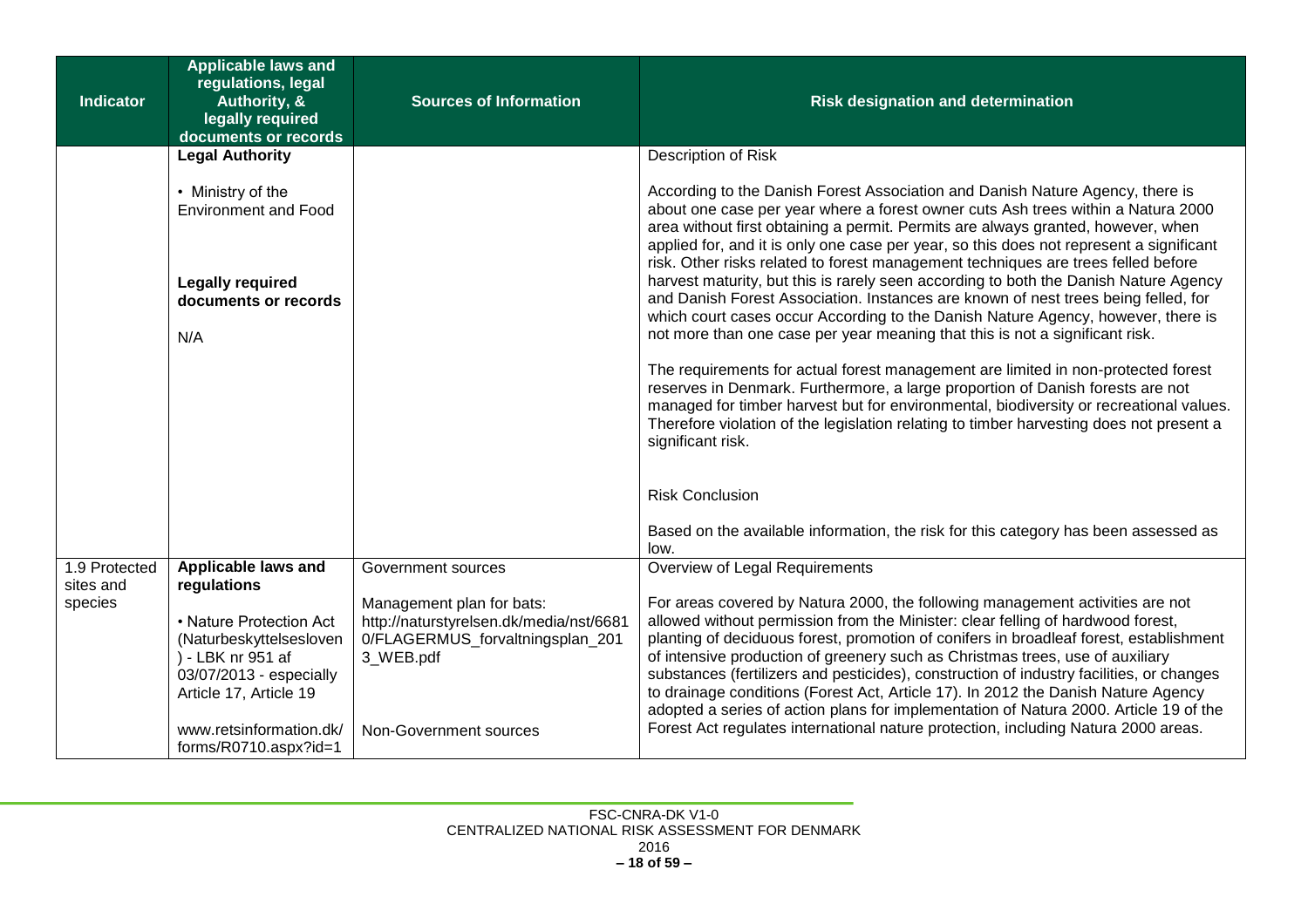| <b>Indicator</b> | <b>Applicable laws and</b><br>regulations, legal<br>Authority, &<br>legally required<br>documents or records  | <b>Sources of Information</b> | <b>Risk designation and determination</b>                                                                                                                                                                                                                                                                                                                                                                                                                   |
|------------------|---------------------------------------------------------------------------------------------------------------|-------------------------------|-------------------------------------------------------------------------------------------------------------------------------------------------------------------------------------------------------------------------------------------------------------------------------------------------------------------------------------------------------------------------------------------------------------------------------------------------------------|
|                  | 55609<br>• Forest Act (Skovloven)<br>- LBK nr 678 af<br>14/06/2013 - Article 14-<br>28                        |                               | The Species Conservation Notice 4 lists protected reptiles, amphibians, fish,<br>invertebrates and plants in Denmark. The forest manager is obliged to be aware of<br>which protected animals and plants are found in his forest and to make sure that the<br>prescribed care is taken. This is especially relevant for birds nesting in the trees and<br>for woodpeckers and bats. The Forest Act describes all requirements for the<br>protected species. |
|                  | https://www.retsinformat<br>ion.dk/forms/R0710.asp<br>x?id=143280                                             |                               | Description of Risk<br>In the past, there have been issues with registration of particularly valuable natural<br>assets, which according to the Forest Act should be mapped. However, the mapping<br>of such assets has only recently started and should be completed by 2019. This is                                                                                                                                                                      |
|                  | • Species conservation<br>notice:<br>noticewww.retsinformati<br>on.dk/forms/R0710.asp<br>x?id=12563           |                               | therefore no longer considered to represent a risk of legal violation.<br><b>Risk Conclusion</b>                                                                                                                                                                                                                                                                                                                                                            |
|                  | • Hunting and Game<br>Management Act (Jagt-<br>og<br>Vildtforvaltningsloven) -<br>LBK nr 735 af<br>14/06/2013 |                               | Based on the available information, the risk for this category has been assessed as<br>low.                                                                                                                                                                                                                                                                                                                                                                 |
|                  | www.retsinformation.dk/<br>forms/r0710.aspx?id=14<br>3627                                                     |                               |                                                                                                                                                                                                                                                                                                                                                                                                                                                             |
|                  | • The Order on<br>Designation and<br>Management of                                                            |                               |                                                                                                                                                                                                                                                                                                                                                                                                                                                             |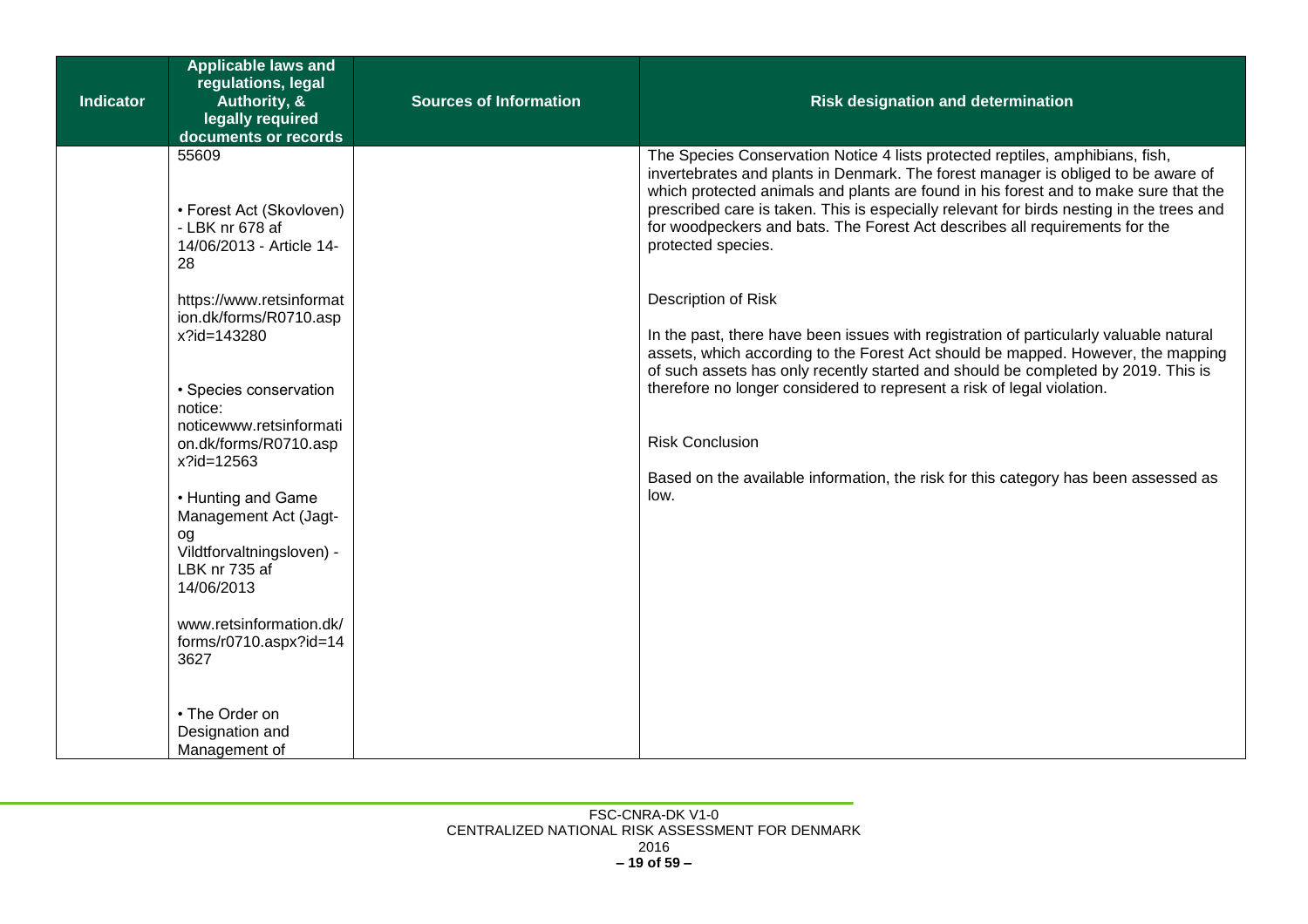| <b>Indicator</b>                     | <b>Applicable laws and</b><br>regulations, legal<br>Authority, &<br>legally required<br>documents or records                                                                                                                                                                   | <b>Sources of Information</b>                                                       | <b>Risk designation and determination</b>                                                                                                                                                                                                                                                                                                                                       |
|--------------------------------------|--------------------------------------------------------------------------------------------------------------------------------------------------------------------------------------------------------------------------------------------------------------------------------|-------------------------------------------------------------------------------------|---------------------------------------------------------------------------------------------------------------------------------------------------------------------------------------------------------------------------------------------------------------------------------------------------------------------------------------------------------------------------------|
|                                      | <b>International Nature</b><br>Protection Areas and<br><b>Protection of Certain</b><br>Species<br>(Bekendtgørelse om<br>udpegning og<br>administration af<br>internationale<br>naturbeskyttelsesområd<br>er samt beskyttelse af<br>visse arter) - BEK nr<br>1828 af 16/12/2015 |                                                                                     |                                                                                                                                                                                                                                                                                                                                                                                 |
|                                      | <b>Legal Authority</b><br>• Ministry of the<br><b>Environment and Food</b>                                                                                                                                                                                                     |                                                                                     |                                                                                                                                                                                                                                                                                                                                                                                 |
|                                      | <b>Legally required</b><br>documents or records<br>N/A                                                                                                                                                                                                                         |                                                                                     |                                                                                                                                                                                                                                                                                                                                                                                 |
| 1.10<br>Environmenta<br>requirements | Applicable laws and<br>regulations<br>• Forest Act (Skovloven)<br>- LBK nr 678 af<br>14/06/2013                                                                                                                                                                                | Government sources<br>www.https://www.retsinformation.dk/<br>Non-Government sources | Overview of Legal Requirements<br>The Forest Act: The law aims to preserve and protect Denmark's forests and increase<br>the forest area. The law also aims to promote sustainable management of the<br>country's forests. Management and administration of the forests should promote<br>resilient forests, ensure forest production, conserve and enhance forest biodiversity |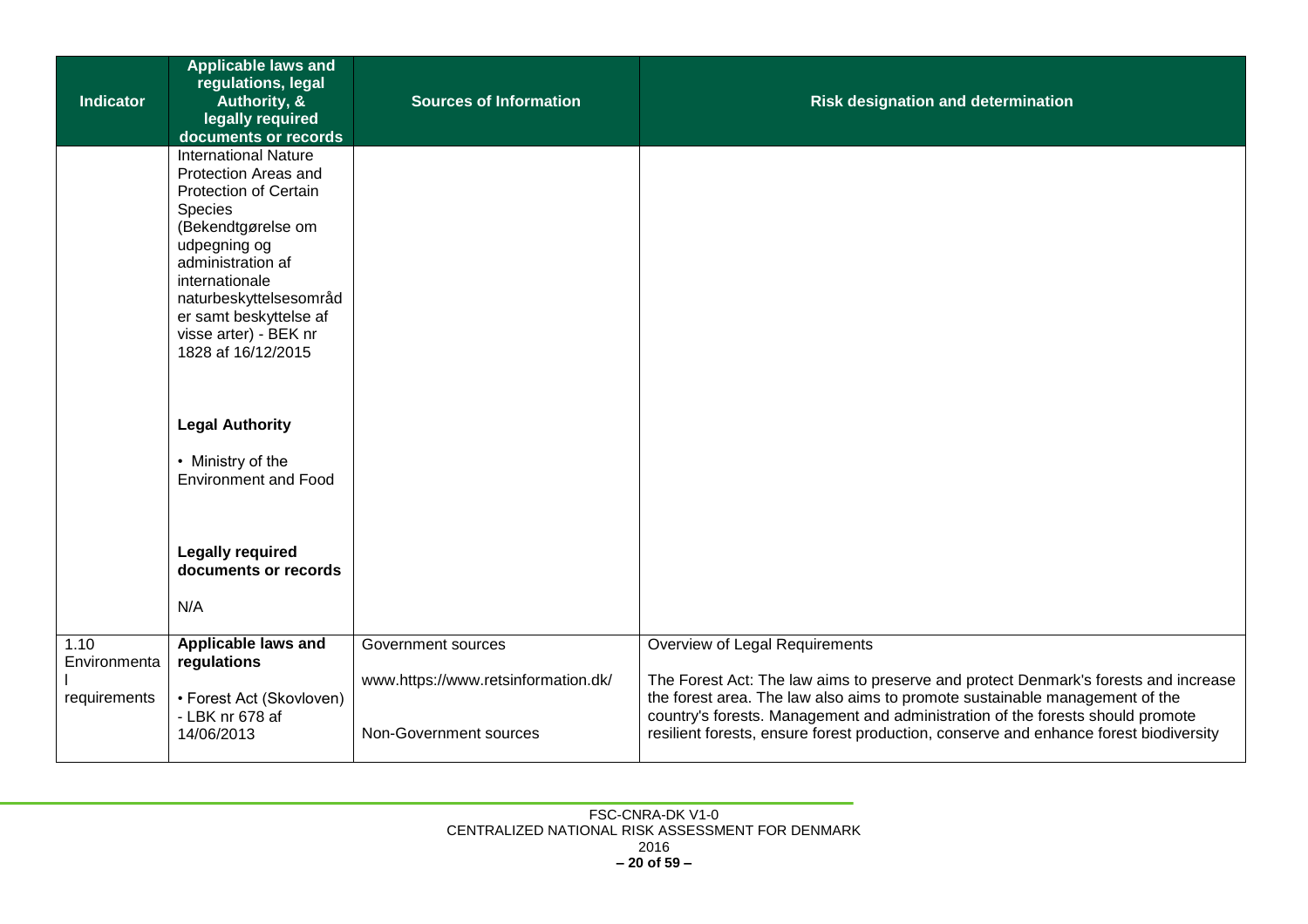| <b>Indicator</b> | <b>Applicable laws and</b><br>regulations, legal<br>Authority, &<br>legally required<br>documents or records | <b>Sources of Information</b> | <b>Risk designation and determination</b>                                                                                                                                                                                                                                                                                                                                                                                                                                                                                                                                                                                  |
|------------------|--------------------------------------------------------------------------------------------------------------|-------------------------------|----------------------------------------------------------------------------------------------------------------------------------------------------------------------------------------------------------------------------------------------------------------------------------------------------------------------------------------------------------------------------------------------------------------------------------------------------------------------------------------------------------------------------------------------------------------------------------------------------------------------------|
|                  | https://www.retsinformat<br>ion.dk/forms/R0710.asp<br>x?id=143280                                            |                               | and ensure that landscapes, natural history, cultural history, environmental protection<br>and outdoor recreation can be accommodated.<br>The Environmental Protection Act sets requirements for protection of nature and the<br>environment, so that society can develop on a sustainable basis while respecting<br>human quality of life and protecting animal and plant life.                                                                                                                                                                                                                                           |
|                  | • Environmental<br>protection Act<br>(Miljøbeskyttelsesloven)<br>- LBK nr 879 af                             |                               | The Environmental Impact Assessment (EIA) notice requires assessments, under the<br>Planning Act, of the impact of certain public and private installations on the<br>environment.<br>The Environmental Damage Act aims to ensure that the person responsible for                                                                                                                                                                                                                                                                                                                                                          |
|                  | 26/06/2010<br>www.retsinformation.dk/                                                                        |                               | environmental damage or an imminent threat of environmental damage prevents and<br>alleviates the damage or danger and bears all costs thereof.<br>The Ochre Act sets up legal requirements for digging of trenches, which is also                                                                                                                                                                                                                                                                                                                                                                                         |
|                  | forms/R0710.aspx?id=1<br>32218                                                                               |                               | relevant to forestry in Denmark.<br>The objective of the Planning Act is to ensure that planning takes into account<br>society's interests in land use and contributes to protecting Denmark's nature and<br>environment, so that society can develop on a sustainable basis respecting human                                                                                                                                                                                                                                                                                                                              |
|                  | • EIA Notice (VVM-<br>bekendtgørelsen) - BEK<br>nr 1184 af 06/11/2014                                        |                               | quality of life and protecting animal and plant life.<br>The Water Course Act regulates all watercourses in Denmark, including ditches,<br>canals, pipelines and drainage systems as well as lakes, ponds and other similar<br>inland waters.                                                                                                                                                                                                                                                                                                                                                                              |
|                  | www.retsinformation.dk/<br>forms/R0710.aspx?id=1<br>65403                                                    |                               | Description of Risk                                                                                                                                                                                                                                                                                                                                                                                                                                                                                                                                                                                                        |
|                  | • Environmental<br>Damage Act<br>(Miljøskadeloven) - LBK<br>nr 916 af 03/07/2015                             |                               | In some cases, buildings are constructed for forestry use; but in reality they are used<br>more (e.g.) for hunting shelters or events. According to the Forest Act, only shelters<br>smaller than 10 square meters can be built in forest reserves. The Danish Nature<br>Agency takes aerial photos to control the size of the buildings and this does not<br>represent an important risk. According to the Forest Act (Article 28), open areas of<br>less than 0.25 ha must not be destroyed and shall be maintained; however this<br>requirement is very poorly enforced. However, as the areas are very limited it does |
|                  | https://www.retsinformat<br>ion.dk/forms/R0710.asp                                                           |                               | not represent any important risk in Danish forestry.<br>The use of chemicals is limited to Christmas tree production (an enterprise that can<br>cover up to 10% of a forest reserve). According to Denmark's Society for Nature                                                                                                                                                                                                                                                                                                                                                                                            |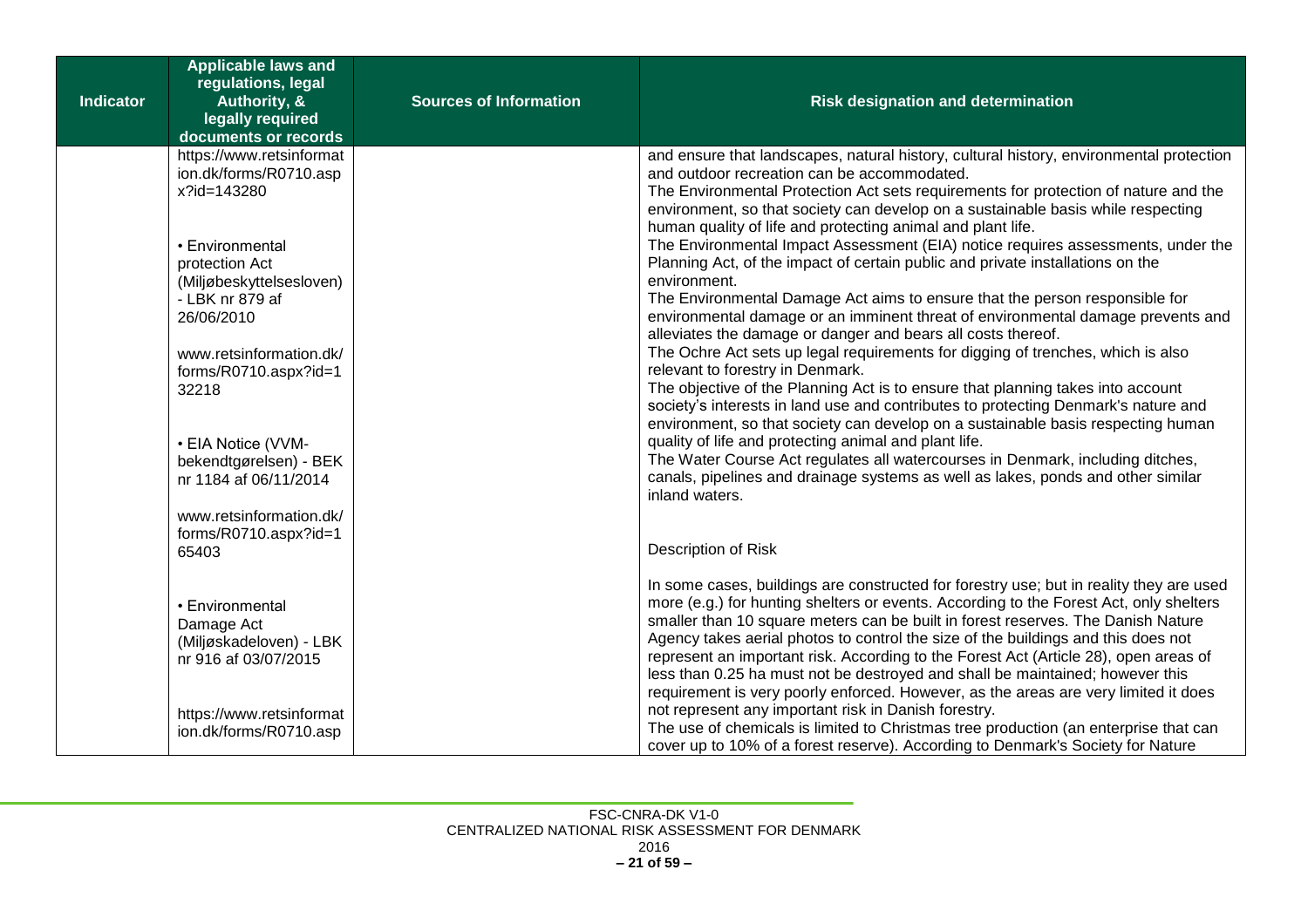| <b>Indicator</b> | <b>Applicable laws and</b><br>regulations, legal<br>Authority, &                                             | <b>Sources of Information</b> | <b>Risk designation and determination</b>                                                                                                                                                                                                                                                                                           |
|------------------|--------------------------------------------------------------------------------------------------------------|-------------------------------|-------------------------------------------------------------------------------------------------------------------------------------------------------------------------------------------------------------------------------------------------------------------------------------------------------------------------------------|
|                  | legally required<br>documents or records                                                                     |                               |                                                                                                                                                                                                                                                                                                                                     |
|                  | x?id=173182<br>• Ochre Act                                                                                   |                               | Conservation, there are some problems with the use of chemicals within the<br>Christmas tree industry, where prohibited chemicals might be used and legal<br>amounts exceeded. However, most Christmas tree production takes place on<br>agricultural land, and not in the small plots in the forest reserves. Therefore the use of |
|                  | (Okkerloven) - LBK nr<br>934 af 24/09/2009                                                                   |                               | chemicals within the Christmas tree industry does not represent an important risk<br>within the forest industry.                                                                                                                                                                                                                    |
|                  | www.retsinformation.dk/<br>forms/R0710.aspx?id=1<br>27107                                                    |                               | <b>Risk Conclusion</b>                                                                                                                                                                                                                                                                                                              |
|                  |                                                                                                              |                               | Based on the available information, the risk for this category has been assessed as<br>low.                                                                                                                                                                                                                                         |
|                  | • Planning Act<br>(Planloven) - LBK nr<br>587 af 27/05/2013:<br>Article 1-4, 10a-38, 51-<br>70               |                               |                                                                                                                                                                                                                                                                                                                                     |
|                  | https://www.retsinformat<br>ion.dk/forms/r0710.aspx<br>?id=144425                                            |                               |                                                                                                                                                                                                                                                                                                                                     |
|                  | • Water Course Act<br>(Vandløbsloven) -<br>https://www.retsinformat<br>ion.dk/forms/r0710.aspx<br>?id=145855 |                               |                                                                                                                                                                                                                                                                                                                                     |
|                  |                                                                                                              |                               |                                                                                                                                                                                                                                                                                                                                     |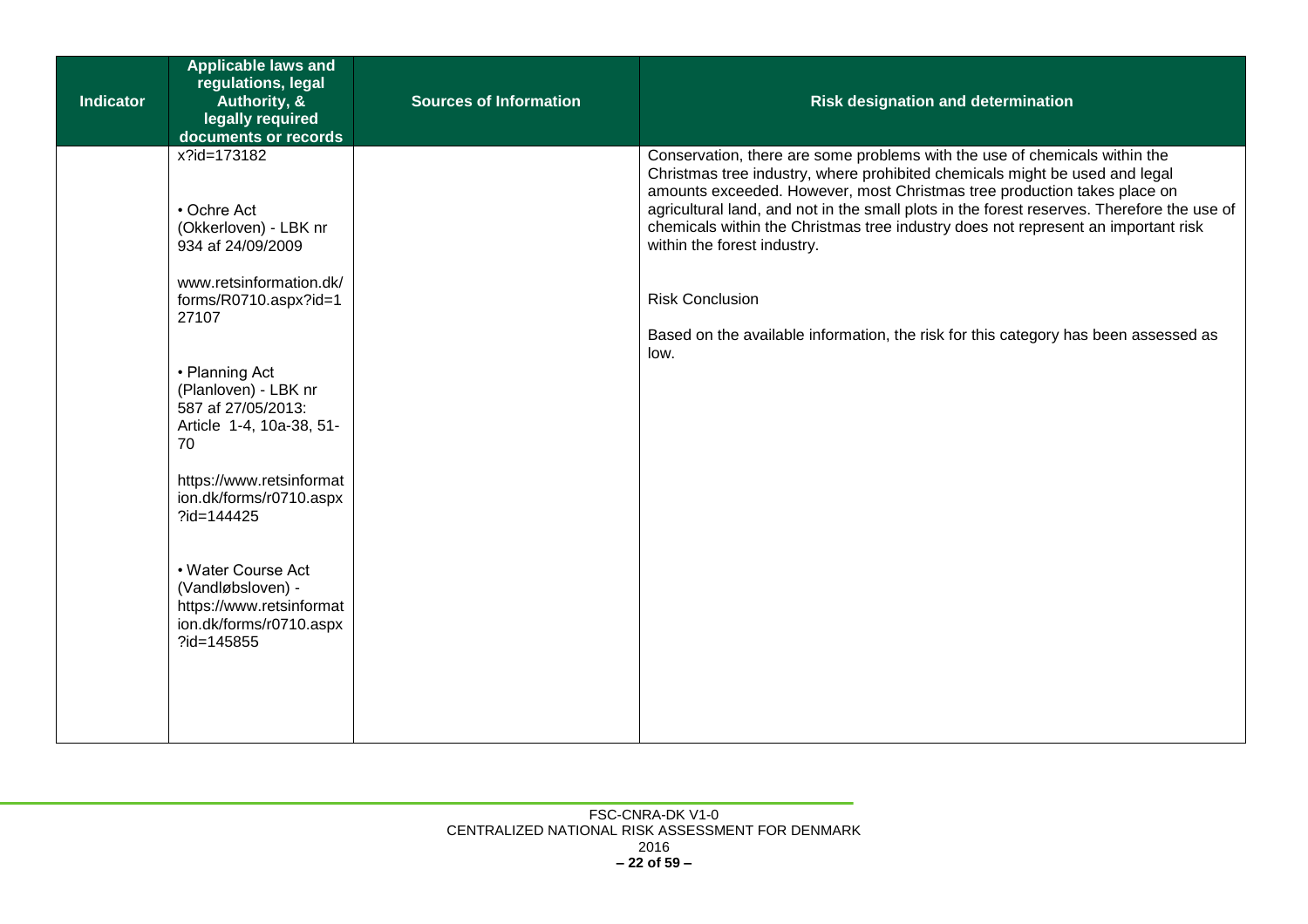| <b>Indicator</b>          | <b>Applicable laws and</b><br>regulations, legal<br><b>Authority, &amp;</b><br>legally required<br>documents or records                                 | <b>Sources of Information</b>                                                                                                                                                                                                                                                                              | <b>Risk designation and determination</b>                                                                                                                                                                                                                                                                                                                                                                                                                                                                                                                                                                                                                                                                                                                                                                                                                |
|---------------------------|---------------------------------------------------------------------------------------------------------------------------------------------------------|------------------------------------------------------------------------------------------------------------------------------------------------------------------------------------------------------------------------------------------------------------------------------------------------------------|----------------------------------------------------------------------------------------------------------------------------------------------------------------------------------------------------------------------------------------------------------------------------------------------------------------------------------------------------------------------------------------------------------------------------------------------------------------------------------------------------------------------------------------------------------------------------------------------------------------------------------------------------------------------------------------------------------------------------------------------------------------------------------------------------------------------------------------------------------|
|                           | <b>Legal Authority</b>                                                                                                                                  |                                                                                                                                                                                                                                                                                                            |                                                                                                                                                                                                                                                                                                                                                                                                                                                                                                                                                                                                                                                                                                                                                                                                                                                          |
|                           | • Ministry of the<br><b>Environment and Food</b>                                                                                                        |                                                                                                                                                                                                                                                                                                            |                                                                                                                                                                                                                                                                                                                                                                                                                                                                                                                                                                                                                                                                                                                                                                                                                                                          |
|                           | <b>Legally required</b><br>documents or records                                                                                                         |                                                                                                                                                                                                                                                                                                            |                                                                                                                                                                                                                                                                                                                                                                                                                                                                                                                                                                                                                                                                                                                                                                                                                                                          |
|                           | N/A                                                                                                                                                     |                                                                                                                                                                                                                                                                                                            |                                                                                                                                                                                                                                                                                                                                                                                                                                                                                                                                                                                                                                                                                                                                                                                                                                                          |
| 1.11 Health<br>and safety | Applicable laws and<br>regulations                                                                                                                      | Government sources                                                                                                                                                                                                                                                                                         | Overview of Legal Requirements                                                                                                                                                                                                                                                                                                                                                                                                                                                                                                                                                                                                                                                                                                                                                                                                                           |
|                           | • Working Environment<br>Act (Arbejdsmiljøloven)<br>- LBK nr 1072 af<br>07/09/2010<br>https://www.retsinformat<br>ion.dk/forms/r0710.aspx<br>?id=133159 | Non-Government sources<br>The National Research Centre for the<br>Working Environment (2014),<br>http://www.arbejdsmiljoforskning.dk/da<br>/arbejdsmiljoedata/arbejdsmiljoe-og-<br>helbred-20/resume)<br>file:///C:/Users/Ditte%20Steffensen/Do<br>wnloads/arbejdsulykker-<br>aarsopgorelse-2013%20pdf.pdf | The Work Environment Act aims to create a safe and healthy work environment at all<br>times in accordance with society's technical and social development. The Act is the<br>basis for companies to resolve health and safety issues with guidance from social<br>organizations and guidance and control by the Labour Inspectorate.<br>The employer has to ensure that working conditions are acceptable according to<br>health and safety, and has to develop a written assessment of the health and safety<br>of the working environment (in Danish; arbejdsmarkedspladsvurdering, APV). The<br>type of work and the size of organization must be considered, and the APV shall be<br>revised either when organizational changes occur or every third year. The APV shall<br>be accessible for management, employees and the supervision authorities. |
|                           | <b>Legal Authority</b><br>• Ministry of<br>Employment<br>• Labour Inspectorate                                                                          | Personal communication with Anne<br>Marie Hagelskjær Smit from Gls-<br>arbejsgiver.dk                                                                                                                                                                                                                      | Description of Risk<br>According to statistics from the Labour Inspectorate, forestry work – together with<br>agriculture -has a high risk of work-related accidents, but lower than (e.g.)<br>construction, slaughterhouse, water, or sewer work (Arbejdstilsynet 2013).<br>Companies are required to make an evaluation of their work place, but both<br>companies and individual entrepreneurs are subject to health and safety legislation,<br>and can be controlled by the Labour Inspectorate.                                                                                                                                                                                                                                                                                                                                                     |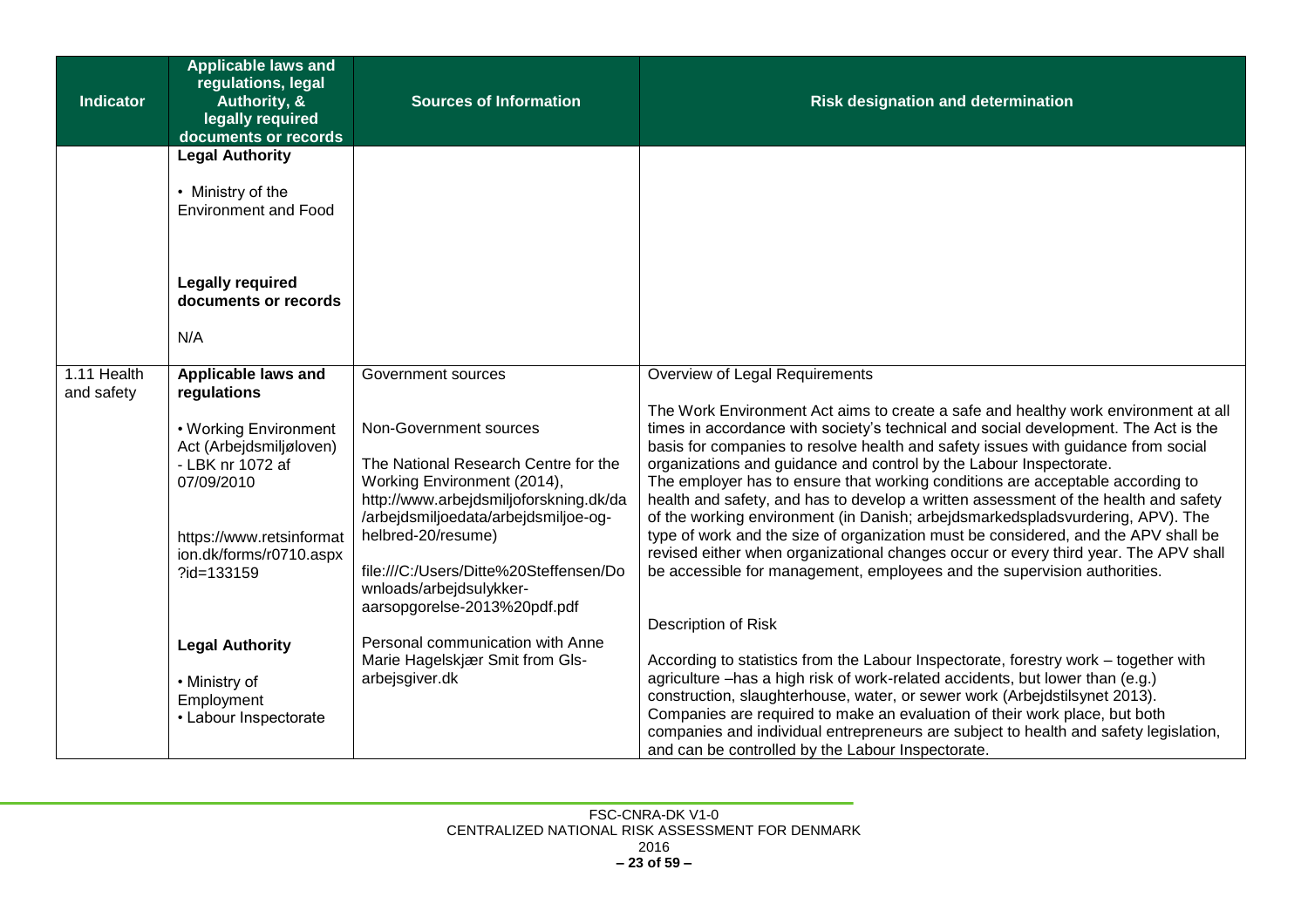| <b>Indicator</b>                      | <b>Applicable laws and</b><br>regulations, legal<br>Authority, &<br>legally required<br>documents or records | <b>Sources of Information</b>                                                                                                                                                     | <b>Risk designation and determination</b>                                                                                                                                                                                                                                                                                                                                                                                                                                                                                                                                                                                                                                                                                                                                                                                                                                                                                                                                                                                                                                                                                                                                                                                                                                                                                                                                                                                                                                                                                                                                                                                                       |
|---------------------------------------|--------------------------------------------------------------------------------------------------------------|-----------------------------------------------------------------------------------------------------------------------------------------------------------------------------------|-------------------------------------------------------------------------------------------------------------------------------------------------------------------------------------------------------------------------------------------------------------------------------------------------------------------------------------------------------------------------------------------------------------------------------------------------------------------------------------------------------------------------------------------------------------------------------------------------------------------------------------------------------------------------------------------------------------------------------------------------------------------------------------------------------------------------------------------------------------------------------------------------------------------------------------------------------------------------------------------------------------------------------------------------------------------------------------------------------------------------------------------------------------------------------------------------------------------------------------------------------------------------------------------------------------------------------------------------------------------------------------------------------------------------------------------------------------------------------------------------------------------------------------------------------------------------------------------------------------------------------------------------|
|                                       | <b>Legally required</b><br>documents or records<br>N/A                                                       |                                                                                                                                                                                   | An assessment of work environments for a variety of industries was carried out in<br>Denmark 2014. The forestry industry was placed in a joint category with agriculture<br>and fisheries; and as a whole performed better than the mean when responding to<br>the statements the management always encourages safety at work and<br>[Management provides] guidance and instruction for safe execution, which indicates<br>sufficient enforcement of the Work Environment Act. In the same assessment,<br>respondents indicated that minor accidents are an accepted part of the work, with the<br>percentage of work-related accidents also higher than the mean of all other<br>categories. However, no evidence was found that the law was not enforced (National<br>Research Centre for the Working Environment 2014). The study on the working<br>environment showed no issues of violation of health and safety legislation.<br>In general there is a relatively extended focus on the work environment and safety in<br>Denmark. The employer is required by the Work Environment Act to correctly instruct<br>the workers on the use of (e.g.) machinery. According to the Danish Forest<br>Association there may be cases where this obligation is not respected. However, in<br>general, according to both the Danish Forest Association and the Danish Nature<br>Agency, accidents occurring in Danish forestry are not related to violation of the law.<br>In general the risk is also low because employees in Denmark are aware of their<br>rights and of the legislation related to health and safety.<br><b>Risk Conclusion</b> |
|                                       |                                                                                                              |                                                                                                                                                                                   | Based on the available information, the risk for this category has been assessed as<br>low.                                                                                                                                                                                                                                                                                                                                                                                                                                                                                                                                                                                                                                                                                                                                                                                                                                                                                                                                                                                                                                                                                                                                                                                                                                                                                                                                                                                                                                                                                                                                                     |
| $\overline{1.12}$ Legal<br>employment | Applicable laws and<br>regulations                                                                           | Non-Government sources                                                                                                                                                            | Overview of Legal Requirements                                                                                                                                                                                                                                                                                                                                                                                                                                                                                                                                                                                                                                                                                                                                                                                                                                                                                                                                                                                                                                                                                                                                                                                                                                                                                                                                                                                                                                                                                                                                                                                                                  |
|                                       | • Working Environment<br>Act (Arbejdsmiljøloven)<br>- LBK nr 1072 af<br>07/09/2010                           | The Danish model, webpage<br>http://www.danskemodel.dk/overensko<br>mster/arbejdspladser-uden-<br>overenskomst<br>Personal communication with Danish<br><b>Forest Association</b> | The Work Environment Act aims to create a safe and healthy work environment at all<br>times in accordance with society's technical and social development. The Act is the<br>basis for companies to resolve health and safety issues with guidance from social<br>organizations and guidance and control by the Labour Inspectorate.<br>The Act relating to equal treatment of men and women ensures equal treatment of<br>men and women in the occupational schemes and covers the working population,<br>including self-employed, workers who are temporarily out of work due to illness,                                                                                                                                                                                                                                                                                                                                                                                                                                                                                                                                                                                                                                                                                                                                                                                                                                                                                                                                                                                                                                                     |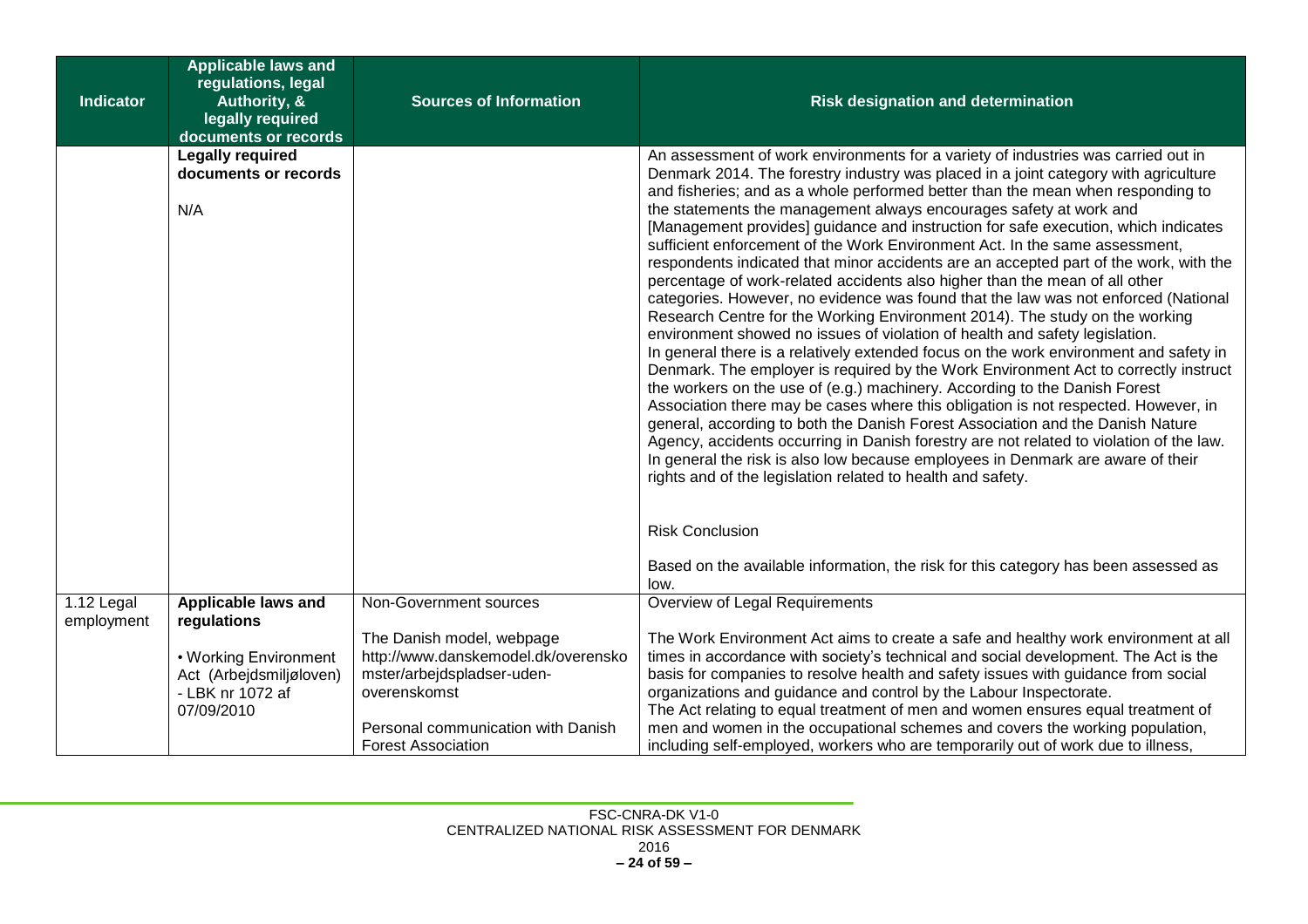| <b>Indicator</b> | <b>Applicable laws and</b><br>regulations, legal<br>Authority, &<br>legally required<br>documents or records                                                                                                                                                                                                                                                                                                                                                       | <b>Sources of Information</b> | <b>Risk designation and determination</b>                                                                                                                                                                                                                                                                                                                                                                                                                                                                                                                                                                                                                                                                                                                                                                                                                                                                                                                                                                                                                                                                                                                                                                                                                                                                                                                                                                                                       |
|------------------|--------------------------------------------------------------------------------------------------------------------------------------------------------------------------------------------------------------------------------------------------------------------------------------------------------------------------------------------------------------------------------------------------------------------------------------------------------------------|-------------------------------|-------------------------------------------------------------------------------------------------------------------------------------------------------------------------------------------------------------------------------------------------------------------------------------------------------------------------------------------------------------------------------------------------------------------------------------------------------------------------------------------------------------------------------------------------------------------------------------------------------------------------------------------------------------------------------------------------------------------------------------------------------------------------------------------------------------------------------------------------------------------------------------------------------------------------------------------------------------------------------------------------------------------------------------------------------------------------------------------------------------------------------------------------------------------------------------------------------------------------------------------------------------------------------------------------------------------------------------------------------------------------------------------------------------------------------------------------|
|                  | https://www.retsinformat<br>ion.dk/forms/r0710.aspx<br>?id=133159<br>• Act on equal treatment<br>of men and women in<br>occupational social<br>security schemes<br>(Bekendtgørelse af lov<br>om ligebehandling af<br>mænd og kvinder inden<br>for de<br>erhvervstilknyttede<br>sikringsordninger) - LBK<br>nr 950 af 14/08/2015<br>https://www.retsinformat<br>ion.dk/forms/r0710.aspx<br>?id=168655<br>• Holidays Act (Ferielov)<br>- LBK nr 202 af<br>22/02/2013 |                               | maternity, accident or involuntary unemployment and persons seeking employment,<br>and retired and disabled workers. The law is also applicable in relation to insurance<br>and related financial services.<br>According to the Holiday Act, holidays and payments for employees are regulated. An<br>employee is entitled to holiday pay or salary during holidays.<br>In Denmark there are strict rules as to types of work and working hours for youth, with<br>dangerous work not allowed for children aged 15 years or younger.<br>There is no minimum wage in Denmark.<br>Description of Risk<br>In Denmark there is relatively high enforcement of work environment regulation, for<br>safety, minimum age of work, and hazardous work. Most employees in Denmark are<br>covered by a collective agreement. Companies covered by a collective agreement<br>shall follow the law.<br>Danish forests are permitted to cover an area up to 10% with Christmas trees. Within<br>the Christmas tree industry, there are - according to Denmark's Society for Nature<br>Conservation - problems with illegal employment of staff from Eastern Europe.<br>However in forests with requirements for long-term management, this is not reported<br>to be an issue. As Christmas trees will not be sold and used in further wood<br>processing, the risk is not considered relevant in relation to this risk assessment.<br><b>Risk Conclusion</b> |
|                  | https://www.retsinformat<br>ion.dk/forms/r0710.aspx<br>?id=145329                                                                                                                                                                                                                                                                                                                                                                                                  |                               | Based on the available information, the risk for this category has been assessed as<br>low.                                                                                                                                                                                                                                                                                                                                                                                                                                                                                                                                                                                                                                                                                                                                                                                                                                                                                                                                                                                                                                                                                                                                                                                                                                                                                                                                                     |
|                  | • Law on Labour and<br><b>Industrial Arbitration</b><br>(Lov om arbejdsret og                                                                                                                                                                                                                                                                                                                                                                                      |                               |                                                                                                                                                                                                                                                                                                                                                                                                                                                                                                                                                                                                                                                                                                                                                                                                                                                                                                                                                                                                                                                                                                                                                                                                                                                                                                                                                                                                                                                 |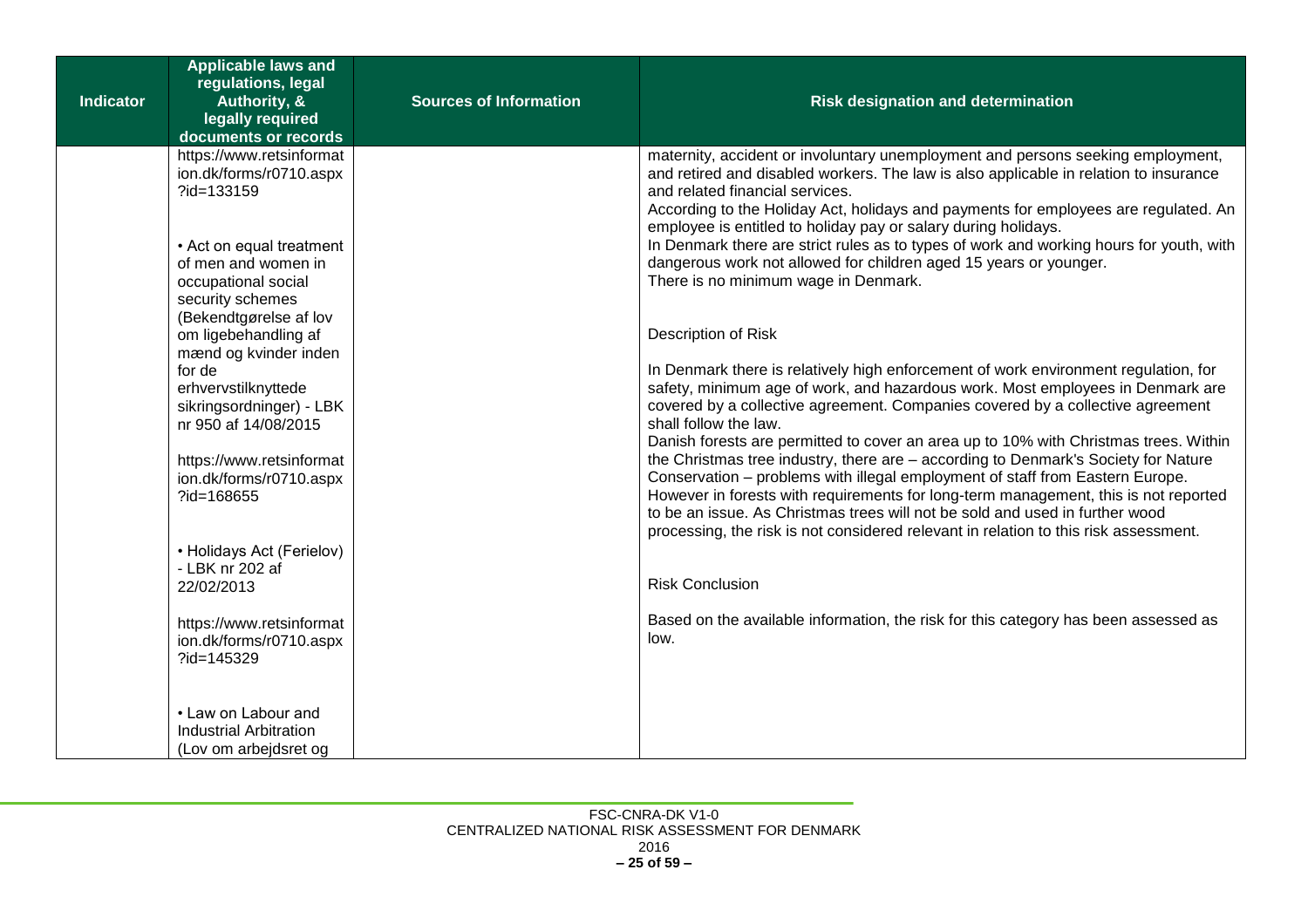| <b>Indicator</b> | <b>Applicable laws and</b><br>regulations, legal<br>Authority, &<br>legally required<br>documents or records | <b>Sources of Information</b> | <b>Risk designation and determination</b> |
|------------------|--------------------------------------------------------------------------------------------------------------|-------------------------------|-------------------------------------------|
|                  | faglige voldgiftsretter) -<br>LOV nr 106 af<br>26/02/2008                                                    |                               |                                           |
|                  | https://www.retsinformat<br>ion.dk/forms/r0710.aspx<br>?id=115370                                            |                               |                                           |
|                  | · Salaried Employees<br>Act (Funktionærloven) -<br>LBK nr 81 af<br>03/02/2009                                |                               |                                           |
|                  | https://www.retsinformat<br>ion.dk/forms/r0710.aspx<br>?id=123029                                            |                               |                                           |
|                  | • Notice of ILO<br>Convention<br>(Bekendtgørelse af ILO-<br>konvention nr. 151) -<br>BKI nr 58 af 02/06/1982 |                               |                                           |
|                  | https://www.retsinformat<br>ion.dk/Forms/R0710.as<br>px?id=84794                                             |                               |                                           |
|                  | • Act on posting of<br>employees, etc.<br>(Bekendtgørelse af lov<br>om udstationering af                     |                               |                                           |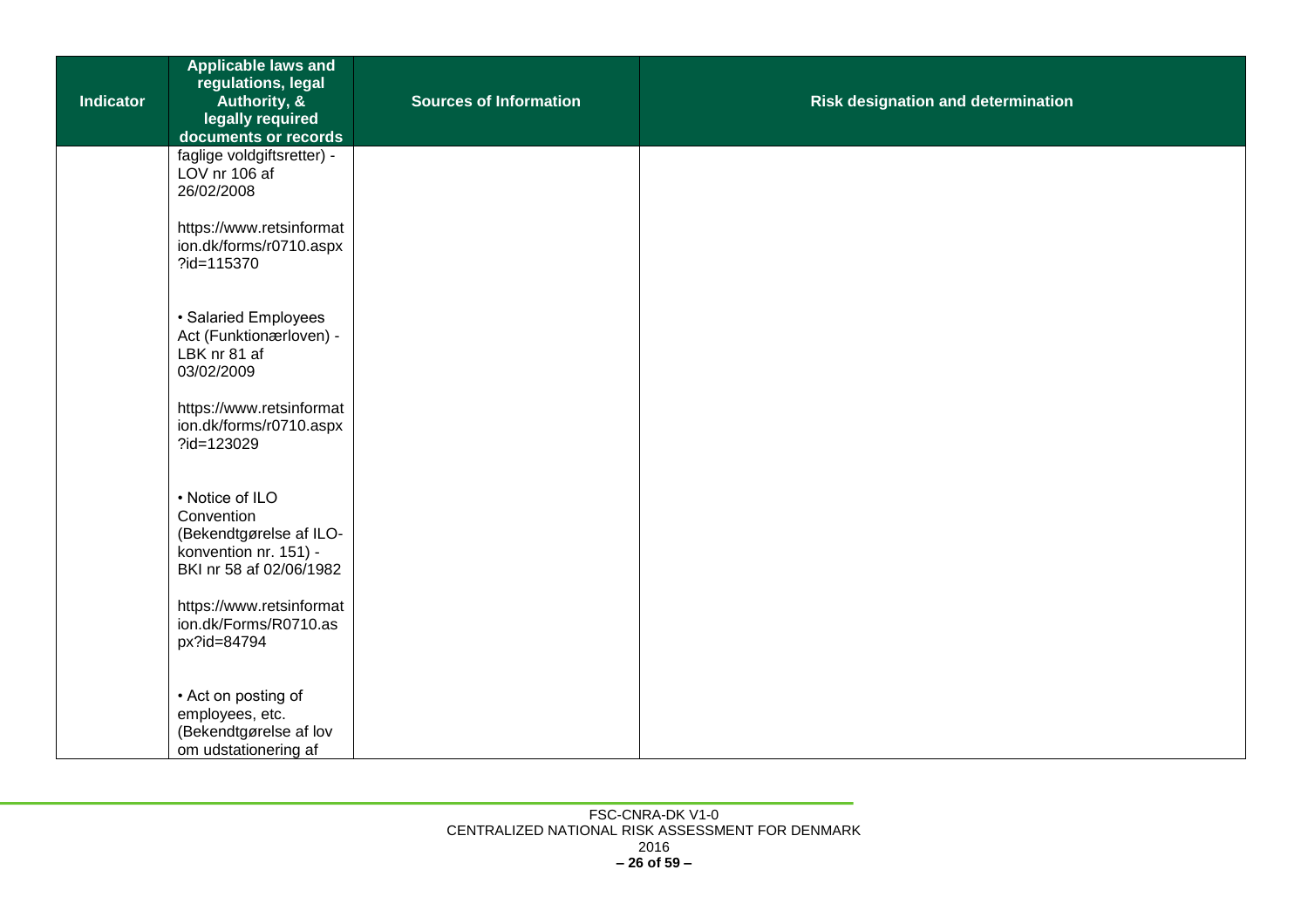| <b>Indicator</b>  | <b>Applicable laws and</b><br>regulations, legal<br>Authority, &  | <b>Sources of Information</b>                                                                  | <b>Risk designation and determination</b>                                                                                                                                                                                                                                   |
|-------------------|-------------------------------------------------------------------|------------------------------------------------------------------------------------------------|-----------------------------------------------------------------------------------------------------------------------------------------------------------------------------------------------------------------------------------------------------------------------------|
|                   | legally required<br>documents or records                          |                                                                                                |                                                                                                                                                                                                                                                                             |
|                   | lønmodtagere m.v.) -<br>LBK nr 342 af<br>03/04/2014               |                                                                                                |                                                                                                                                                                                                                                                                             |
|                   | https://www.retsinformat<br>ion.dk/forms/r0710.aspx<br>?id=161810 |                                                                                                |                                                                                                                                                                                                                                                                             |
|                   | <b>Legal Authority</b>                                            |                                                                                                |                                                                                                                                                                                                                                                                             |
|                   | • Ministry of<br>Employment                                       |                                                                                                |                                                                                                                                                                                                                                                                             |
|                   | • Ministry of Business<br>and Growth                              |                                                                                                |                                                                                                                                                                                                                                                                             |
|                   | • Ministry of Foreign<br><b>Affairs</b>                           |                                                                                                |                                                                                                                                                                                                                                                                             |
|                   |                                                                   |                                                                                                |                                                                                                                                                                                                                                                                             |
|                   | <b>Legally required</b><br>documents or records                   |                                                                                                |                                                                                                                                                                                                                                                                             |
|                   | N/A                                                               |                                                                                                |                                                                                                                                                                                                                                                                             |
|                   |                                                                   |                                                                                                | Third parties' rights                                                                                                                                                                                                                                                       |
| 1.13<br>Customary | Applicable laws and<br>regulations                                | Government sources                                                                             | Overview of Legal Requirements                                                                                                                                                                                                                                              |
| rights            | • Nature Protection Act                                           | http://naturstyrelsen.dk/naturoplevelser<br>/regler-i-naturen/hvad-maa-jeg-<br>samle/i-skoven/ | According to the Nature Protection Act, article 23 the public have the right to access<br>both public and private forest by foot, bicycle and horseback (except areas used by<br>the military). In public forests, access is permitted to the entire forest area, while the |
|                   | (Naturbeskyttelsesloven                                           |                                                                                                |                                                                                                                                                                                                                                                                             |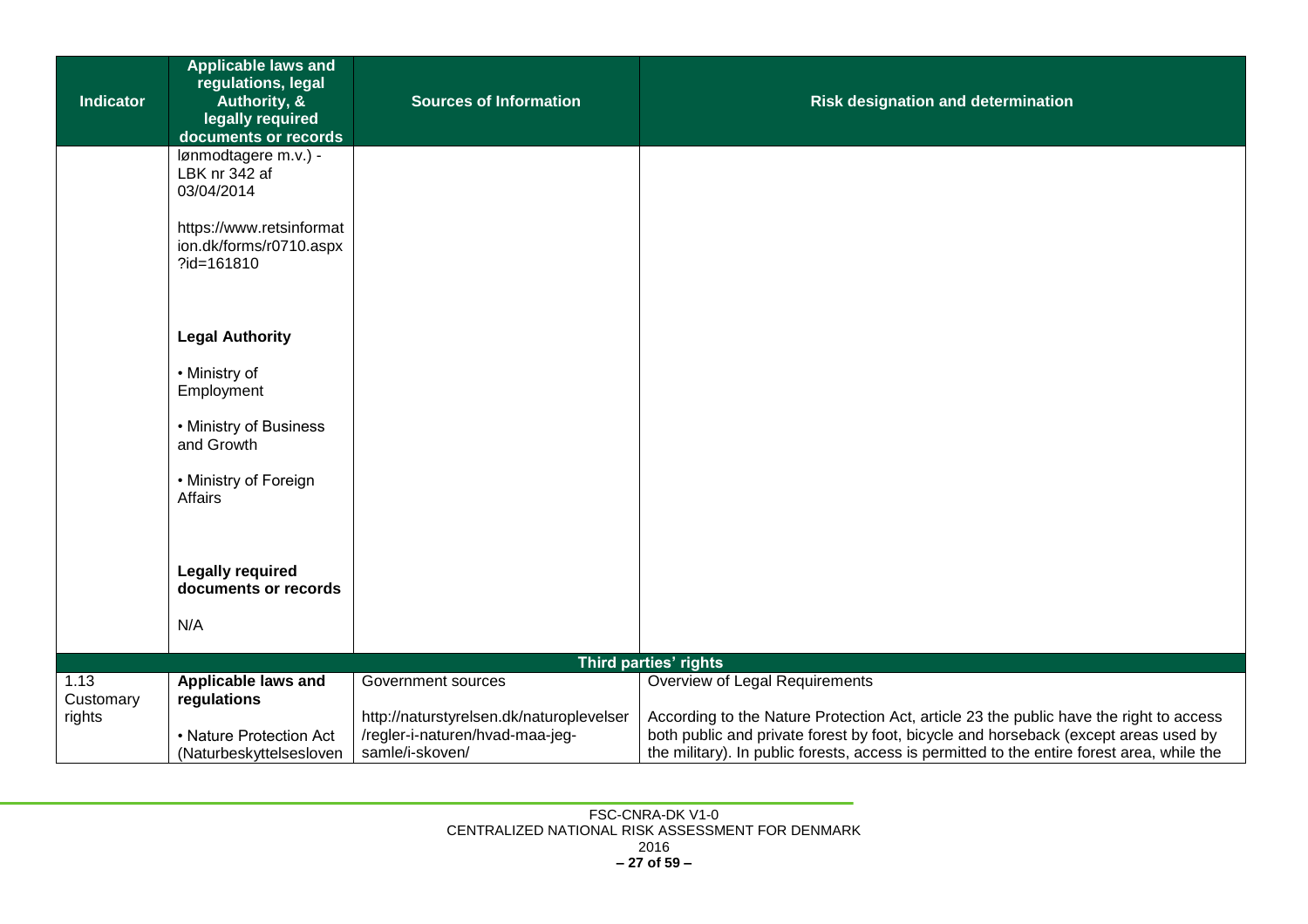| <b>Indicator</b> | <b>Applicable laws and</b><br>regulations, legal<br>Authority, &<br>legally required<br>documents or records                                                                                                                                                                                                                                                                                                                                                                              | <b>Sources of Information</b>                                                                                                                                                                                                                                                                                                                                                                                                        | <b>Risk designation and determination</b>                                                                                                                                                                                                                                                                                                                                                                                                                                                                                                                                                                                                                                                                                                                                                                                                                                                                                                                                                                                                                                                                                                                                                                                                                                                                                                                                                                                                                                                                                                                                                                                                                                                                                                                                                                                                                                                                                                                      |
|------------------|-------------------------------------------------------------------------------------------------------------------------------------------------------------------------------------------------------------------------------------------------------------------------------------------------------------------------------------------------------------------------------------------------------------------------------------------------------------------------------------------|--------------------------------------------------------------------------------------------------------------------------------------------------------------------------------------------------------------------------------------------------------------------------------------------------------------------------------------------------------------------------------------------------------------------------------------|----------------------------------------------------------------------------------------------------------------------------------------------------------------------------------------------------------------------------------------------------------------------------------------------------------------------------------------------------------------------------------------------------------------------------------------------------------------------------------------------------------------------------------------------------------------------------------------------------------------------------------------------------------------------------------------------------------------------------------------------------------------------------------------------------------------------------------------------------------------------------------------------------------------------------------------------------------------------------------------------------------------------------------------------------------------------------------------------------------------------------------------------------------------------------------------------------------------------------------------------------------------------------------------------------------------------------------------------------------------------------------------------------------------------------------------------------------------------------------------------------------------------------------------------------------------------------------------------------------------------------------------------------------------------------------------------------------------------------------------------------------------------------------------------------------------------------------------------------------------------------------------------------------------------------------------------------------------|
|                  | ) - LBK nr 951 af<br>03/07/2013: article 23,<br>Access to forests<br>www.retsinformation.dk/<br>forms/R0710.aspx?id=1<br>55609<br>• Notice of public<br>access to move and<br>stay in the wild<br>(Bekendtgørelse om<br>offentlighedens adgang<br>til at færdes og opholde<br>sig i naturen) - BEK nr<br>1317 af 21/12/2011,<br>article 28<br>https://www.retsinformat<br>ion.dk/Forms/R0710.as<br>px?id=139348<br><b>Legal Authority</b><br>• Ministry of<br><b>Environment and Food</b> | http://naturstyrelsen.dk/media/nst/Attac<br>hments/naturen_maa_gerne.pdf<br>Personal communication with Danish<br>Nature Agency<br>Non-Government sources<br>Friluftsrådet (2014) Gener i naturen.<br>Danskernes brug af naturen og<br>omfanget af generende oplevelser i<br>mødet med andre brugere. Asbjern<br>Jensen. September 2014.<br>http://www.friluftsraadet.dk/media/9744<br>18/rapport_danskernes_brug_af_natur<br>en.pdf | public has a right to private forests only by roads or trails from 6am until sunset.<br>Fencing out or restricting public access is not permitted. A private forest owner is able<br>to restrict access by bicycles and horseback riding, even though such restriction in<br>certain cases can be overruled by the municipality.<br>Gathering of mushrooms, berries and mosses in all forests for private use is<br>permitted, but only in limited amounts (BEK nr 1317 af 21/12/2011, §28). In private<br>forests, however, only what can be reached from the roads or trails may be collected.<br>It is permitted to cut branches from deciduous trees above 10 meters, while branches<br>may be collected from both deciduous and coniferous trees that are dead.<br>Firewood can be collected only with a license, which can be obtained at the Danish<br>Nature Agency.<br>Description of Risk<br>There are a few cases of conflict occurring between private forest owners and people<br>accessing the forests (personal communication); for example, a private forest owner<br>not wanting to allow access to their private land. Such cases are being reported to<br>and dealt with by the community. Often these cases are resolved after the legislation<br>and requirements are clarified with the forest owners or the public users of the<br>forests. The cases are rarely brought to court. According to a 2014 report from the<br>Outdoor Council, 25% of Danes have to some degree been 'bothered' when they are<br>in a natural setting, but primarily this relates to other users, dogs or the presence of<br>garbage. There are no indications of systemic conflicts with forest owners; with the<br>same report stating that 97% are happy with their visit to the forests and mainly use<br>the forest for recreational purposes.<br><b>Risk Conclusion</b><br>Based on the low scale of identified problems, the risk is considered low. |
|                  |                                                                                                                                                                                                                                                                                                                                                                                                                                                                                           |                                                                                                                                                                                                                                                                                                                                                                                                                                      |                                                                                                                                                                                                                                                                                                                                                                                                                                                                                                                                                                                                                                                                                                                                                                                                                                                                                                                                                                                                                                                                                                                                                                                                                                                                                                                                                                                                                                                                                                                                                                                                                                                                                                                                                                                                                                                                                                                                                                |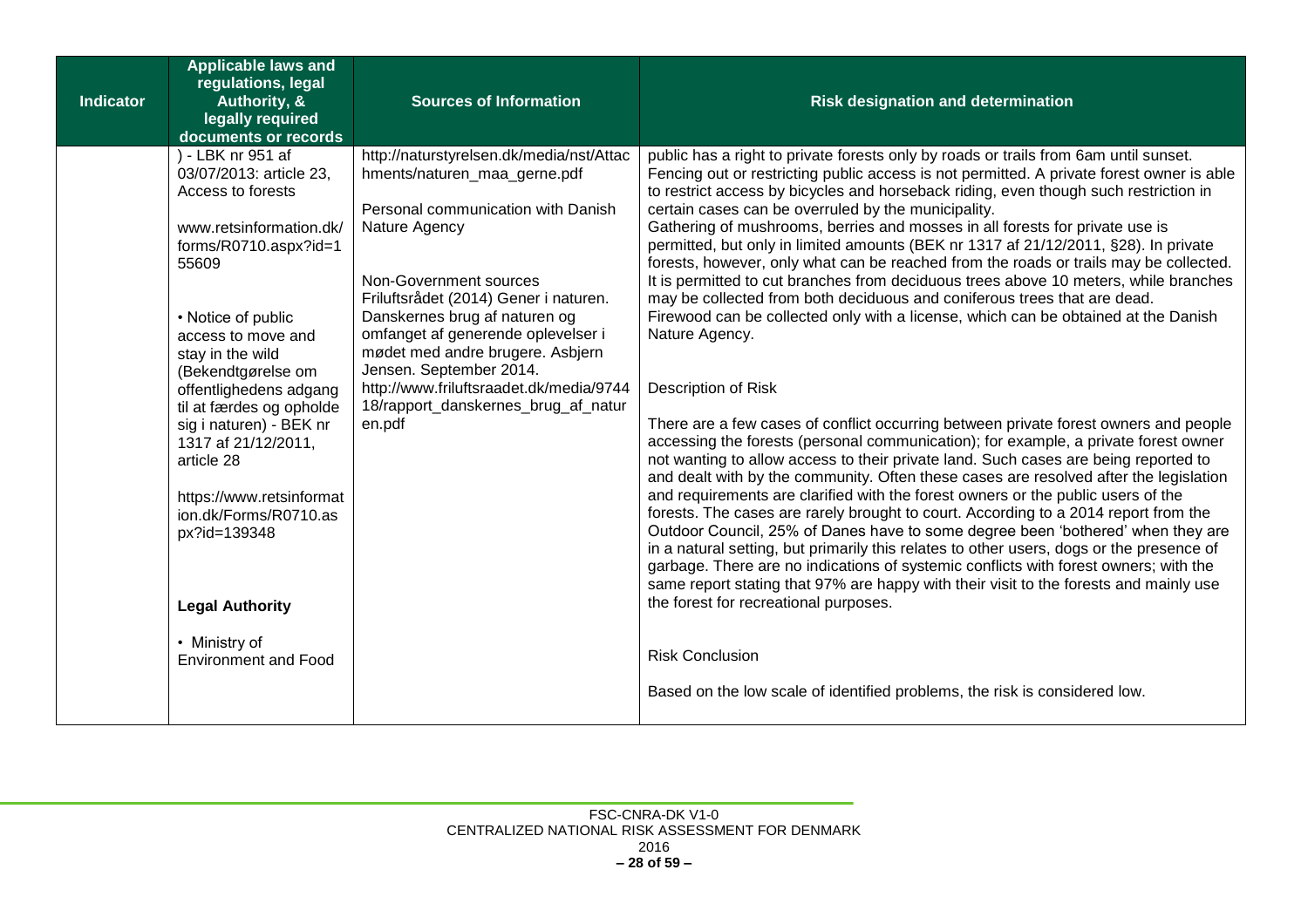| <b>Indicator</b>                              | <b>Applicable laws and</b><br>regulations, legal<br>Authority, &<br>legally required<br>documents or records                                                                                           | <b>Sources of Information</b> | Risk designation and determination |
|-----------------------------------------------|--------------------------------------------------------------------------------------------------------------------------------------------------------------------------------------------------------|-------------------------------|------------------------------------|
|                                               | <b>Legally required</b><br>documents or records<br>N/A                                                                                                                                                 |                               |                                    |
| 1.14 Free<br>prior and<br>informed<br>consent | Applicable laws and<br>regulations<br>N/A<br><b>Legal Authority</b><br>N/A<br><b>Legally required</b><br>documents or records<br>N/A                                                                   | N/A                           | N/A                                |
| 1.15<br>Indigenous<br>peoples<br>rights       | <b>Applicable laws and</b><br>regulations<br>N/A. As this<br>assessment relates only<br>to Denmark (without<br><b>Greenland and Faeroe</b><br>Islands), it is not<br>relevant to Indigenous<br>people. | N/A                           | N/A                                |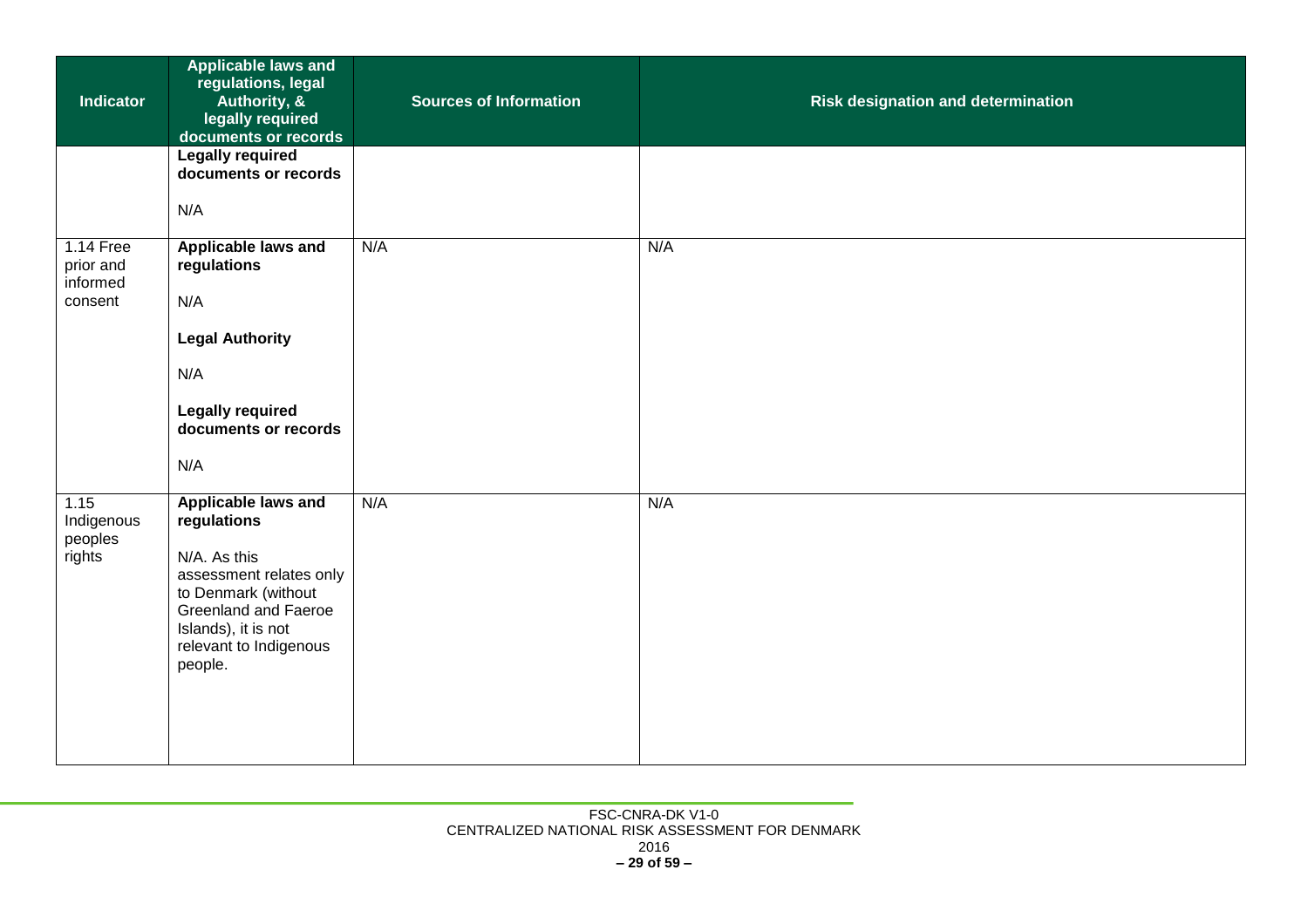| <b>Indicator</b>                        | <b>Applicable laws and</b><br>regulations, legal<br>Authority, &<br>legally required<br>documents or records                                                                  | <b>Sources of Information</b>                                                                      | <b>Risk designation and determination</b>                                                                                                                                                                                                                                                                                                                                                                                                                                                                                                                                                                                                                           |
|-----------------------------------------|-------------------------------------------------------------------------------------------------------------------------------------------------------------------------------|----------------------------------------------------------------------------------------------------|---------------------------------------------------------------------------------------------------------------------------------------------------------------------------------------------------------------------------------------------------------------------------------------------------------------------------------------------------------------------------------------------------------------------------------------------------------------------------------------------------------------------------------------------------------------------------------------------------------------------------------------------------------------------|
|                                         | <b>Legal Authority</b>                                                                                                                                                        |                                                                                                    |                                                                                                                                                                                                                                                                                                                                                                                                                                                                                                                                                                                                                                                                     |
|                                         | N/A                                                                                                                                                                           |                                                                                                    |                                                                                                                                                                                                                                                                                                                                                                                                                                                                                                                                                                                                                                                                     |
|                                         | <b>Legally required</b><br>documents or records                                                                                                                               |                                                                                                    |                                                                                                                                                                                                                                                                                                                                                                                                                                                                                                                                                                                                                                                                     |
|                                         | N/A                                                                                                                                                                           |                                                                                                    |                                                                                                                                                                                                                                                                                                                                                                                                                                                                                                                                                                                                                                                                     |
|                                         |                                                                                                                                                                               |                                                                                                    | <b>Trade and transport</b>                                                                                                                                                                                                                                                                                                                                                                                                                                                                                                                                                                                                                                          |
| 1.16<br>Classification                  | Applicable laws and<br>regulations                                                                                                                                            | Government sources                                                                                 | Overview of Legal Requirements                                                                                                                                                                                                                                                                                                                                                                                                                                                                                                                                                                                                                                      |
| of species,<br>quantities,<br>qualities | • Act on classification of<br>wood sold under certain<br>conditions (Lov om<br>sortering af råtræ der<br>forhandles under visse<br>betegnelser) - LOV nr<br>535 af 13/12/1972 | Non-Government sources<br>Classification of wood:<br>http://byggewiki.dk/Konstruktionstr%C<br>3%A6 | The Act on Classification of Wood Sold under certain Conditions regulates<br>classification of harvested material. The regulation provides material classifications<br>and quality category names. The Act specifies requirements for measuring, and<br>sorting by dimension and quality. Trees must be sorted by species and usual product<br>type (e.g. plank logs, sleeper logs, full-length timber, impregnation masts, piles, box<br>wood, chip wood etc.). All wood classified under this Act shall be marked with A/EØF,<br>B/EØF or C/EØF, etc., indicating the quality. These designations show that the wood<br>has been classified according to the law. |
|                                         | https://www.retsinformat<br>ion.dk/forms/R0710.asp<br>x?id=79824                                                                                                              |                                                                                                    | Description of Risk<br>Trade in Danish-produced wood material is well-regulated and – according to both<br>Danish Nature Agency and Danish Forest Association - there is no known corruption<br>associated with this requirement.                                                                                                                                                                                                                                                                                                                                                                                                                                   |
|                                         | <b>Legal Authority</b>                                                                                                                                                        |                                                                                                    |                                                                                                                                                                                                                                                                                                                                                                                                                                                                                                                                                                                                                                                                     |
|                                         | • Ministry of the<br><b>Environment and Food</b>                                                                                                                              |                                                                                                    | <b>Risk Conclusion</b><br>Based on the available information, the risk for this category has been assessed as<br>low.                                                                                                                                                                                                                                                                                                                                                                                                                                                                                                                                               |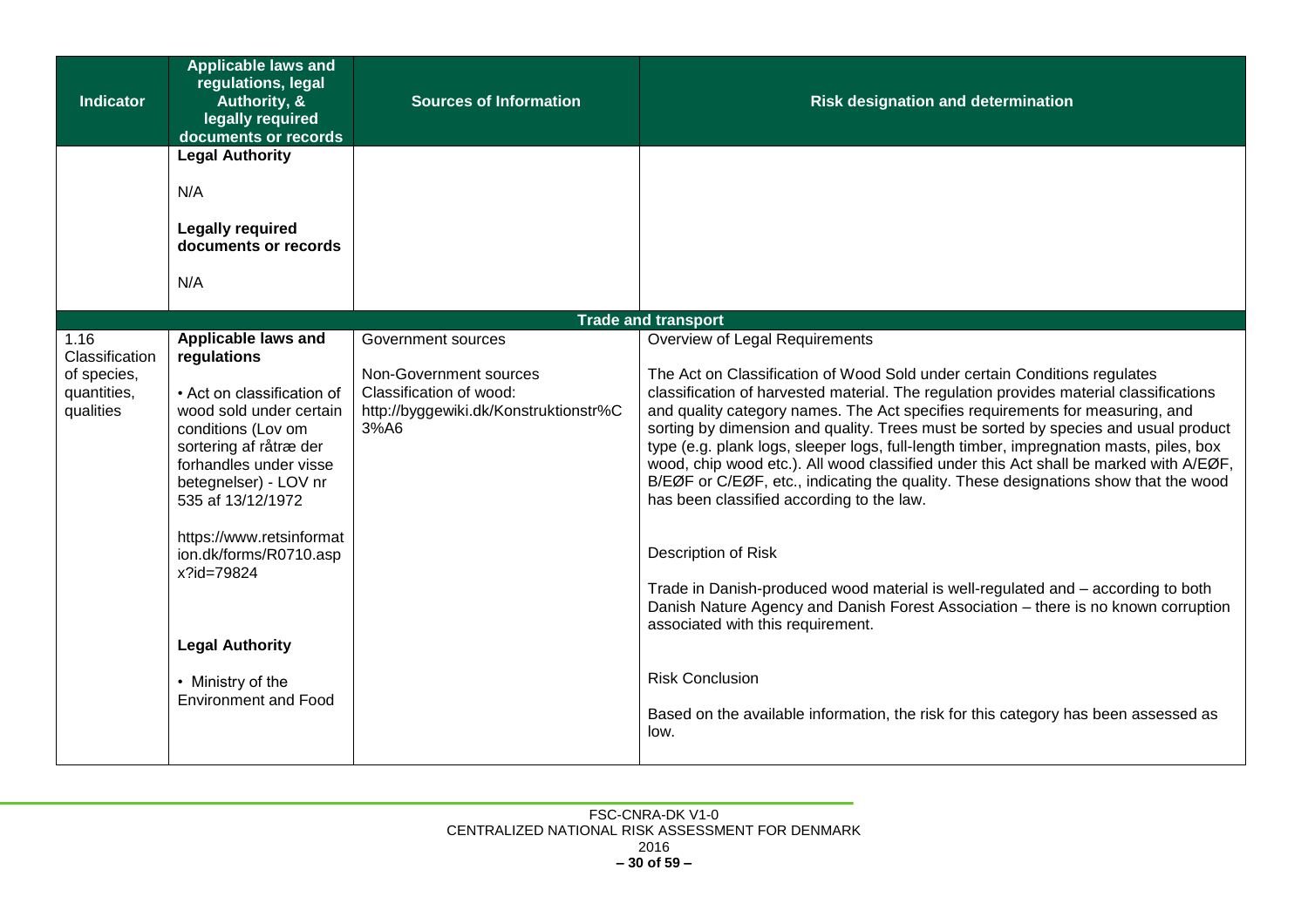| <b>Indicator</b>            | <b>Applicable laws and</b><br>regulations, legal<br>Authority, &<br>legally required<br>documents or records                                                                                                                                                                                                                                                          | <b>Sources of Information</b>                                                                                                                                                        | <b>Risk designation and determination</b>                                                                                                                                                                                                                                                                                                                                                                                                                                                                                                                                                                                                                                                                                                                                                                                                                                                                                                                                                                                                                                                                                                                                                                                                                                                                                                                                                                                                                                                                                                                                                                                                                                                                                              |
|-----------------------------|-----------------------------------------------------------------------------------------------------------------------------------------------------------------------------------------------------------------------------------------------------------------------------------------------------------------------------------------------------------------------|--------------------------------------------------------------------------------------------------------------------------------------------------------------------------------------|----------------------------------------------------------------------------------------------------------------------------------------------------------------------------------------------------------------------------------------------------------------------------------------------------------------------------------------------------------------------------------------------------------------------------------------------------------------------------------------------------------------------------------------------------------------------------------------------------------------------------------------------------------------------------------------------------------------------------------------------------------------------------------------------------------------------------------------------------------------------------------------------------------------------------------------------------------------------------------------------------------------------------------------------------------------------------------------------------------------------------------------------------------------------------------------------------------------------------------------------------------------------------------------------------------------------------------------------------------------------------------------------------------------------------------------------------------------------------------------------------------------------------------------------------------------------------------------------------------------------------------------------------------------------------------------------------------------------------------------|
|                             | <b>Legally required</b><br>documents or records                                                                                                                                                                                                                                                                                                                       |                                                                                                                                                                                      |                                                                                                                                                                                                                                                                                                                                                                                                                                                                                                                                                                                                                                                                                                                                                                                                                                                                                                                                                                                                                                                                                                                                                                                                                                                                                                                                                                                                                                                                                                                                                                                                                                                                                                                                        |
|                             | N/A                                                                                                                                                                                                                                                                                                                                                                   |                                                                                                                                                                                      |                                                                                                                                                                                                                                                                                                                                                                                                                                                                                                                                                                                                                                                                                                                                                                                                                                                                                                                                                                                                                                                                                                                                                                                                                                                                                                                                                                                                                                                                                                                                                                                                                                                                                                                                        |
| 1.17 Trade<br>and transport | Applicable laws and<br>regulations                                                                                                                                                                                                                                                                                                                                    | Government sources                                                                                                                                                                   | Overview of Legal Requirements                                                                                                                                                                                                                                                                                                                                                                                                                                                                                                                                                                                                                                                                                                                                                                                                                                                                                                                                                                                                                                                                                                                                                                                                                                                                                                                                                                                                                                                                                                                                                                                                                                                                                                         |
|                             | • The Act of freight<br>agreements for<br>international road<br>transport (Lov om<br>fragtaftaler ved<br>international<br>vejtransport) - LBK nr<br>1122 af 18/09/2015<br>• CMR law<br>https://www.retsinformat<br>ion.dk/forms/R0710.asp<br>x?id=172937<br>• Act on registration of<br>vehicles (Lov om<br>registrering af køretøjer)<br>- LBK nr 16 af<br>09/01/201 | The Police:<br>https://www.politi.dk/da/borgerservice/<br>Fardsel/tunge_koeretoejer/om_omraad<br>et/<br>Non-Government sources<br>ATI (2015):<br>http://atl.di.dk/Pages/Forside.aspx | The Act of Freight Agreements for International Road Transport (the CMR Act) sets<br>requirements for transport of goods between countries. The driver needs to carry a<br>freight bill including information relating to the freight. The CMR Act provides detailed<br>requirements for the type of information that the freight bill shall include.<br>According to the Road Traffic Law, goods shall be placed in such a way that the<br>driver has a clear view and sufficient opportunity to manoeuvre the vehicle. Goods<br>must be positioned so that the mandatory lighting and licence plate are not hidden;<br>and they cannot endanger people or cause damage to property. Goods should also<br>not be able to drag or fall on the road (causing dust or similar issues), impede traffic<br>flow or cause unnecessary noise (Article 82).<br>The Minister of Transport sets provisions on maximum vehicle and wagon train<br>widths, lengths and heights (loaded and unloaded), including driving with particularly<br>wide, long or tall vehicles or vehicle combinations (Article 84). The Minister of<br>Transport and the Minister of Justice can set detailed requirements for transport of<br>goods. The requirements are described in the Order on Driving and Rest Periods in<br>Road Transport; however forestry-related transport within a radius of 100 km is<br>exempt. For transport of wood in Denmark for distances greater than 100 km, the<br>following requirements are valid according to the above Order: Daily time of driving<br>must not exceed nine hours, weekly driving time must not exceed 56 hours, and the<br>driver should have a break from driving every 4.5 hours.<br>Description of Risk |
|                             | https://www.retsinformat<br>ion.dk/forms/r0710.aspx<br>?id=1449913                                                                                                                                                                                                                                                                                                    |                                                                                                                                                                                      | The main countries to which Denmark exports are also covered by the CMR Act. This<br>makes risk of illegalities very low.                                                                                                                                                                                                                                                                                                                                                                                                                                                                                                                                                                                                                                                                                                                                                                                                                                                                                                                                                                                                                                                                                                                                                                                                                                                                                                                                                                                                                                                                                                                                                                                                              |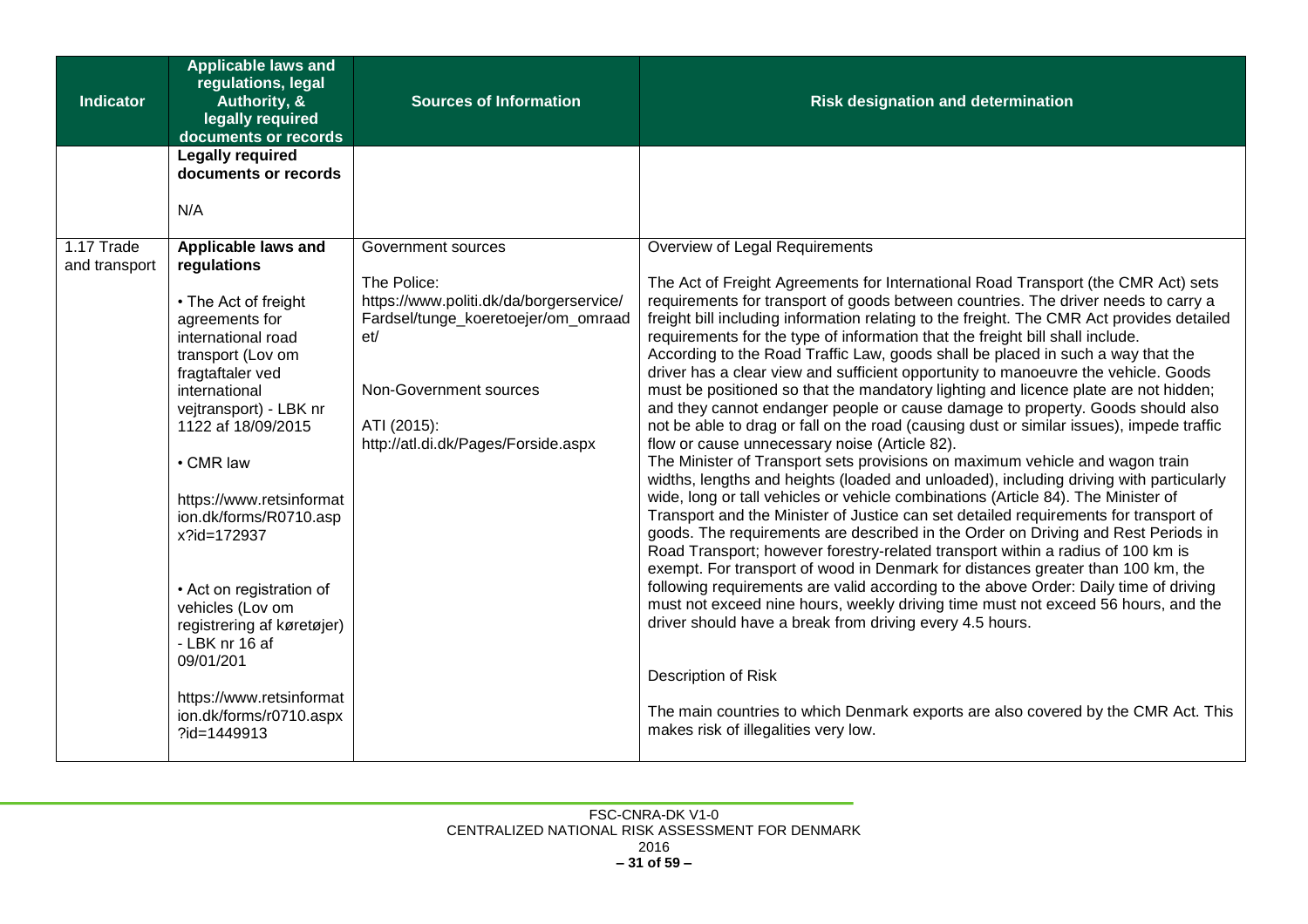| <b>Indicator</b> | <b>Applicable laws and</b><br>regulations, legal<br>Authority, &<br>legally required<br>documents or records                                                         | <b>Sources of Information</b> | <b>Risk designation and determination</b>                                                                             |
|------------------|----------------------------------------------------------------------------------------------------------------------------------------------------------------------|-------------------------------|-----------------------------------------------------------------------------------------------------------------------|
|                  | • Road Traffic Act<br>(Færdselsloven) - LBK<br>nr 1386 af 11/12/2013<br>•Order on Driving and<br>Rest Periods in Road<br>Transport<br>(Bekendtgørelse om<br>køre- og |                               | <b>Risk Conclusion</b><br>Based on the available information, the risk for this category has been assessed as<br>Low. |
|                  | hviletidsbestemmelsern<br>e i vejtransport):<br>https://www.retsinformat<br>ion.dk/Forms/R0710.as<br>px?id=2606                                                      |                               |                                                                                                                       |
|                  | <b>Legal Authority</b><br>• Ministry of Justice                                                                                                                      |                               |                                                                                                                       |
|                  | • Ministry of Taxation                                                                                                                                               |                               |                                                                                                                       |
|                  | <b>Legally required</b><br>documents or records                                                                                                                      |                               |                                                                                                                       |
|                  | • Freight bill<br>• Drivers licence                                                                                                                                  |                               |                                                                                                                       |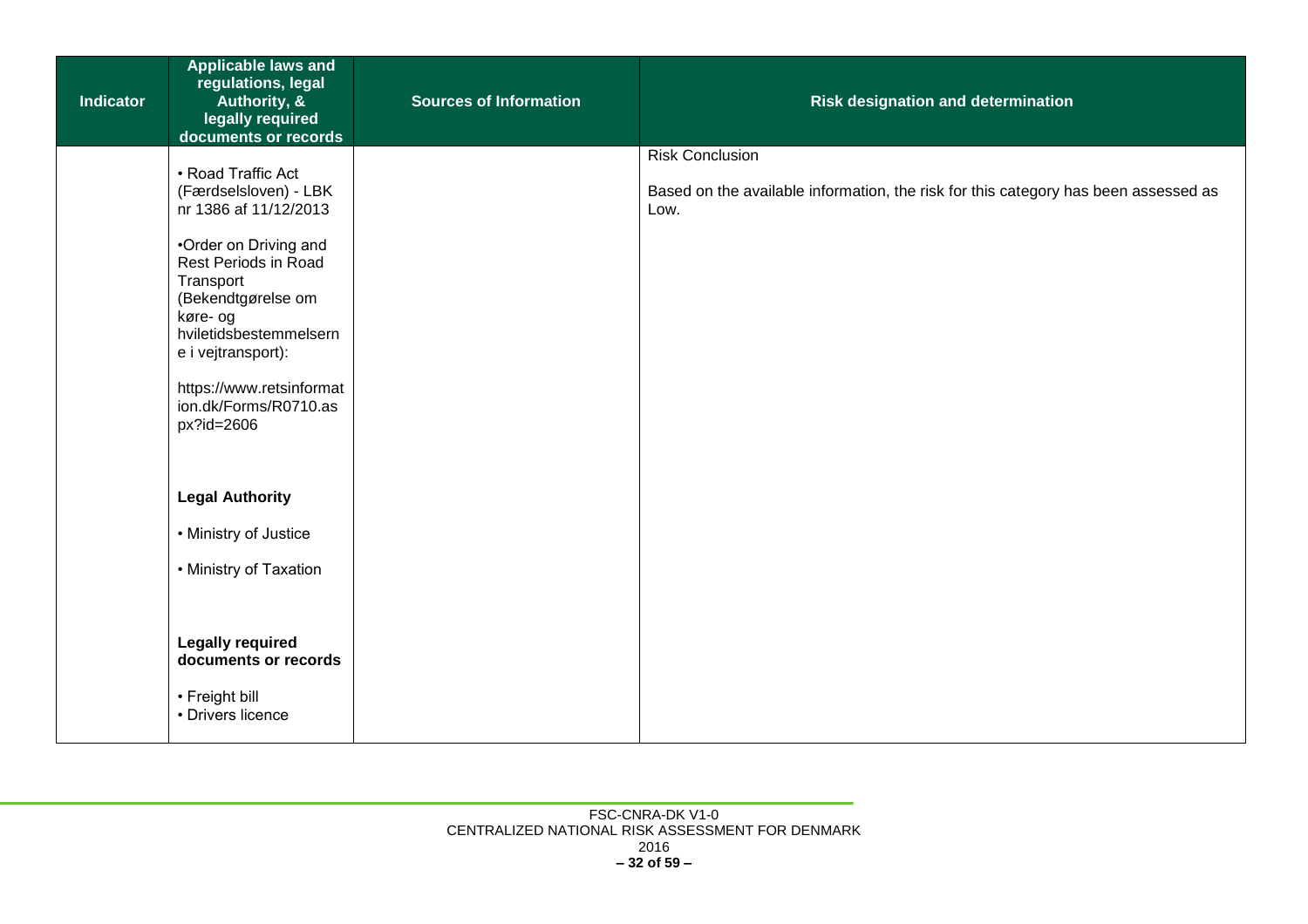| <b>Indicator</b>             | <b>Applicable laws and</b><br>regulations, legal<br>Authority, &<br>legally required<br>documents or records                                                                 | <b>Sources of Information</b>                                                                                                                                                                                                                                                                                                                                        | <b>Risk designation and determination</b>                                                                                                                                                                                                                                                                                                                                                                                                                                                                                                                                                                                                                                                                                                              |
|------------------------------|------------------------------------------------------------------------------------------------------------------------------------------------------------------------------|----------------------------------------------------------------------------------------------------------------------------------------------------------------------------------------------------------------------------------------------------------------------------------------------------------------------------------------------------------------------|--------------------------------------------------------------------------------------------------------------------------------------------------------------------------------------------------------------------------------------------------------------------------------------------------------------------------------------------------------------------------------------------------------------------------------------------------------------------------------------------------------------------------------------------------------------------------------------------------------------------------------------------------------------------------------------------------------------------------------------------------------|
| 1.18 Offshore<br>trading and | Applicable laws and<br>regulations                                                                                                                                           | Non-Government sources                                                                                                                                                                                                                                                                                                                                               | Overview of Legal Requirements                                                                                                                                                                                                                                                                                                                                                                                                                                                                                                                                                                                                                                                                                                                         |
| transfer<br>pricing          | • Tax Assessment Act<br>(Ligningsloven), Article<br>$\overline{2}$<br>- LBK nr 1081 af<br>07/09/2015<br>https://www.retsinformat<br>ion.dk/forms/r0710.aspx<br>?id=173414    | Deloitte (2015): Global Transfer<br>Pricing Country Guide. Link:<br>https://www2.deloitte.com/content/dam<br>/Deloitte/global/Documents/Tax/dttl-<br>tax-transfer-pricing-country-guide-<br>2015.pdf<br>PWC (2015): International Transfer<br>Pricing 2015/16 p. 375-388. Link:<br>http://www.pwc.com/gx/en/internationa<br>I-transfer-pricing/assets/itp-2015-2016- | Danish legislation builds on the 2010 OECD transfer pricing guidelines, applying the<br>'arm's length' principle for a given transaction. The legislation regulates both<br>domestic and cross-border, inter-company transactions.<br>Statutory financial results of Danish companies are publicly available in a Danish<br>database (see www.Virk.dk).<br>Each year, companies must disclose details of all transactions (no later than the<br>income tax return filing date) or 60 days after being requested by the authorities.<br>Documentation requirements are stipulated in Reg. No. 42.<br>Penalties are in place. Following the failure to submit transfer pricing documentation,<br>a 250,000 DKK fine can be issued (approx. EURO 35,000). |
|                              | • Tax Control Act                                                                                                                                                            | final.pdf                                                                                                                                                                                                                                                                                                                                                            | Description of Risk                                                                                                                                                                                                                                                                                                                                                                                                                                                                                                                                                                                                                                                                                                                                    |
|                              | (Skattekontrolloven),<br>Article 3B. - LBK nr<br>1264 af 31/10/2013<br>https://www.retsinformat<br>ion.dk/forms/r0710.aspx<br>?id=152434                                     |                                                                                                                                                                                                                                                                                                                                                                      | Transfer pricing is a high priority for the Danish tax authorities, and an increasing<br>number of transfer pricing issues have been detected over the past couple of years.<br>In 2014, 76 transfer pricing adjustments were issued, nine more than in 2012 and 44<br>more than 2009. An amount of 40 billion DKK was issued as transfer pricing<br>adjustments over the last two years (PWC 2015). Transfer pricing rarely ends up in<br>litigation and only five significant legal cases have been brought to court since the<br>1980s, with none of these being in relation to Danish forestry. Where relevant,<br>transfer pricing audits are conducted during regular tax audits. If a Danish company is                                         |
|                              | • Regulation no. 42 of<br>January 24, 2006 on<br><b>Transfer Pricing</b><br>Documentation<br>(Bekendtgørelse om<br>dokumentation af<br>prisfastsættelsen af<br>kontrollerede |                                                                                                                                                                                                                                                                                                                                                                      | part of a multinational group, the tax authorities generally always issue a request for<br>transfer pricing documentation.<br>Denmark has entered into 53 Tax Information Exchange Agreements (TIEAs) with<br>several of the known tax havens (http://www.eoi-<br>tax.org/jurisdictions/DK#agreements).<br>No issues have been identified in relation to transfer pricing in Danish forestry.                                                                                                                                                                                                                                                                                                                                                          |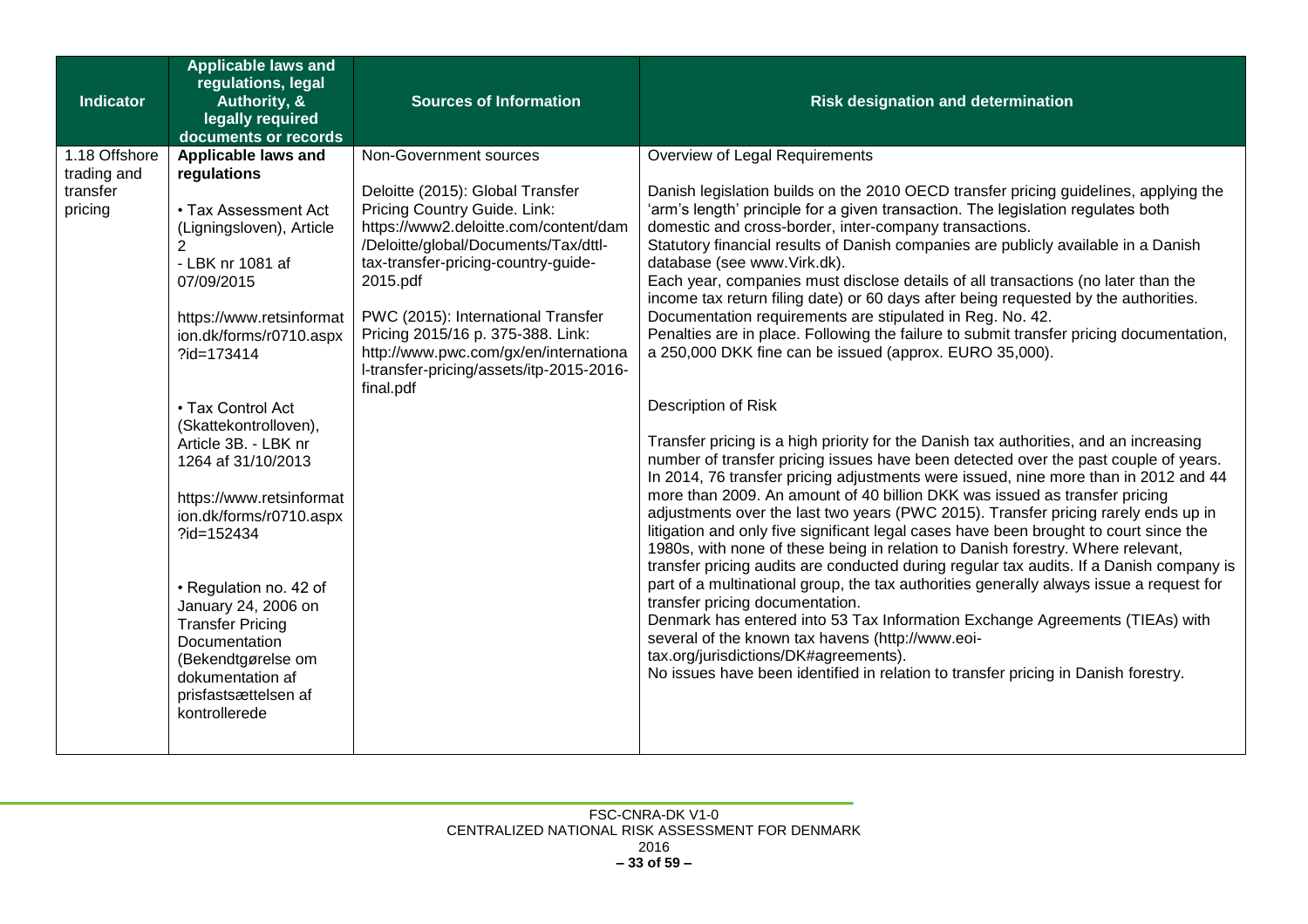| <b>Indicator</b> | <b>Applicable laws and</b><br>regulations, legal<br>Authority, &<br>legally required<br>documents or records                                                      | <b>Sources of Information</b> | <b>Risk designation and determination</b>                                                                             |
|------------------|-------------------------------------------------------------------------------------------------------------------------------------------------------------------|-------------------------------|-----------------------------------------------------------------------------------------------------------------------|
|                  | transaktioner) - BEK nr<br>42 af 24/01/2006<br>https://www.retsinformat<br>ion.dk/Forms/R0710.as<br>px?id=17190                                                   |                               | <b>Risk Conclusion</b><br>Based on the available information, the risk for this category has been assessed as<br>low. |
|                  | • Corporation Tax Act<br>(Selskabsskatteloven),<br>section 11. - LBK nr 680<br>af 20/05/2015<br>https://www.retsinformat<br>ion.dk/forms/r0710.aspx<br>?id=169477 |                               |                                                                                                                       |
|                  | <b>Legal Authority</b><br>• Ministry of Taxation<br>• Ministry of Business<br>and Growth                                                                          |                               |                                                                                                                       |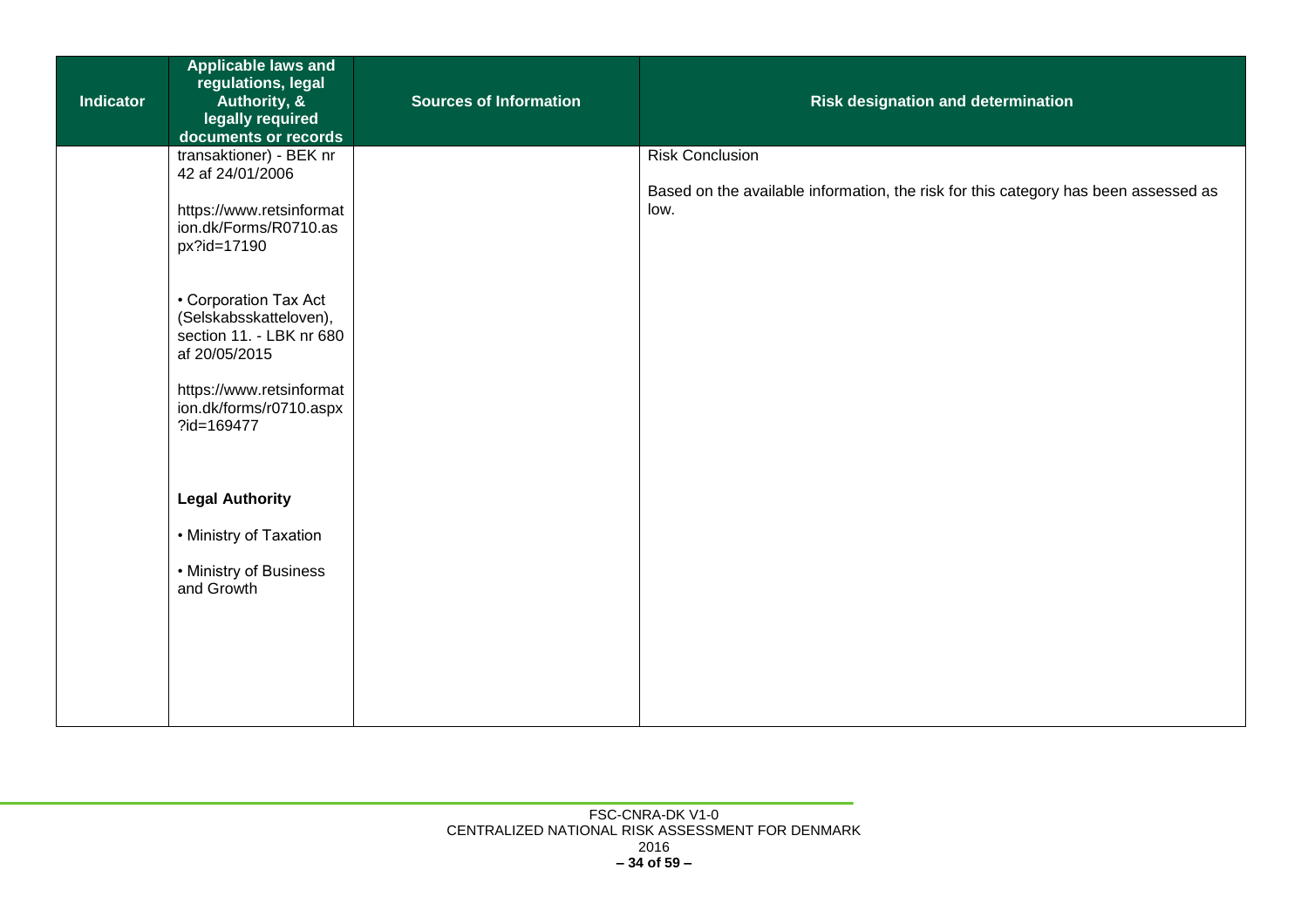| <b>Applicable laws and</b><br>regulations, legal<br><b>Indicator</b><br>Authority, &<br>legally required<br>documents or records                                                                                                             | <b>Sources of Information</b> | <b>Risk designation and determination</b>                                                                                                                                                                                                                                                                                                                                                                                                                                                                                                                                                                                                                                                                                                                                                                                                                                                                                                                                                                                                                                                                                                                                                                                                                                                                                                                                                                                                                                                                                                                                                                                                                                                                                                                                                                                                                                                                                                    |
|----------------------------------------------------------------------------------------------------------------------------------------------------------------------------------------------------------------------------------------------|-------------------------------|----------------------------------------------------------------------------------------------------------------------------------------------------------------------------------------------------------------------------------------------------------------------------------------------------------------------------------------------------------------------------------------------------------------------------------------------------------------------------------------------------------------------------------------------------------------------------------------------------------------------------------------------------------------------------------------------------------------------------------------------------------------------------------------------------------------------------------------------------------------------------------------------------------------------------------------------------------------------------------------------------------------------------------------------------------------------------------------------------------------------------------------------------------------------------------------------------------------------------------------------------------------------------------------------------------------------------------------------------------------------------------------------------------------------------------------------------------------------------------------------------------------------------------------------------------------------------------------------------------------------------------------------------------------------------------------------------------------------------------------------------------------------------------------------------------------------------------------------------------------------------------------------------------------------------------------------|
| <b>Legally required</b><br>documents or records<br>Annual reporting on<br>transfer pricing (not<br>public)                                                                                                                                   |                               |                                                                                                                                                                                                                                                                                                                                                                                                                                                                                                                                                                                                                                                                                                                                                                                                                                                                                                                                                                                                                                                                                                                                                                                                                                                                                                                                                                                                                                                                                                                                                                                                                                                                                                                                                                                                                                                                                                                                              |
| 1.19 Custom<br>Applicable laws and<br>regulations<br>regulations                                                                                                                                                                             | Government sources            | Overview of Legal Requirements                                                                                                                                                                                                                                                                                                                                                                                                                                                                                                                                                                                                                                                                                                                                                                                                                                                                                                                                                                                                                                                                                                                                                                                                                                                                                                                                                                                                                                                                                                                                                                                                                                                                                                                                                                                                                                                                                                               |
| • Customs Act<br>(Toldloven) - LBK nr<br>867 af 13/09/2005<br>https://www.retsinformat<br>ion.dk/forms/r0710.aspx<br>?id=16986<br><b>Legal Authority</b><br>• Ministry of Taxation<br><b>Legally required</b><br>documents or records<br>N/A | Non-Government sources        | Toldloven (Customs Act) sets general requirements for goods exported as well as<br>imported. EU disclosure requirements are also included in this Act. According to the<br>Customs Act, customs and tax authorities charge or refund the duties and taxes<br>relating to goods exported from the Danish customs territory for export from the EU<br>customs territory, as well as providing appropriate monitoring and controls.<br>The Minister of Taxation can specify rules for implementing the tariff provisions of the<br>intergovernmental agreements on international transport of goods and the rules on<br>the transport and storage of unpaid goods.<br>For what regards control, the Customs and Tax Administration, can in order to detect<br>and control goods without a court order move freely anywhere along the coasts,<br>ports, airports, landing sites, in transport centers, in trains, on railway and on roads<br>where there is public access. The authorities can inspect goods in postal items in<br>warehouses, in containers, vehicles and other temporary or permanent sites, which<br>can be used for storage of goods, etc. (Article 15).<br>Drivers of vehicles shall, before departure from the Danish customs territory to a third<br>country, report to the Customs and Tax Administration. Captains of ships arriving in a<br>Danish port from elsewhere in the EU customs territory (or leaving the Danish<br>customs territories for departure to somewhere else in the EU customs territory) must<br>also – if the ship is carrying goods for which has not been paid duties or charges –<br>report to customs and tax administration (Article 18).<br>Customs and tax authorities may collect the relevant details of exporters,<br>manufacturers, traders and other business organizations to meet EU reporting<br>obligations. The reporting must contain information on currency, health, safety, |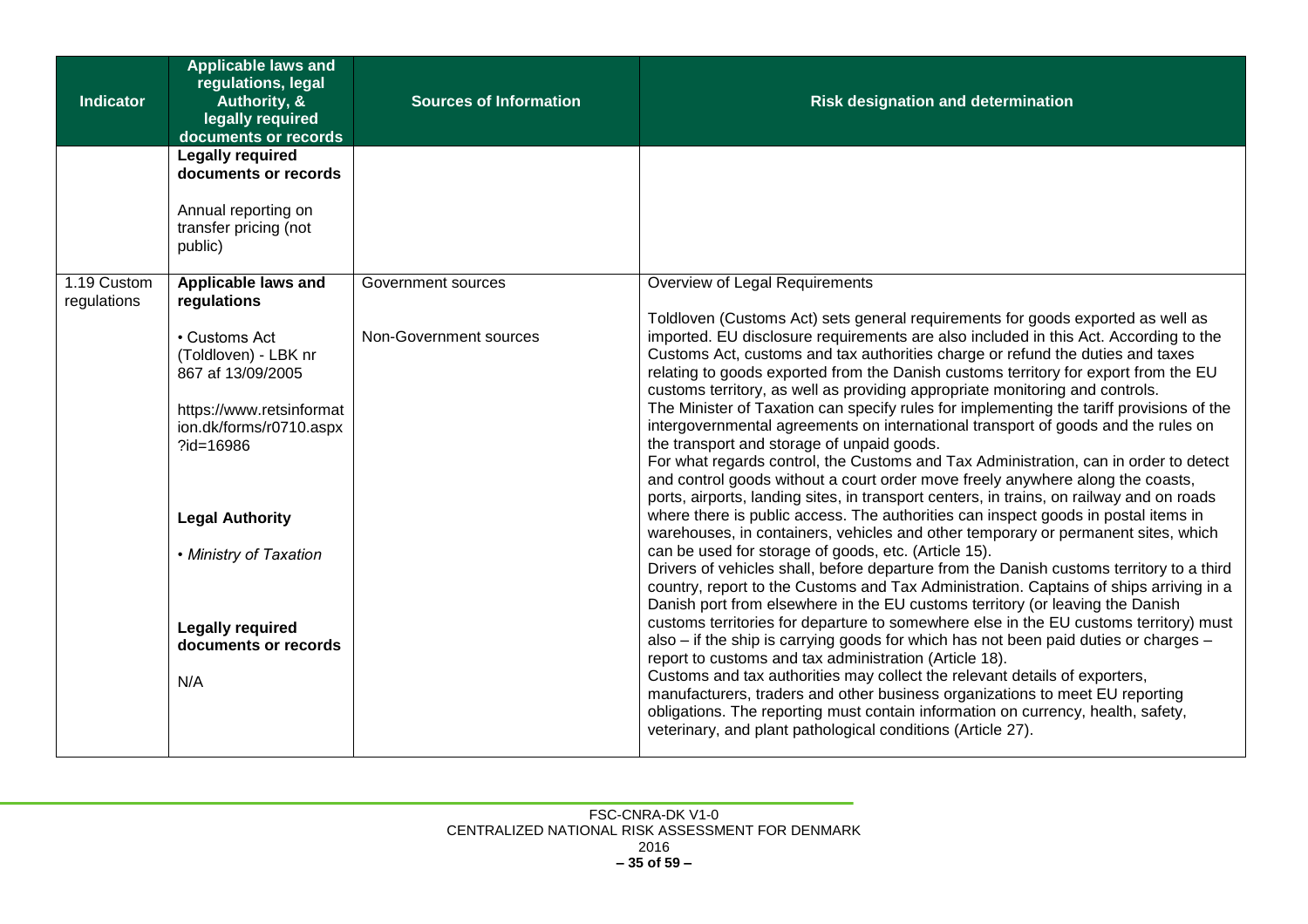| <b>Indicator</b>  | <b>Applicable laws and</b><br>regulations, legal<br>Authority, &<br>legally required<br>documents or records                                                                                | <b>Sources of Information</b>   | <b>Risk designation and determination</b>                                                                                                                                                                                                                                                                                                                                                                                                                                                                                                                                                                                                                                                                                                                                                                 |
|-------------------|---------------------------------------------------------------------------------------------------------------------------------------------------------------------------------------------|---------------------------------|-----------------------------------------------------------------------------------------------------------------------------------------------------------------------------------------------------------------------------------------------------------------------------------------------------------------------------------------------------------------------------------------------------------------------------------------------------------------------------------------------------------------------------------------------------------------------------------------------------------------------------------------------------------------------------------------------------------------------------------------------------------------------------------------------------------|
| <b>1.20 CITES</b> | Applicable laws and                                                                                                                                                                         | • CITES species check list:     | Description of Risk<br>Denmark mainly exports wood to countries ranking relatively high on the Corruption<br>Perceptions Index (http://www.transparency.org/cpi2014/results): Germany (12),<br>Sweden (4), Great Britain (14), Norway (5) and Belgium (15) (http://www.wood-<br>supply.dk/article/view/119588/voldsom_vaekst_i_eksport_af_traevarer#.Vh644vmqqk<br>o). This indicates that risks associated with exports are limited. Furthermore, tax<br>required through the Customs Act is applicable only to goods exported outside the<br>EU, which is less relevant to the export of Danish wood.<br><b>Risk Conclusion</b><br>Based on the available information, the risk for this category has been assessed as<br>low.<br>N/A There are no tree species classified as CITES species in Denmark. |
|                   | regulations<br>• The Washington<br>Convention/CITES<br>(Washingtonkonvention<br>en/CITES) - LBK nr 951<br>af 03/07/2013<br>https://www.retsinformat<br>ion.dk/Forms/R0710.as<br>px?id=12548 | http://checklist.cites.org/#/en |                                                                                                                                                                                                                                                                                                                                                                                                                                                                                                                                                                                                                                                                                                                                                                                                           |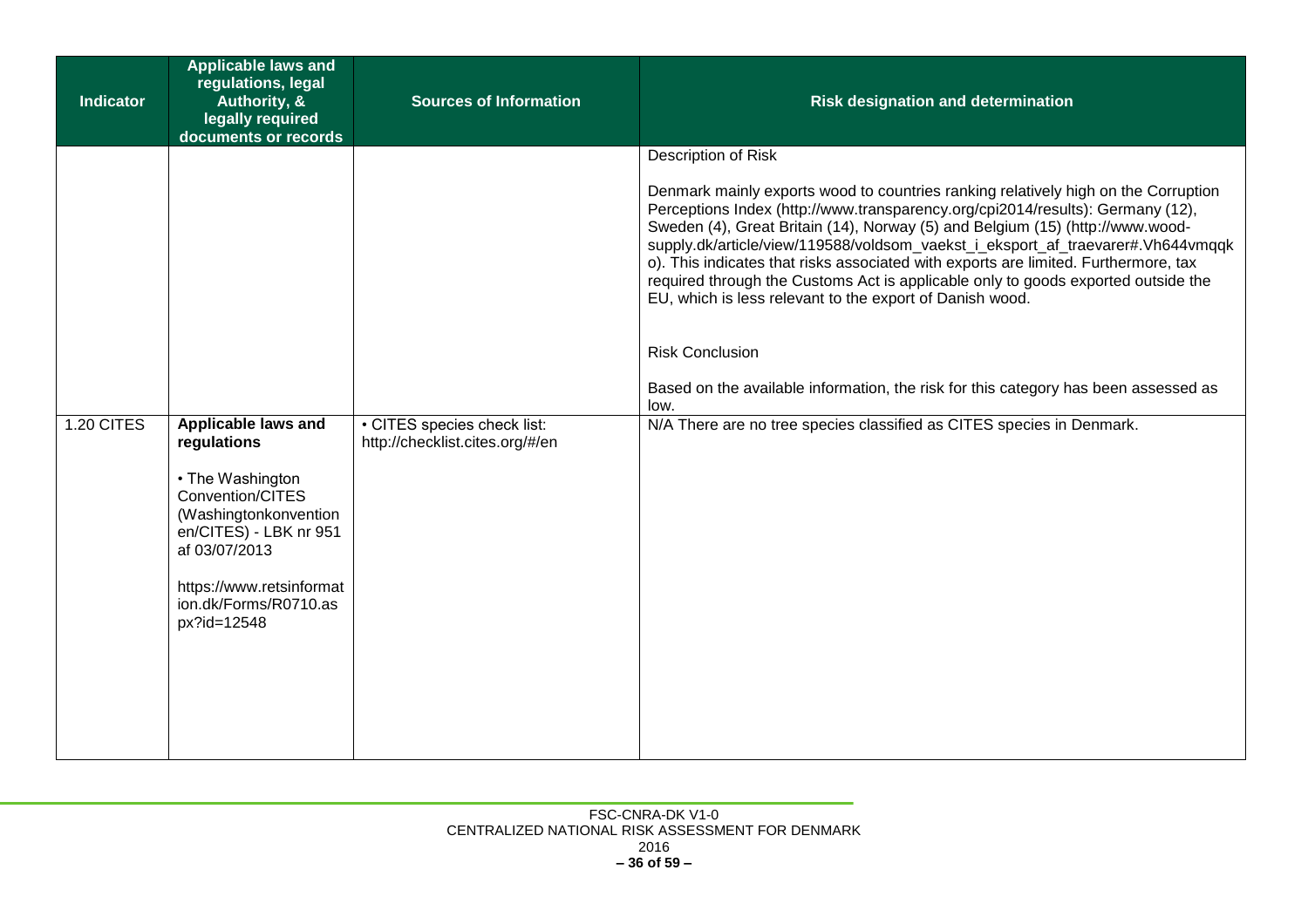| <b>Indicator</b>                                                            | <b>Applicable laws and</b><br>regulations, legal<br>Authority, &<br>legally required<br>documents or records                                                         | <b>Sources of Information</b>                                   | <b>Risk designation and determination</b>                                                                                                                                                                                                                                                                                                                                                                                                                                                                                                                                                                                                                                                                                                                    |
|-----------------------------------------------------------------------------|----------------------------------------------------------------------------------------------------------------------------------------------------------------------|-----------------------------------------------------------------|--------------------------------------------------------------------------------------------------------------------------------------------------------------------------------------------------------------------------------------------------------------------------------------------------------------------------------------------------------------------------------------------------------------------------------------------------------------------------------------------------------------------------------------------------------------------------------------------------------------------------------------------------------------------------------------------------------------------------------------------------------------|
|                                                                             | <b>Legal Authority</b>                                                                                                                                               |                                                                 |                                                                                                                                                                                                                                                                                                                                                                                                                                                                                                                                                                                                                                                                                                                                                              |
|                                                                             | Ministry of Food and<br>Environment                                                                                                                                  |                                                                 |                                                                                                                                                                                                                                                                                                                                                                                                                                                                                                                                                                                                                                                                                                                                                              |
|                                                                             | <b>Legally required</b><br>documents or records                                                                                                                      |                                                                 |                                                                                                                                                                                                                                                                                                                                                                                                                                                                                                                                                                                                                                                                                                                                                              |
|                                                                             | N/A                                                                                                                                                                  |                                                                 |                                                                                                                                                                                                                                                                                                                                                                                                                                                                                                                                                                                                                                                                                                                                                              |
|                                                                             |                                                                                                                                                                      |                                                                 | <b>Diligence/due care procedures</b>                                                                                                                                                                                                                                                                                                                                                                                                                                                                                                                                                                                                                                                                                                                         |
| 1.21<br>Legislation<br>requiring due<br>diligence/due<br>care<br>procedures | Applicable laws and<br>regulations<br>• EUTR Law (EUTR<br>loven) - LOV nr 1225 af<br>18/12/2012<br>https://www.retsinformat<br>ion.dk/forms/r0710.aspx<br>?id=144423 | Government sources<br>http://eutr.dk/<br>Non-Government sources | Overview of Legal Requirements<br>The Bekendtgørelse om handel med træ og træprodukter med henblik på<br>bekæmpelse af handel med ulovligt fældet træ (Executive Order on Trade in Wood<br>and Wood Products to Combat the Trade in Illegally Harvested Timber) establishes<br>the regulation required to support the EUTR. The Danish Nature Agency is appointed<br>to administer the enforcement. The regulation describes administrative decisions and<br>penalty provisions. The legislation requires that all companies who are placing wood<br>on the market: shall have a due diligence system in place; do not trade in illegally<br>harvested wood: and shall be able to identify the companies' one step up and one<br>step down the market chain. |
|                                                                             | <b>Legal Authority</b><br>• Ministry of Food and<br>Environment                                                                                                      |                                                                 | <b>Description of Risk</b><br>The Executive Order on Trade in Wood and Wood Products to Combat the Trade in<br>Illegally Harvested Timber establishes the regulation required to support the EUTR.<br>The Danish Nature Agency, which is appointed as the Competent Authority, has<br>employed two staff to deliver the necessary control of Danish companies within the<br>forestry sector. This could potentially represent a risk as it might not be possible for<br>the two staff to reach all companies within a given timeframe. There are still                                                                                                                                                                                                       |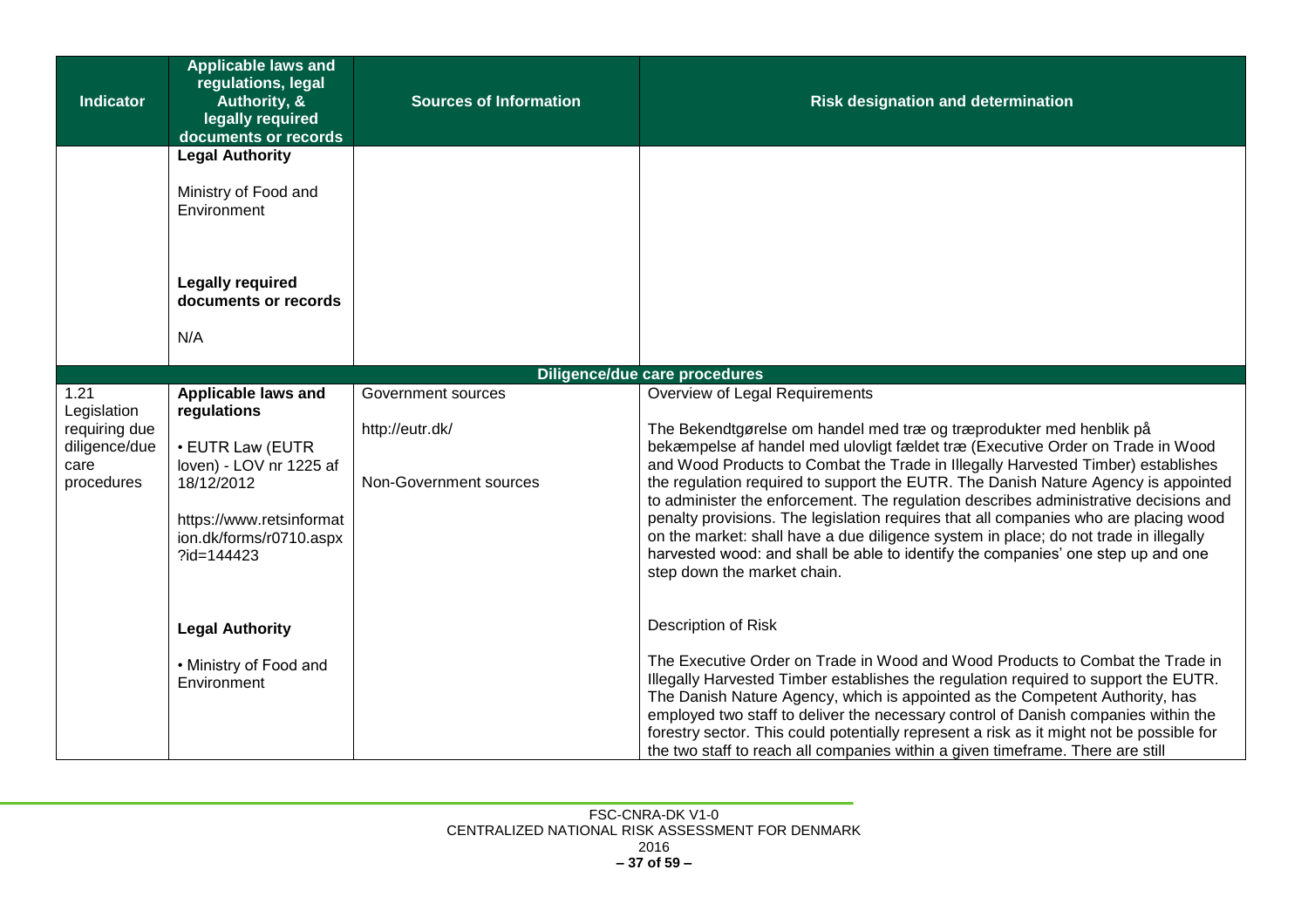| <b>Indicator</b> | <b>Applicable laws and</b><br>regulations, legal<br>Authority, &<br>legally required<br>documents or records | <b>Sources of Information</b> | <b>Risk designation and determination</b>                                                                                                                                                                                                                                                                                                                                                              |  |
|------------------|--------------------------------------------------------------------------------------------------------------|-------------------------------|--------------------------------------------------------------------------------------------------------------------------------------------------------------------------------------------------------------------------------------------------------------------------------------------------------------------------------------------------------------------------------------------------------|--|
|                  | <b>Legally required</b><br>documents or records<br>N/A                                                       |                               | companies without a due diligence system in place in Denmark, but according to the<br>Danish Nature Agency, Danish Forest Association and Denmark's Society for Nature<br>Conservation, forestry in Denmark is generally low-risk as the laws are well-applied<br>and enforced. Therefore the absence of a due diligence system does not represent a<br>significant risk that laws are being violated. |  |
|                  |                                                                                                              |                               | <b>Risk Conclusion</b>                                                                                                                                                                                                                                                                                                                                                                                 |  |
|                  |                                                                                                              |                               | Based on the available information, the risk for this category has been assessed as<br>low.                                                                                                                                                                                                                                                                                                            |  |

<span id="page-37-0"></span>**Recommended control measures** N/A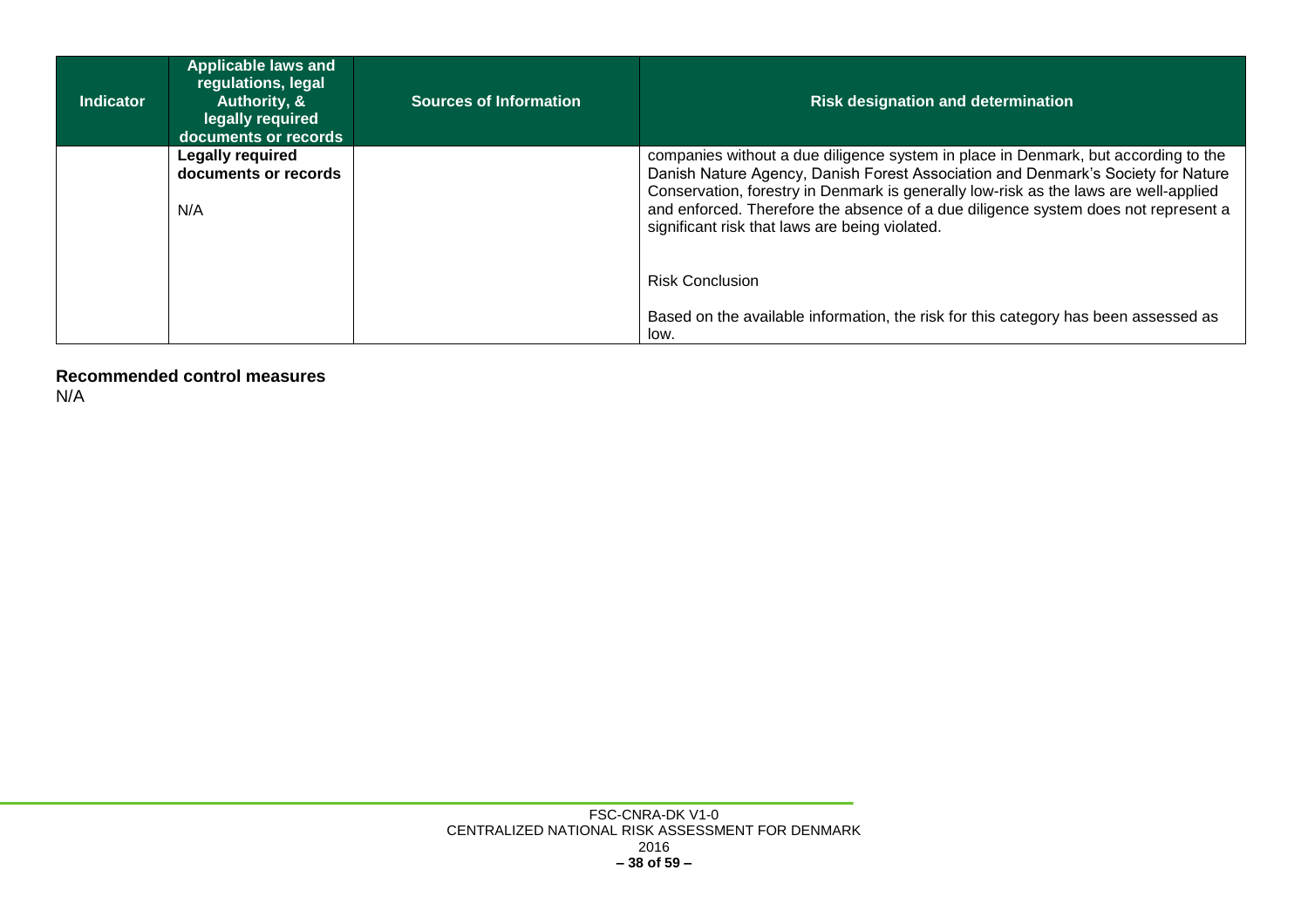## Controlled wood category 2: Wood harvested in violation of traditional and human rights

#### **Risk assessment**

| <b>Indicator</b>                                                                                                                                                         | <b>Sources of</b><br><b>Information</b> | <b>Functional</b><br>scale | <b>Risk designation and</b><br>determination |
|--------------------------------------------------------------------------------------------------------------------------------------------------------------------------|-----------------------------------------|----------------------------|----------------------------------------------|
| 2.1. The forest sector is not associated with violent armed conflict, including that which threatens<br>national or regional security and/or linked to military control. | See Detailed analysis<br>below.         |                            |                                              |
| 2.2. Labour rights are respected including rights as specified in ILO Fundamental Principles and<br>Rights at work.                                                      | See Detailed analysis<br>below.         |                            |                                              |
| 2.3. The rights of Indigenous and Traditional Peoples are upheld.                                                                                                        | See Detailed analysis<br>below.         |                            |                                              |

#### **Recommended control measures**

<span id="page-38-1"></span><span id="page-38-0"></span>

|     | Indicator Recommended control measures |
|-----|----------------------------------------|
| 21  |                                        |
|     |                                        |
|     |                                        |
| 22  |                                        |
| 2.3 |                                        |
|     |                                        |

#### <span id="page-38-3"></span><span id="page-38-2"></span>**Detailed analysis**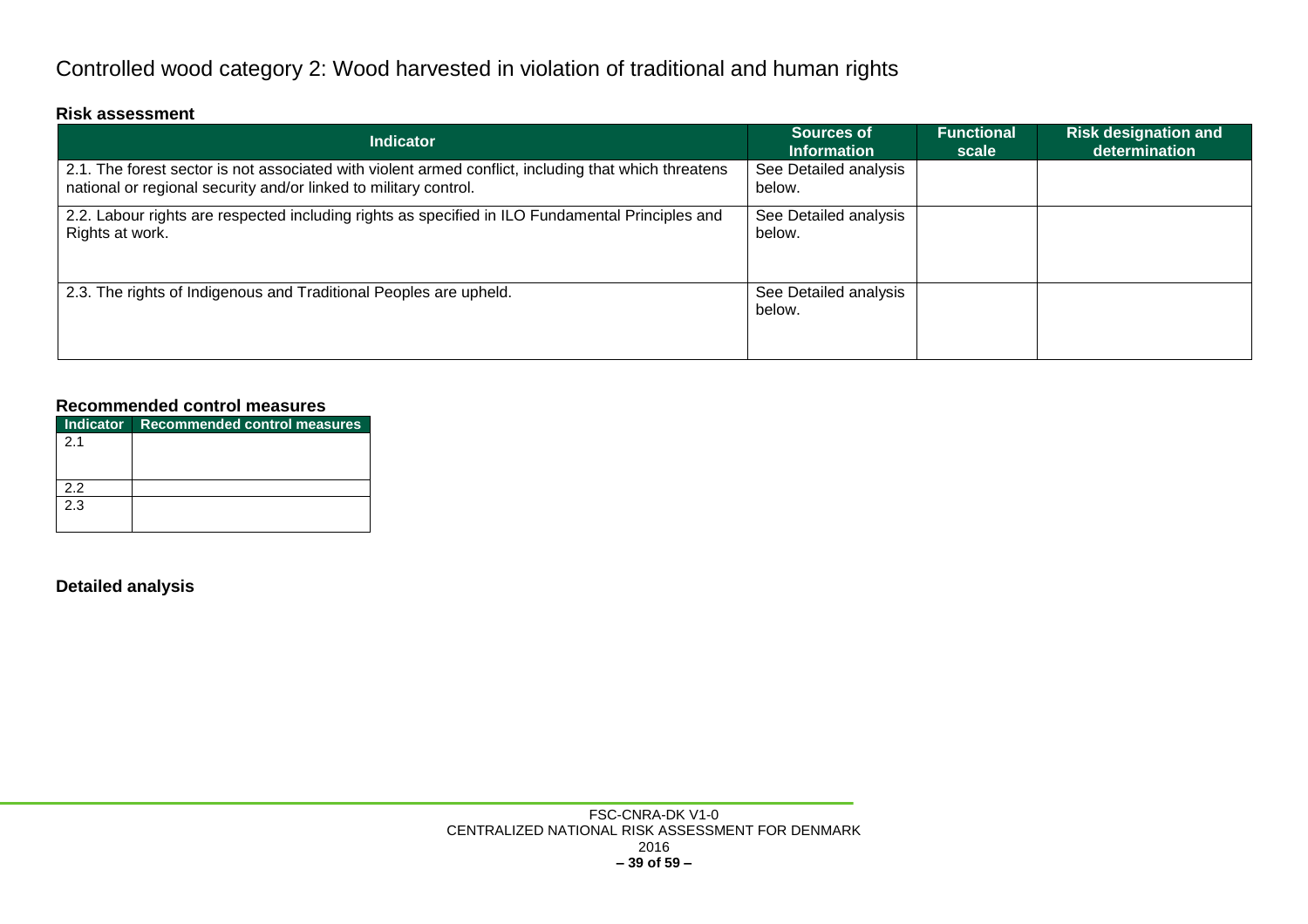### Controlled wood category 3: Wood from forests in which high conservation values are threatened by management activities

#### **Overview**

Denmark's terrestrial environment is divided between two EU biogeographical regions by means of a north-south divide through the middle of the Jutland Peninsula: 1) the Atlantic region, covering the western part of Jutland and 2) the Continental region covering the eastern part of Jutland and Denmark's islands.

In the early 1800s, the forest cover in Denmark is estimated to have been as low as 3-4% of the total land area. Deforestation was caused by logging for timber and firewood and to create animal grazing areas. Denmark's first forest legislation came into force in 1805. Its main objective –as well as the objectives of subsequent Danish forest legislation – has been to maintain the forested area and to protect the existing forest from overexploitation, premature felling and grazing by farm animals. In the mid-nineteenth Century, intensive forest management became widespread and large afforestation projects were carried out. Today approximately 14% (615,000 hectares) of Denmark's land area is covered by various types of forest.

According to the Danish National Forest Inventory (conducted by the Danish Nature Agency), 41% of Denmark's forest area is dominated by deciduous trees, 39% by coniferous tree species, 11% by mixed coniferous and deciduous tree species, 5% is Christmas tree plantation (located within all the above forest types) and 4% of the area is unstocked, e.g. log loading and landing yards, fire prevention areas etc. Furthermore, 67% of the Danish forest area is covered with even-aged, planted stands; with 9% being even-aged stands from natural regeneration and 6% being uneven-aged natural forest. The latter represent pocket of forest that would be closest to what is considered natural forest stands, having retained or regained natural forest characteristics. These pockets can be found in forests under both private and public ownership and are predominantly located in the Continental region (eastern Jutland and the islands). The locations of these natural forest stands are generally well-known, but some may still be unidentified.

Of Denmark's 615,000 hectares of forest, 440,000 hectares are managed as forest reserves (called 'fredskov' in Danish), governed under the Danish Forest Act 2004. The Forest Act permits forest management activities within these areas; however, Article 8 (see Category 1 for more details) requires that the managed area shall maintain continuous forest cover, that a maximum of 10% of the forest area can be used for short-rotation Christmas trees or greenery production (e.g. cuttings, typically from Abies procera), and another maximum of 10% of the area can be used for coppicing or for animal forest grazing. The Forest Act also protects streams and wetlands in forests that are not covered by the Nature Protection Act nor managed by the Ministry of the Environment and Food or local authorities. The Act stipulates that lakes, bogs, heaths, species-rich grasslands, coastal grasslands and swamps located in 'fredskov' forest reserves may not be planted or cultivated, drained or in any way modified. It is also important to note that the Forest Act does not include many measures relating to forestry techniques, e.g. harvesting, planting or thinning (also see Category 1).

<span id="page-39-1"></span><span id="page-39-0"></span>There are 79,000 hectares of forests designated as Natura 2000 areas (13% of the Danish forest area), which have some overlap with the 74,900 hectares of forests and other natural areas designated under the EU Habitats Directive, 51,500 hectares under the EU Birds Directive and 13,900 hectares as Ramsar sites. A harvest permit must be obtained from the Danish Nature Agency to conduct any timber harvesting activities within Natura 2000 forests; permits are given with the proviso that the natural condition of the forest will not deteriorate – and issuing permits is more an exception than common practice.

In relation to HCV Categories 1 and 3, it is worth noting that although the Forest Act Article 25 sets provisions for registering especially valuable forests i.e., valuable in terms of their biodiversity and conservation value, and requires that appropriate conservation management activities occur in these areas, these forests have not yet been registered by the Danish Nature Agency. Danish forest biodiversity and conservation values have been surveyed by the Department of Geosciences and Natural Resource Management at Copenhagen University using a sampling methodology. Therefore, not all forest management areas have been systematically surveyed, particularly small privately owned forest areas. Through this sampling program, biodiversity and conservation values of the sampled forests have been documented under the Danish National Forest Inventory (NFI) hosted by the Danish Nature Agency. The task of systematically surveying 'especially valuable forests' will be carried out by the Danish Nature Agency in the years 2016- 2019.

Forest ownership in Denmark is divided as private forests owners, 70%, State and Municipal owners, 24%, trust funds or foundations, 4%, and unknown owners, 2%. Biodiversity in Danish forests

Given the historical context, most Danish forests have been exposed to some level of forest management activities, varying from low impact to very intensive forestry. Today, most of Denmark's forests are semi-natural ecosystems composed of either native or exotic tree species, interspersed with a few small pockets of (recovered or remnant)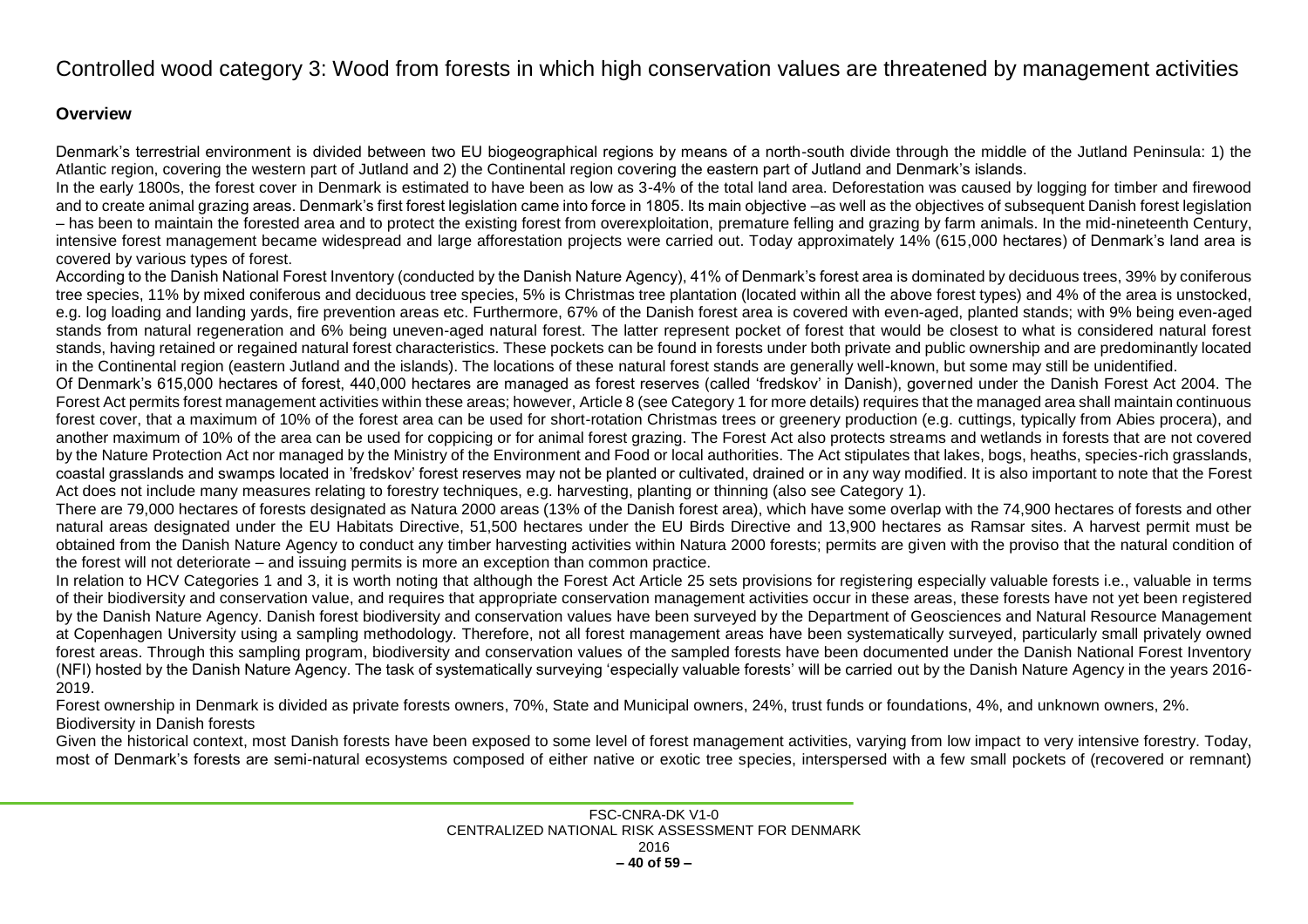natural forest stands. Although the forest area has increased over the last two centuries – from 3-4% to more than 14% – the natural values of the pre-1800 forest stands have decreased significantly. This is due to intensive forest management practices aiming to manage even-aged, single-tree species stands. Examples of some the detrimental effects of intensive forest management practices include modification of natural hydrology (depletion or drainage), extensive soil cultivation, eutrophication, removal of mature and over-mature trees and deadwood, replacement of semi-natural or natural forest stands with exotic species, coppicing and animal grazing.

Since the mid-1990s, forestry practices in Denmark, especially in State- and Municipal-owned forests, have shifted from traditional, production-oriented forest management towards management regimes with a wider set of goals for conservation, biodiversity, recreation – as well as addressing other social needs such as preserving cultural heritage sites.

Approximately 32,000 species of animals, plants and fungi are found in Denmark and, during the period 2003-2010, over 1,500 were assessed as being in danger of extinction from the Danish countryside. These species are listed in the National Red List of endangered, vulnerable or rare species. The main processes threatening species survival in Denmark are habitat degradation and fragmentation. Forests in Denmark hold the highest proportion of Red List species compared to other Danish habitat types.

Denmark ratified the Convention on Biological Diversity in 1994. Today more than 11% of Denmark's terrestrial area is protected, with one-third classified as IUCN Categories I and II; of which a large proportion is protected under the Nature Protection Act and the Natura 2000 EU Habitats Directive. These areas have been designated specifically to protect species, landscapes, cultural heritage and/or for scientific research and/or education purposes – and cover approximately 5% of the country's terrestrial area. Furthermore, areas enjoying protection under the Forest Act, Natura 2000 and/or the Nature Protection Act are also mapped with details available online via the Danish Nature Agency's digital nature map. Lastly, Nature Protection Act Article 3 also protects key ecosystems/habitats such as bogs, swamps, meadows and Forest Articles 26 – 27 protects key habitats such as oak-bushes, forest edges and heaths. Biodiversity data is updated regularly by the Danish Nature Agency and, as mentioned above, the Agency will be completing the survey of 'especially valuable forests' in the period 2016-2019.

Danish forests house numerous legally protected archaeological, heritage and cultural sites of national importance including one forest area in North Zealand which is listed as UNESCO World Heritage due to its historical significance.

<span id="page-40-0"></span>

|                                                                                             | <b>Name</b>                           | <b>Organization</b>              | Area of expertise (category/sub-category) |
|---------------------------------------------------------------------------------------------|---------------------------------------|----------------------------------|-------------------------------------------|
| 1.                                                                                          | Jakob Ryding                          | Forests of the World             | Forest Ecology / Policy                   |
| 2.                                                                                          | Tanja Olsen                           | <b>Forest Owners Association</b> | Forest management and certification       |
| Hans M. Hedegaard<br><b>Forest Owners Association</b><br>Forest management and policy<br>3. |                                       |                                  |                                           |
| 4.                                                                                          | Nora Skjernaa Hansen                  | Danish Nature Conservancy Trust  | Forest Ecology / Policy                   |
| 5.                                                                                          | Peter Friis Møller                    | GEUS/Skov- og Naturrådgivning    | Forest Ecology                            |
| 6.                                                                                          | <b>Flemming Rune</b>                  |                                  | Forest Biology and Ecology                |
| 7.                                                                                          | Niels Bølling<br>Danish Nature Agency |                                  | Forest Legality and Law enforcement       |
| 8.                                                                                          | <b>Mads Brinck Lilleund</b>           | Danish Nature Agency             | Forest Legality and Law enforcement       |

#### **Experts consulted**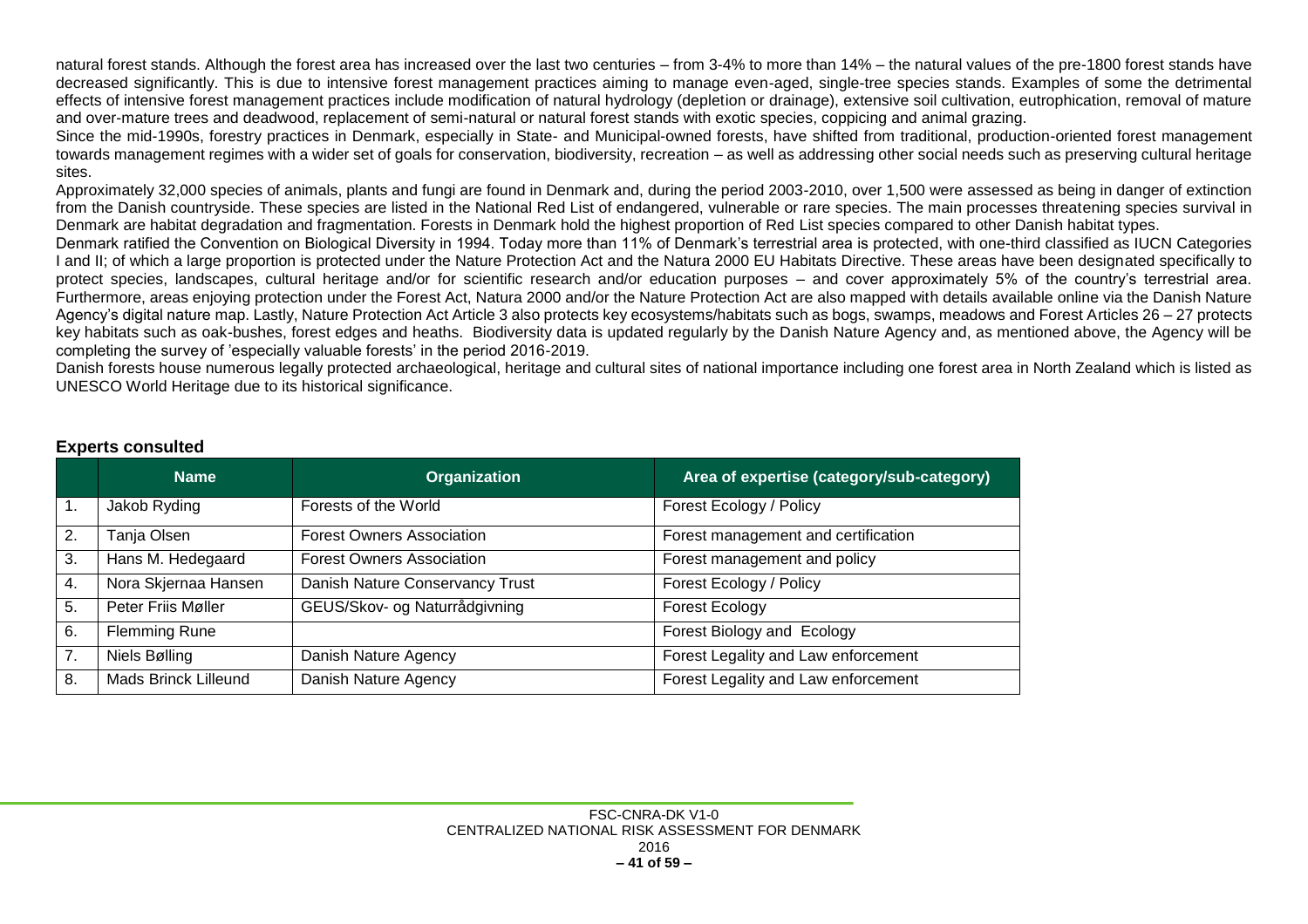<span id="page-41-0"></span>

| <b>Risk assessment</b> |                                         |                                                                                                                                                                                                                                                                                                                                                                                                                                                                                                                                                                                                                                                                                                                                                                                                                                                                                                                                                                                                                                                                                                                                                                                                                                                                                                                                                                                                                                                                                                                                                                                                                                                                                                                                                                                                                                                                |                            |                                              |
|------------------------|-----------------------------------------|----------------------------------------------------------------------------------------------------------------------------------------------------------------------------------------------------------------------------------------------------------------------------------------------------------------------------------------------------------------------------------------------------------------------------------------------------------------------------------------------------------------------------------------------------------------------------------------------------------------------------------------------------------------------------------------------------------------------------------------------------------------------------------------------------------------------------------------------------------------------------------------------------------------------------------------------------------------------------------------------------------------------------------------------------------------------------------------------------------------------------------------------------------------------------------------------------------------------------------------------------------------------------------------------------------------------------------------------------------------------------------------------------------------------------------------------------------------------------------------------------------------------------------------------------------------------------------------------------------------------------------------------------------------------------------------------------------------------------------------------------------------------------------------------------------------------------------------------------------------|----------------------------|----------------------------------------------|
| <b>Indicator</b>       | <b>Sources of</b><br><b>Information</b> | <b>HCV occurrence and threat assessment</b>                                                                                                                                                                                                                                                                                                                                                                                                                                                                                                                                                                                                                                                                                                                                                                                                                                                                                                                                                                                                                                                                                                                                                                                                                                                                                                                                                                                                                                                                                                                                                                                                                                                                                                                                                                                                                    | <b>Functional</b><br>scale | <b>Risk designation and</b><br>determination |
| 3.0                    | N/A                                     | Danish forests have been surveyed by the Department of<br>Geosciences and Natural Resource Management at<br>Copenhagen University by means of a sampling methodology<br>and documented under the Danish National Forest Inventory<br>(NFI) hosted by the Danish Nature Agency.<br>As Danish forests have been well-researched and significant<br>conservation values have been identified, it can be concluded,<br>based on consultations with experts, that there are no major<br>knowledge/ data gaps in relation to important HCV areas.<br>All forest areas that are critical to conservation are designated<br>as protected areas at national or EU level (Natura 2000), but<br>further identification of 'especially valuable forests' is a goal of<br>the most recent Danish Forest Act (Article 25). The plans for<br>this project were initiated in early 2016, with the work by the<br>Danish Nature Agency expected to be concluded in 2019. It is<br>possible that this project will identify in small forests that were<br>previously under moderate forest management - key habitats<br>with biodiversity values, e.g. species richness or support of a<br>single, important, rare, threatened or endangered species.<br>For the current assessment, HCVs as identified in the FSC<br>Danish HCV guidance are follows:<br>$HCV1 -$<br>• Habitats / breeding /resting places for conservation-reliant<br>and red-listed plant and animal species<br>• Conservation-reliant species listed within the Habitats<br>Directive Annex II, IV and V and the Birds Directive Annex I<br>and also documented on the Danish Nature Agency's website.<br>• Endangered and rare species on the Danish Red List<br>HCV 2 – large woodland territories: $N/A$ – as according to<br>FSC's HCV 2 definition, Denmark does not contain these types<br>of forests. | N/A                        | Low risk                                     |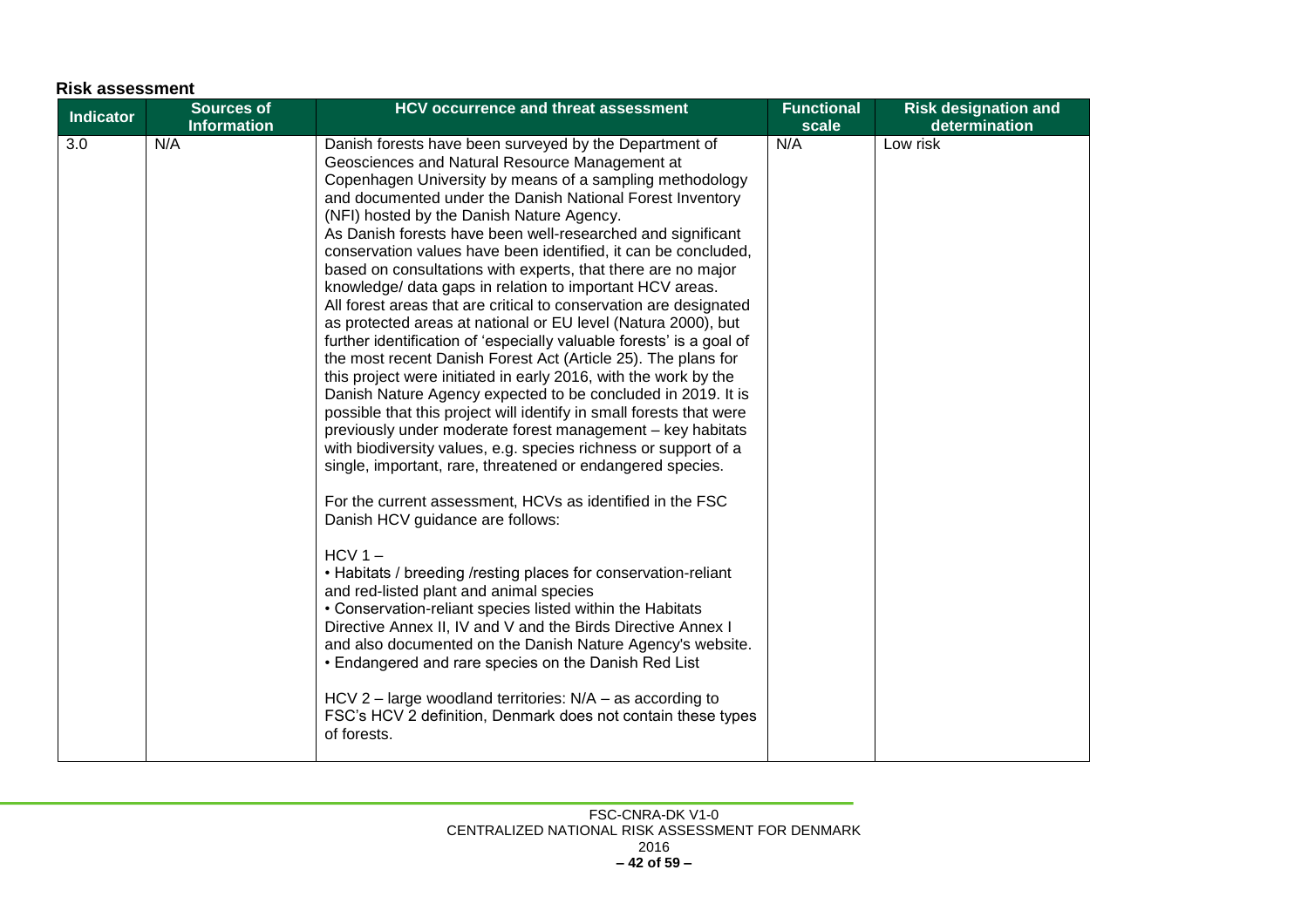| HCV 3:<br>• The N2000 nature types/habitat types, which form the basis<br>for appointing the Natura 2000 areas.<br>• Protected areas/habitats conserved under the Nature<br>Conservation Act Article 3 and the Forest Act Articles 25-2<br>such as: Protected lakes, streams, moors, marshes, salt<br>marshes, fresh meadows and grasslands, Oak forests and<br>deciduous forests and shrubs edges.<br>• Key biotopes as defined in the Danish HCV-guidance. (See<br>'katalog 24').                                                                                                                                                                                                                                                                             |  |
|-----------------------------------------------------------------------------------------------------------------------------------------------------------------------------------------------------------------------------------------------------------------------------------------------------------------------------------------------------------------------------------------------------------------------------------------------------------------------------------------------------------------------------------------------------------------------------------------------------------------------------------------------------------------------------------------------------------------------------------------------------------------|--|
| HCV 4-Areas of drinking water interests (OD areas), special<br>drinking water interests (OSD areas) and specifically areas<br>designated as near-well protected areas (Boringsnære<br>Beskyttelsesområder - BNBO).                                                                                                                                                                                                                                                                                                                                                                                                                                                                                                                                              |  |
| HCV 5 - Forest sites and resources are not fundamental for<br>meeting the basic necessities for communities in Denmark.<br>Forests protected by the Forest Act, also provides a basic<br>protection of local communities' needs. Therefore it is<br>concluded this category is not applicable in the Danish context.                                                                                                                                                                                                                                                                                                                                                                                                                                            |  |
| HCV 6 - Areas with significant national cultural and historical<br>values, including ancient burial mounds and other<br>archaeological sites, but also early industrial sites and other<br>significant cultural sites.                                                                                                                                                                                                                                                                                                                                                                                                                                                                                                                                          |  |
| A key challenge is that a clear definition of HCVs in the Danish<br>forest context, supported by researchers and key stakeholders,<br>is not in place. There is consensus - based on expert<br>consultation carried out during this assessment - that all major<br>HCV areas are identified; but due to the history and intensity of<br>forest management in Denmark, even small forest areas<br>(stands/compartments or smaller sites) act as key biotopes<br>and are important for the recovery of Red List species and<br>maintaining biodiversity in Denmark's forests.<br>Furthermore, one consulted key forest ecology expert (Peter<br>Friis Møller) and two consulted environmental Non-<br>Governmental Organizations (NGOs) (the Forests of the World |  |
| and the Danish Nature Protection Society) contend that - for                                                                                                                                                                                                                                                                                                                                                                                                                                                                                                                                                                                                                                                                                                    |  |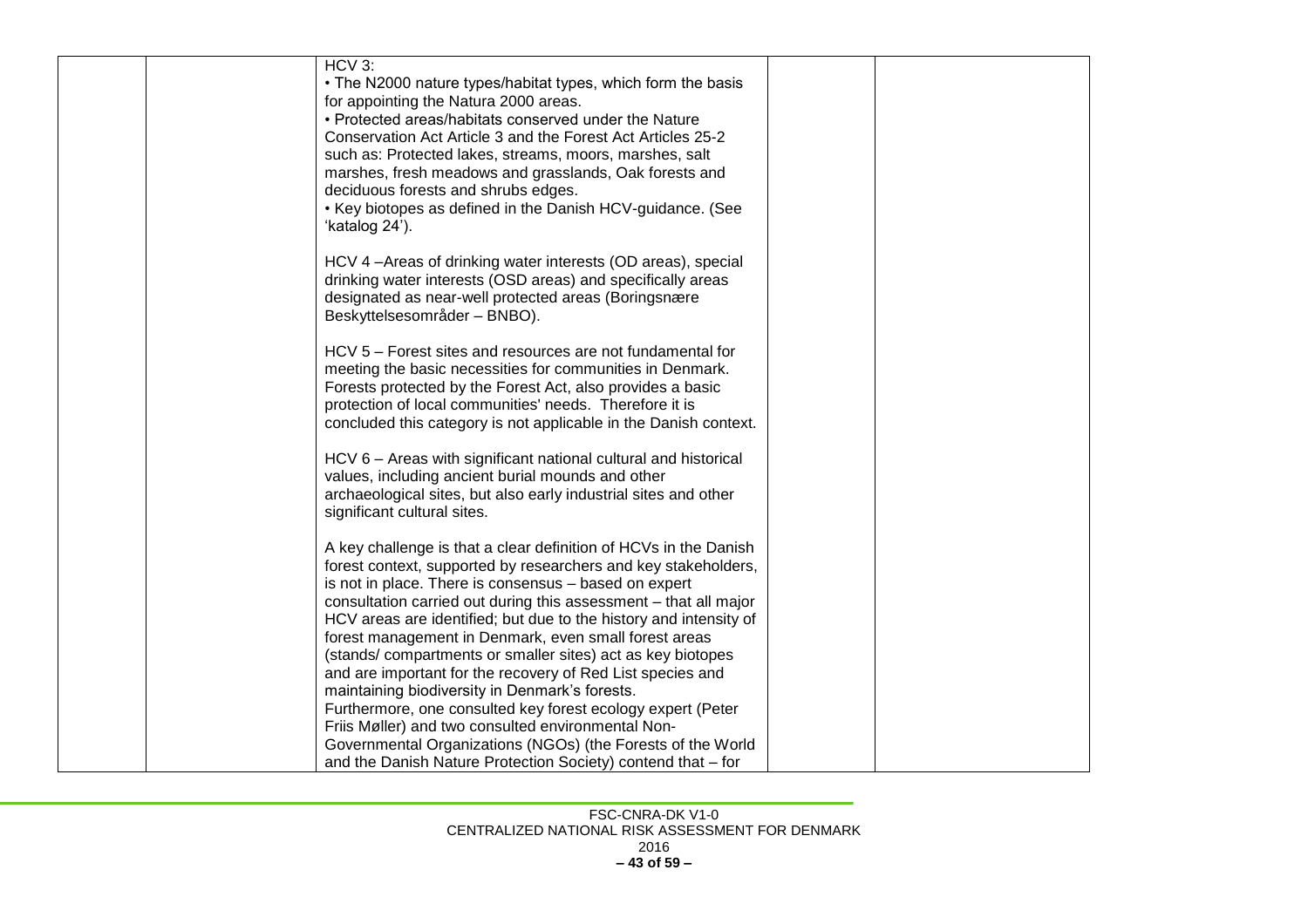|           |                           | the most part – smaller, privately held forest estates in           |            |                          |
|-----------|---------------------------|---------------------------------------------------------------------|------------|--------------------------|
|           |                           | Denmark have undertaken very limited forest management              |            |                          |
|           |                           | activities and therefore may support, at least locally, significant |            |                          |
|           |                           | concentrations of species and/or qualify as a WKH. These            |            |                          |
|           |                           | experts also claim that the smaller private forest owners may       |            |                          |
|           |                           | not be aware of HCVs within their forests, and that these           |            |                          |
|           |                           | potential natural values may be under threat by forest              |            |                          |
|           |                           | management activities due to lack of knowledge and                  |            |                          |
|           |                           | awareness of the presence of HCVs.                                  |            |                          |
|           |                           | All State-owned forest enterprises are FSC- and PEFC-               |            |                          |
|           |                           | certified. An analysis of publicly available certification report   |            |                          |
|           |                           | summaries showed that there are no or only very minor issues        |            |                          |
|           |                           | related to HCVs in State forests (70).                              |            |                          |
| 3.1 HCV 1 | 1, 3, 11, 12, 13, 14, 15, | • Habitats / breeding /resting places for conservation-reliant      | Privately  | Privately owned forests  |
|           | 16, 18, 20, 21, 26, 27,   | and red-listed plant and animal species                             | owned      | without a green          |
|           | 29, 31, 32; 36, 37, 38,   | • Conservation-reliant species listed within the Habitats           | forests    | management plan -        |
|           | 39, 40, 41, 42            | Directive Annex II, IV and V and the Birds Directive Annex I        | without a  | specified risk;          |
|           |                           | and also documented on the Danish Nature Agency's website.          | green      | Other material sources - |
|           |                           | . Endangered and rare species on the Danish Red List.               | management | low risk                 |
|           |                           | There are no significant concentrations of endemic species          | plan;      |                          |
|           |                           | within forest ecosystems in Denmark; and nationally significant     | Other      |                          |
|           |                           | temporal use areas (key sites for migrating birds, as indicated     | material   |                          |
|           |                           | by recognised Important Bird Areas) largely consist of non-         | sources    |                          |
|           |                           | forest areas. Thus, this risk assessment focuses on areas of        |            |                          |
|           |                           | significance for RTE species dependent on forest habitats and       |            |                          |
|           |                           | ecosystems.                                                         |            |                          |
|           |                           | Using a precautionary approach, Danish forests do contain           |            |                          |
|           |                           | areas that are at least nationally significant due to their         |            |                          |
|           |                           | biodiversity values. Many species are dependent on forests for      |            |                          |
|           |                           | survival, and the forests with the following characteristics have   |            |                          |
|           |                           | particular potential for high biodiversity:                         |            |                          |
|           |                           | *Old and dying trees of native species                              |            |                          |
|           |                           | *High volumes of deadwood (including snags and coarse               |            |                          |
|           |                           | woody debris)                                                       |            |                          |
|           |                           | *Forests dominated by natural forest dynamics                       |            |                          |
|           |                           | *Natural regeneration                                               |            |                          |
|           |                           | *Areas with high soil moisture/ natural hydrology levels            |            |                          |
|           |                           | The Danish Forest Act Article 15 stipulates that the Ministry of    |            |                          |
|           |                           | the Environment and Food is responsible for mapping the             |            |                          |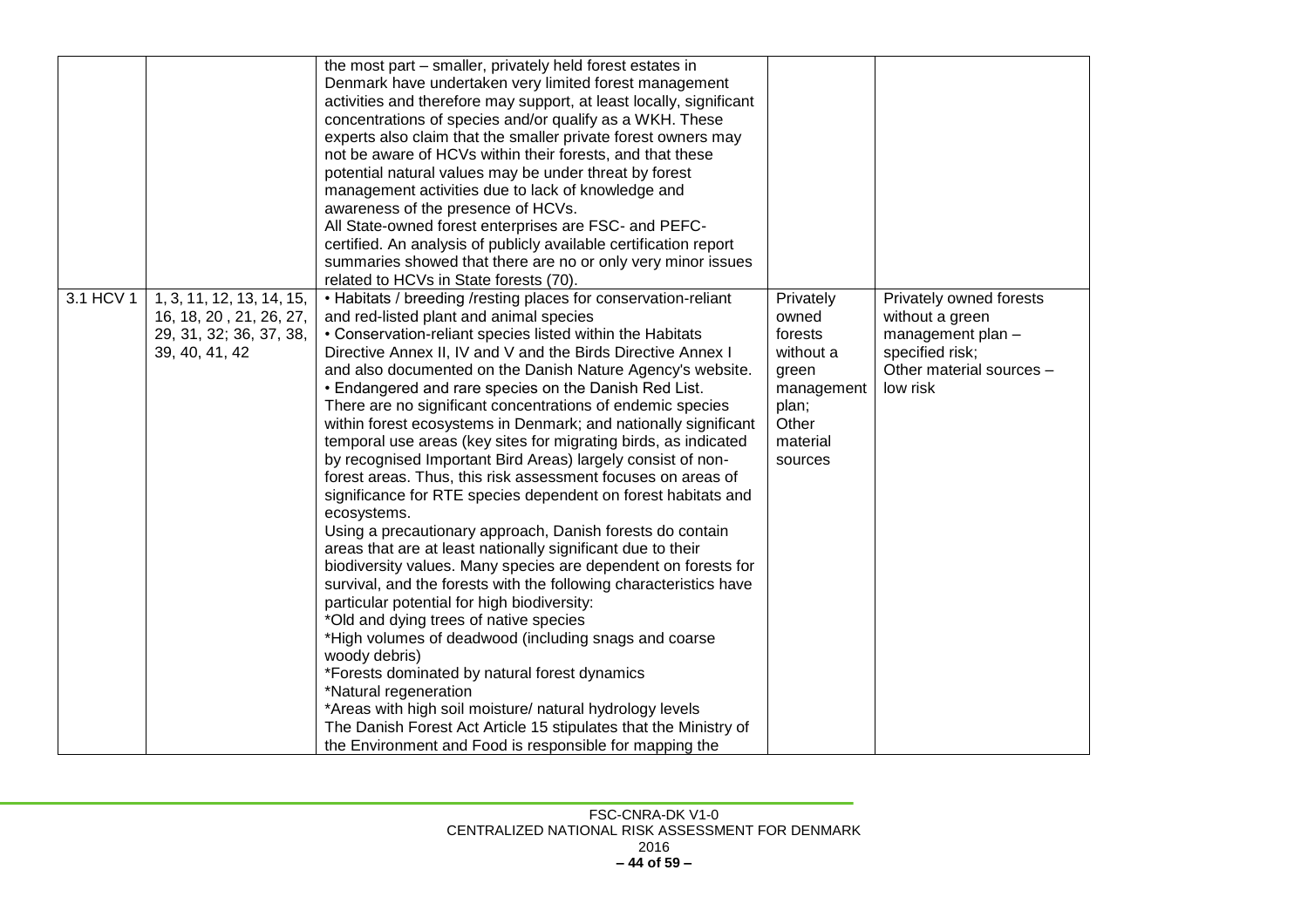| location and designating the conservation status of habitat       |  |
|-------------------------------------------------------------------|--|
| types and species in Denmark according to the definitions         |  |
| listed in the EU Habitats Directive Annexes I and II, and in      |  |
| Annex I of the EU Birds Directive. The Ministry of the            |  |
| Environment and Food is also responsible for establishing         |  |
| national objectives and the means for achieving them to           |  |
| ensure a positive trend associated with Denmark's nature          |  |
| conservation and biodiversity status.                             |  |
| Most identified important conservation forest areas are           |  |
| designated as protected areas under national legislation.         |  |
| However, further identification of 'especially valuable forests'  |  |
| through a systematic approach, a goal described in the most       |  |
| recent Danish Forest Act Article 25, will be initiated by the     |  |
| Danish Nature Agency in early 2016 and is expected to be          |  |
| concluded by 2019. The goal is to systematically identify and     |  |
| map these 'especially valuable forests' both within and outside   |  |
| existing Natura 2000 areas, and in both publicly and privately    |  |
| managed forests. The Forest Act Article 25 also identifies        |  |
| provisions for the Ministry of the Environment and Food to        |  |
| enter into agreements with the forest owners about forest         |  |
| management in the identified areas of 'especially valuable        |  |
| forests', so that forest management will support and improve      |  |
| biological diversity conservation.                                |  |
| It is important to note that a new scientific method for creating |  |
| a High Nature Value (HNV) map of potential areas containing       |  |
| high nature values has recently been published, but at the        |  |
| time of writing this report (January 2016), the digital map was   |  |
| not yet online. A preliminary informal evaluation shows that the  |  |
| areas for which there is the strongest indication of high         |  |
| biodiversity scores are predominantly located in existing         |  |
| Natura 2000 areas.                                                |  |
|                                                                   |  |
| Woodland key habitats for Red List species in Danish forests      |  |
| are potentially threatened by forest management practices         |  |
| such as removal or destruction of habitat in forest reserves. To  |  |
| a lesser degree, habitat fragmentation also poses a threat to     |  |
| Red List species dependent on forest areas for survival.          |  |
| The use of exotic tree species is widespread in Danish            |  |
| forestry.                                                         |  |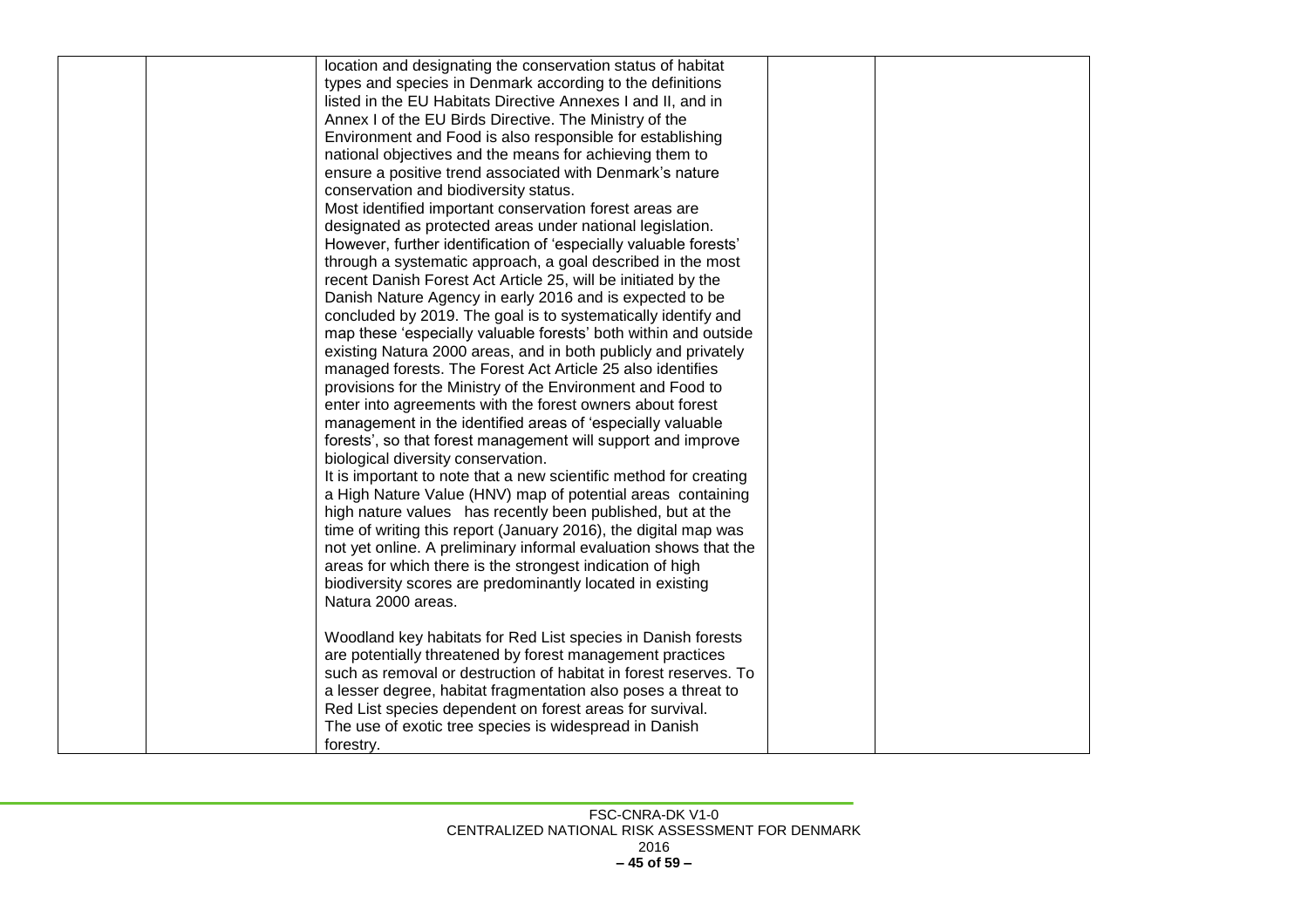| The legislative framework that is generally well-respected in     |  |
|-------------------------------------------------------------------|--|
| Denmark offers protection to some, but not all, woodland key      |  |
| habitats, e.g. while wetland habitats in and around forests are   |  |
| protected by the Nature Protection Act Article 3, there is no     |  |
| specific protection for recovered natural forest stands nor       |  |
| stands dominated by old (over-mature) trees - despite the fact    |  |
| that these ecosystems are biodiverse and often contain            |  |
| important habitat features.                                       |  |
| The Forest Act Article 15 stipulates that the Ministry of the     |  |
| Environment and Food shall map the location and conservation      |  |
| status of habitat types and species listed in accordance with     |  |
| the EU Habitats Directive Annexes I and II and Annex I of the     |  |
| EU Birds Directive. The Ministry is also responsible for          |  |
| establishing management objectives necessary to ensure or         |  |
| regain a positive nature conservation and biodiversity status for |  |
| Denmark; and must also provide the necessary support to           |  |
| reach these objectives.                                           |  |
| The Forest Act Article 25 provides an opportunity for the         |  |
| Ministry of the Environment and Food to register other            |  |
| 'especially valuable forests' that are not covered by the         |  |
| mapping under Article 15. Note it is presumed forest owners       |  |
| will enter into agreements with the Ministry to ensure that       |  |
| future forest management will support and promote biological      |  |
| conservation. The survey of 'especially valuable forest' will     |  |
| take place from 2016-2019.                                        |  |
|                                                                   |  |
| There are limited economic incentives for removal and             |  |
| destruction of recovered or remnant natural forest stands or      |  |
| stands dominated by over-mature trees. Moreover, due to their     |  |
| relative rarity, these stands (when known) generally enjoy the    |  |
| protection of forest owners.                                      |  |
| For all forests under regular or periodic qualified forest        |  |
| management, it can be assumed that the necessary                  |  |
| information is available, with regards to stand age and potential |  |
| 'near-natural' status, to identify key biotopes. Many forest      |  |
| estates, whether publicly or privately owned, have also           |  |
| implemented a green management plan, which will include a         |  |
| survey of key biotopes. Thus, forest reserves with HCV 1          |  |
| values covered by a green management plan are classified as       |  |
| at Low Risk of being threatened by management activities.         |  |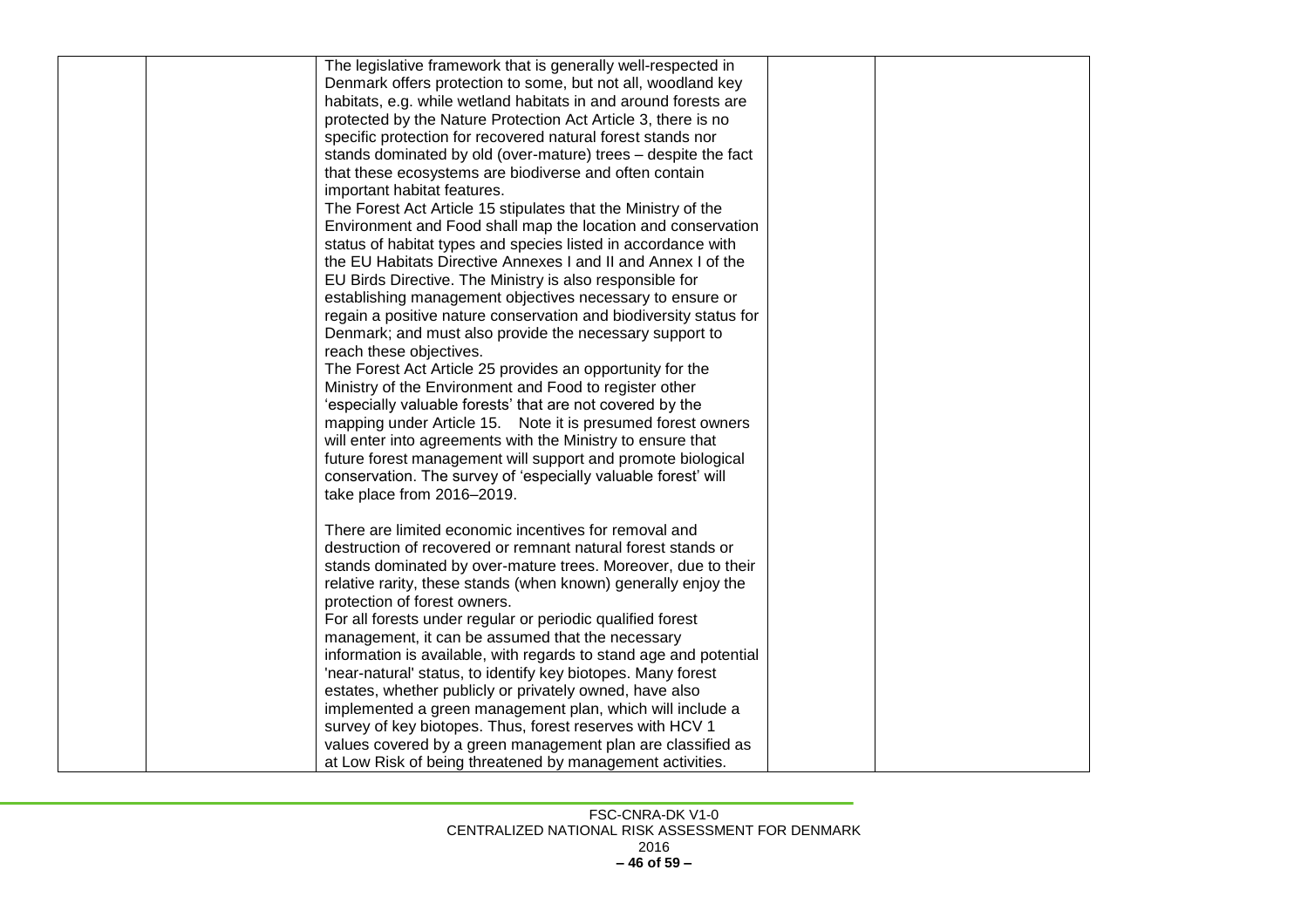|           |                                                      | However, since no comprehensive national survey of HCVs<br>has been undertaken for all Danish forests, it is not unlikely<br>that woodland key habitats are present in small, privately held<br>forest estates, but not yet known by the owner. The risk of the<br>forest owner initiating a forest operation in stands where HCVs<br>are present and their forest management activities threatening<br>HCV 1 through habitat removal, fragmentation and//or the<br>encroachment of invasive species can therefore not be ruled<br>out. We therefore classify privately owned forests without a<br>green management plan as at Specified Risk of being<br>potentially threatened by forest management activities.                                                                                                                                                                                                                  |                                                                                                            |                                                                                                                            |
|-----------|------------------------------------------------------|------------------------------------------------------------------------------------------------------------------------------------------------------------------------------------------------------------------------------------------------------------------------------------------------------------------------------------------------------------------------------------------------------------------------------------------------------------------------------------------------------------------------------------------------------------------------------------------------------------------------------------------------------------------------------------------------------------------------------------------------------------------------------------------------------------------------------------------------------------------------------------------------------------------------------------|------------------------------------------------------------------------------------------------------------|----------------------------------------------------------------------------------------------------------------------------|
| 3.2 HCV 2 | 1, 34, 35                                            | HCV 2 are not present in the area under assessment.<br>There are no forest ecosystems under forest management in<br>Denmark that meet the definition for large, landscape-level<br>ecosystems or ecosystem mosaics that contain viable<br>populations of the great majority of the naturally occurring<br>species in natural patterns of distribution and abundance<br>therefore this category is not applicable for Denmark.                                                                                                                                                                                                                                                                                                                                                                                                                                                                                                      | N/A                                                                                                        | N/A                                                                                                                        |
| 3.3 HCV 3 | 1, 2, 3, 4, 5, 18, 19, 20,<br>21, 22, 23, 25, 31, 32 | Natura 2000<br>Denmark has designated 252 Natura 2000 sites. Natura 2000<br>sites include the Habitats and Birds Directive, and<br>subsequently the majority of WKH, and Ramsar sites. These<br>sites are assigned to protect selected species and habitats.<br>One can determine if a forest management area overlaps a<br>Natura 2000 area through checking the 'Natura 2000' by The<br>Digital Nature Maps (see. FSC Denmark's HCV Guidance<br>Annex 1) under 'Existing natural and protected area'<br>Protected areas and habitats:<br>• Protected lakes, streams, moors, marshes, salt marshes,<br>fresh meadows and grasslands conserved under the Nature<br>Conservation Act Article 3.<br>• Oak forests are preserved under Forest Act Article 26.<br>• Deciduous forests and shrubs edges areas are conserved<br>under Forest Act Article 27.<br>• Registered especially valuable forests under Forest Act<br>Article 25. | Privately<br>owned<br>forests<br>without a<br>green<br>management<br>plan;<br>Other<br>material<br>sources | Privately owned forests<br>without a green<br>management plan -<br>specified risk;<br>Other material sources -<br>low risk |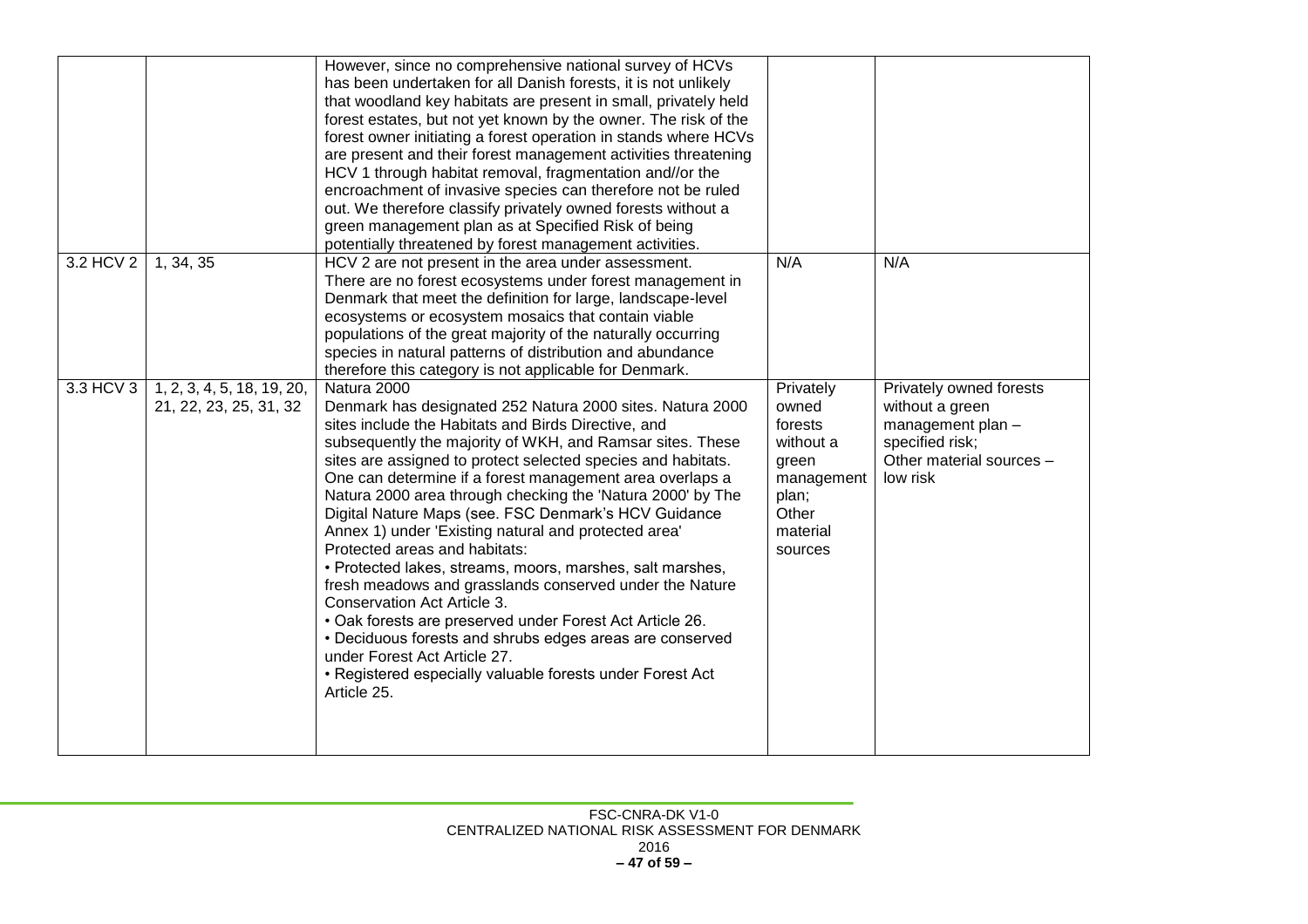|  | Key biotopes<br>Many, but not all, key biotopes will be Natura 2000 habitat<br>types and/or protected or registered areas and habitats. The<br>Danish Agency 2016-2019 survey will identify all key biotopes<br>in Denmark.                                                                                                                                                           |  |
|--|---------------------------------------------------------------------------------------------------------------------------------------------------------------------------------------------------------------------------------------------------------------------------------------------------------------------------------------------------------------------------------------|--|
|  | When forest management areas overlap with Natura 2000<br>areas the forest operation must have a Forest Action plan<br>describing how habitat and species will be protected.<br>According to the Forest Act Article 17 before any 'accepted'<br>operational activities to take place in Natura 2000 areas the<br>forest manager must notify and seek permission from the               |  |
|  | Danish Nature Agency.<br>Moreover, the status and development in the Natura 2000<br>areas is monitored under the NOVANA program, which is the<br>national program for monitoring of nature and aquatic<br>environments. Overall the monitoring program - as well as and<br>cross referencing to consultations with key forest and                                                     |  |
|  | conservation experts - indicates there is a sufficient level of<br>protection for the Natura 2000 HCV 3-related values.<br>Protected habitats are generally respected according to the<br>relevant articles listed above.<br>Lastly, significant number of forest estates, whether publicly or                                                                                        |  |
|  | privately owned, have also implemented a green management<br>plan, which will include a survey of key biotopes. This assumes<br>that once the forest manager has identified HCVs he/she will<br>adapt forest management plans to ensure the HCVs are not<br>being threatened by management activities. Thus, forest<br>reserves with HCV 3 values covered by a green management       |  |
|  | plan are classified as at Low Risk of being threatened by<br>management activities.<br>However, since no comprehensive national survey of HCVs<br>has been undertaken for all Danish forests, it is likely that key<br>biotopes are present in small, privately held forest estates, but                                                                                              |  |
|  | not yet known by the owner. The risk of the forest owner<br>initiating a forest operation in stands where HCVs are present<br>can therefore not be ruled out and as the overview explains<br>there still is not sufficient protection of HCVs in Demark so<br>HCV 3 forests can be threatened by forest management<br>activities through habitat removal and/or habitat fragmentation |  |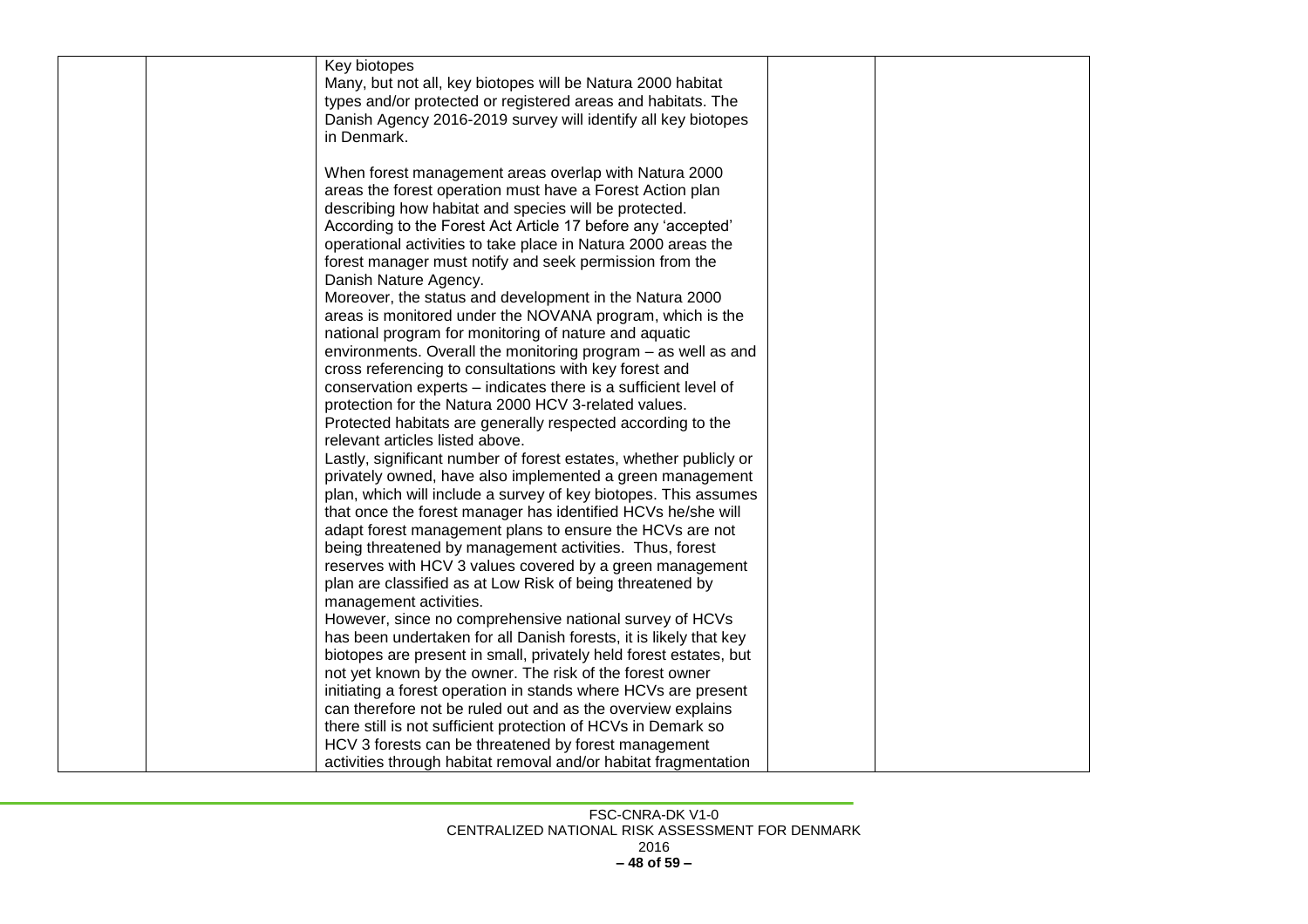|           |            | and/or other habitat degrading features such as the                                                                                                                                                                                                                                                                                                                                                                                                                                                                                                                                                                                                                                                                                                                                                                                                                                                                                                                                                                                                                                                                                                                                                                                                                                                                                                                                                                                                                                                                                                                                                                                                                                                                                                                                                                                                                                                                                    |     |           |
|-----------|------------|----------------------------------------------------------------------------------------------------------------------------------------------------------------------------------------------------------------------------------------------------------------------------------------------------------------------------------------------------------------------------------------------------------------------------------------------------------------------------------------------------------------------------------------------------------------------------------------------------------------------------------------------------------------------------------------------------------------------------------------------------------------------------------------------------------------------------------------------------------------------------------------------------------------------------------------------------------------------------------------------------------------------------------------------------------------------------------------------------------------------------------------------------------------------------------------------------------------------------------------------------------------------------------------------------------------------------------------------------------------------------------------------------------------------------------------------------------------------------------------------------------------------------------------------------------------------------------------------------------------------------------------------------------------------------------------------------------------------------------------------------------------------------------------------------------------------------------------------------------------------------------------------------------------------------------------|-----|-----------|
|           |            | encroachment of invasive species. We therefore classify                                                                                                                                                                                                                                                                                                                                                                                                                                                                                                                                                                                                                                                                                                                                                                                                                                                                                                                                                                                                                                                                                                                                                                                                                                                                                                                                                                                                                                                                                                                                                                                                                                                                                                                                                                                                                                                                                |     |           |
|           |            | privately owned forest reserves without a green management                                                                                                                                                                                                                                                                                                                                                                                                                                                                                                                                                                                                                                                                                                                                                                                                                                                                                                                                                                                                                                                                                                                                                                                                                                                                                                                                                                                                                                                                                                                                                                                                                                                                                                                                                                                                                                                                             |     |           |
|           |            |                                                                                                                                                                                                                                                                                                                                                                                                                                                                                                                                                                                                                                                                                                                                                                                                                                                                                                                                                                                                                                                                                                                                                                                                                                                                                                                                                                                                                                                                                                                                                                                                                                                                                                                                                                                                                                                                                                                                        |     |           |
|           |            | forest management activities.                                                                                                                                                                                                                                                                                                                                                                                                                                                                                                                                                                                                                                                                                                                                                                                                                                                                                                                                                                                                                                                                                                                                                                                                                                                                                                                                                                                                                                                                                                                                                                                                                                                                                                                                                                                                                                                                                                          |     |           |
| 3.4 HCV 4 | 41, 42, 43 | plan as at Specified Risk of being potentially threatened by<br>In Denmark, the only critical ecosystem service provided by<br>forests occurs within areas of drinking water interest (OD<br>areas) or areas of special drinking water interests (OSD<br>areas), and specifically areas designated as near-well<br>protected areas (Boringsnære Beskyttelsesområder – BNBO).<br>ODs and ODS make up 87% of the Danish land area. The<br>quality of groundwater within OSDs is monitored by GEUS,<br>Geological Survey for Denmark. Some BNBOs are mapped<br>(see FSC HCV guidance) and they are designated by the<br>municipal authorities, which can also prohibit pollution within<br>the BNBO after the Environmental Protection Act Article 24.<br>HCV 4 are not threatened by forest management activities in<br>Denmark, as drinking water interests are well protected by the<br>Environmental Protection Act, the Water Sector Act and the<br>Water Utilities Act. The Municipalities are the competent<br>authorities in relation to drinking water interests, and the<br>Danish Nature Agency under the Ministry of the Environment<br>and Food monitors drinking water interests at a national level.<br>There is no evidence of forest management threats to water<br>quality, and in fact afforestation projects are sometimes<br>deployed with an aim to improve water quality in the area. The<br>rates of use of pesticides and fertilizers in forestry are much<br>lower compared to volumes used in the agricultural sector. The<br>average annual application of pesticides (active ingredient) is<br>2.1 kg/ha for the agricultural sector and 0.05 kg/ha for the<br>forestry sector; however, this does not include the annual<br>pesticide application for Christmas trees and greenery<br>production. Observations suggest that there is no well-known,<br>documented evidence that Christmas tree and greenery | N/A | Low risk. |
|           |            | production activities within forest reserves are threatening<br>water quality. Additionally, leaching of nitrate from forest areas                                                                                                                                                                                                                                                                                                                                                                                                                                                                                                                                                                                                                                                                                                                                                                                                                                                                                                                                                                                                                                                                                                                                                                                                                                                                                                                                                                                                                                                                                                                                                                                                                                                                                                                                                                                                     |     |           |
|           |            | is typically in the range of 0-10 kg N/year for forests, and                                                                                                                                                                                                                                                                                                                                                                                                                                                                                                                                                                                                                                                                                                                                                                                                                                                                                                                                                                                                                                                                                                                                                                                                                                                                                                                                                                                                                                                                                                                                                                                                                                                                                                                                                                                                                                                                           |     |           |
|           |            |                                                                                                                                                                                                                                                                                                                                                                                                                                                                                                                                                                                                                                                                                                                                                                                                                                                                                                                                                                                                                                                                                                                                                                                                                                                                                                                                                                                                                                                                                                                                                                                                                                                                                                                                                                                                                                                                                                                                        |     |           |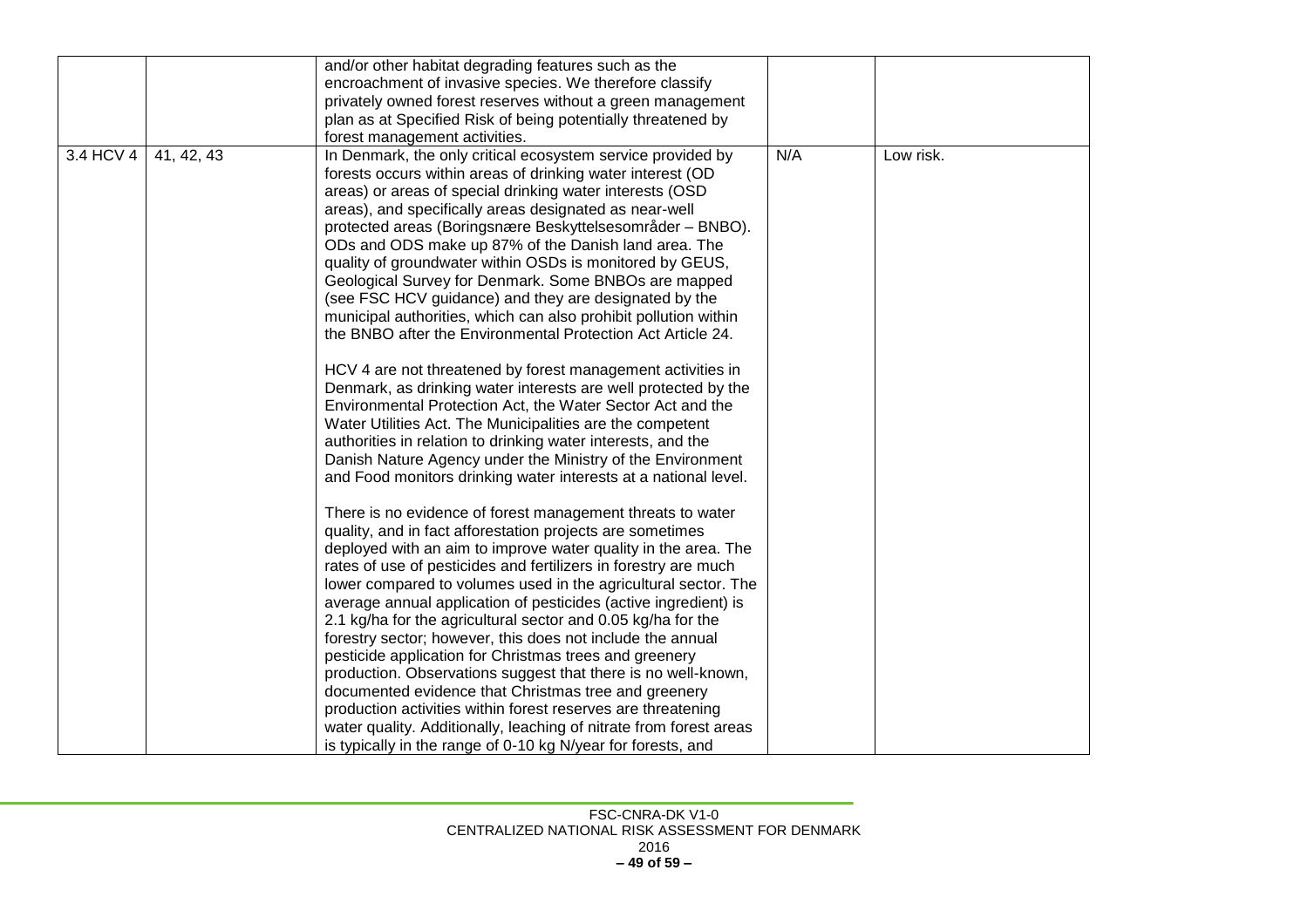|           |       | typically in the range of 30-120 kg N/year for agricultural land. |     |           |
|-----------|-------|-------------------------------------------------------------------|-----|-----------|
|           |       | Again, based on observations, there is no well- known             |     |           |
|           |       | documented evidence that nitrate leaching is threatening water    |     |           |
|           |       |                                                                   |     |           |
|           |       | quality.                                                          |     |           |
|           |       | There is no threat by forest management activities to             |     |           |
|           |       | Denmark's special drinking water interest areas as they are       |     |           |
|           |       |                                                                   |     |           |
|           |       | well protected by the Environmental Protection Act, the Water     |     |           |
|           |       | Sector Act and the Water Utilities Act monitored by the Danish    |     |           |
|           |       | Nature Agency under the Ministry of the Environment and           |     |           |
|           |       | Food. For HCV 4, all of Denmark is considered Low Risk.           |     |           |
| 3.5 HCV 5 |       | Forest sites and resources are not fundamental for meeting the    | N/A | N/A       |
|           |       | basic necessities for communities in Denmark. Forests             |     |           |
|           |       | protected by the Forest Act, also provides a basic protection of  |     |           |
|           |       | local communities' needs. Therefore it is concluded this          |     |           |
|           |       | category is not applicable in the Danish context.                 |     |           |
| 3.6 HCV 6 | 61, 4 | There are almost 33,000 registered cultural heritage sites and    | N/A | Low risk. |
|           |       |                                                                   |     |           |
|           |       | features in Denmark, with some of these sites found in forest     |     |           |
|           |       | reserves.                                                         |     |           |
|           |       | These sites are considered by the Ministry of Culture as          |     |           |
|           |       |                                                                   |     |           |
|           |       | irreplaceable and they are strictly protected. Cultural heritage  |     |           |
|           |       | sites can be ancient graves and burial mounds, but may also       |     |           |
|           |       | include relicts of early settlements, fortifications, old bridges |     |           |
|           |       | and roads, stone walls, etc.                                      |     |           |
|           |       |                                                                   |     |           |
|           |       | There are also areas with landscapes of national cultural         |     |           |
|           |       | significance. Examples of these include early industrial areas    |     |           |
|           |       | with dams, mill ponds etc.                                        |     |           |
|           |       | The 'Parforce' hunting grounds landscape of Grib Skov forest      |     |           |
|           |       | in North Zealand is listed as a UNESCO World Heritage site.       |     |           |
|           |       | This hunting landscape was created in the 1680s after a           |     |           |
|           |       |                                                                   |     |           |
|           |       | decree from King Christian the Fifth. The hunting landscape is    |     |           |
|           |       | included as a UNESCO World Heritage site due to its being a       |     |           |
|           |       | well-preserved example of a Baroque forested landscape.           |     |           |
|           |       | Archaeological and historical values are protected by the         |     |           |
|           |       | Museum Act, Article 8a under the Ministry of Culture.             |     |           |
|           |       |                                                                   |     |           |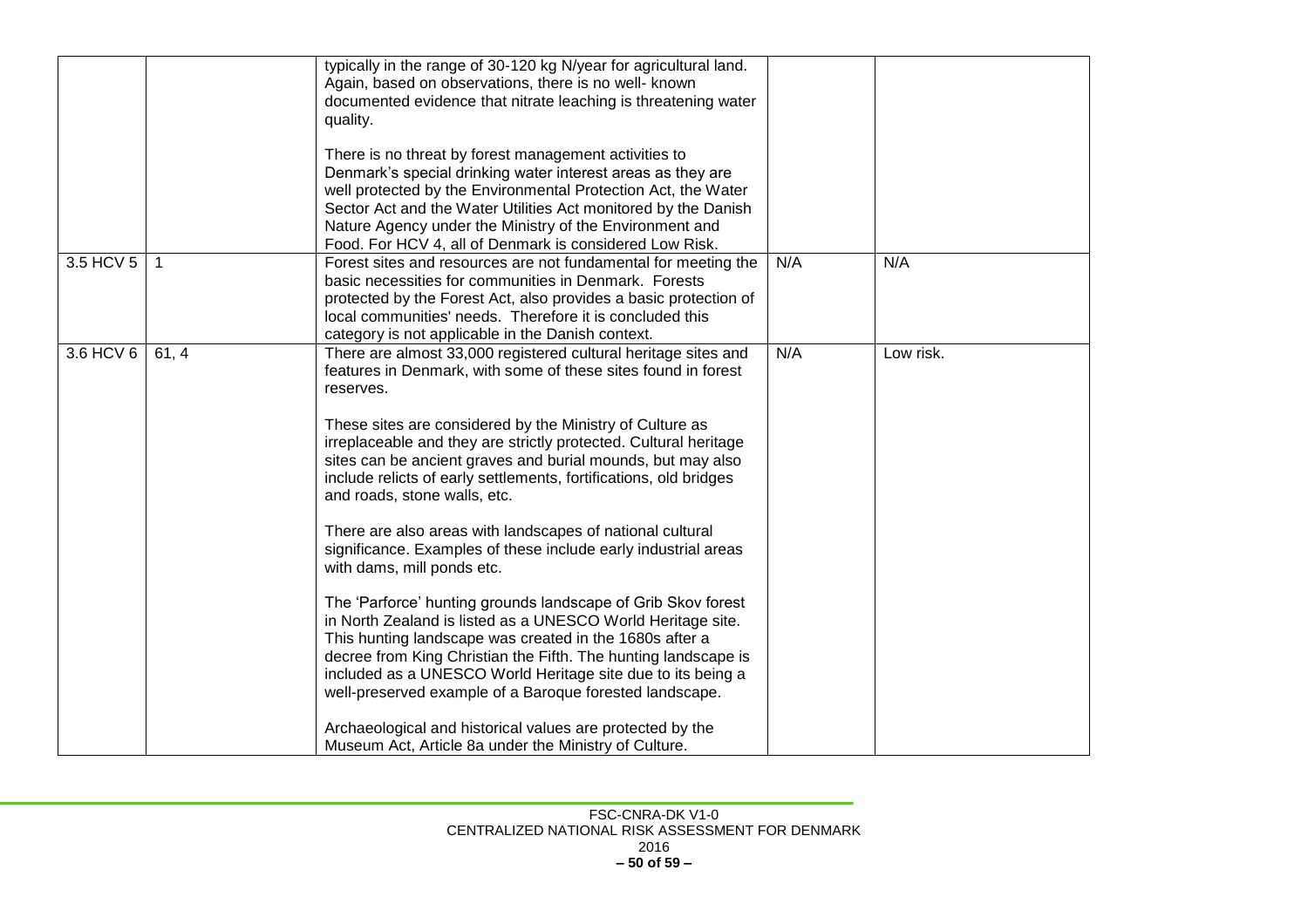| HCV 6 are generally not threatened by forest management<br>activities in Denmark, although there have been occasional<br>cases in recent years of damage or disturbance to historical or<br>archaeological sites or features.                                                                                                                                                                      |  |
|----------------------------------------------------------------------------------------------------------------------------------------------------------------------------------------------------------------------------------------------------------------------------------------------------------------------------------------------------------------------------------------------------|--|
| All cultural values and features of significance have been<br>registered with the Agency for Culture and Palaces under the<br>Ministry of Culture; and databases, interactive maps and GIS<br>information are publicly available on the Agency's website.                                                                                                                                          |  |
| There are no economic incentives that would lead to, and no<br>well-known cases of, forest managers causing damage or<br>disturbing sites or features of national cultural significance.                                                                                                                                                                                                           |  |
| The UNESCO World Heritage-listed 'Parforce' hunting<br>landscape is contained within the Danish State Forest unit in<br>North Zealand, and the Danish Nature Agency has maintained<br>this landscape for more than 300 years. (Note this site became<br>UNESCO site after the publication of the FSC Danish HCV<br>Guidance and the guidance once updated will include<br>reference to this site). |  |
| Cultural heritage sites are well-documented and protected in<br>Denmark under the Ministry of Culture and associated<br>agencies. These sites are not frequently threatened by forest<br>management activities in Denmark; therefore the risk<br>specification for HCV 6 values is consider Low Risk.                                                                                              |  |

#### **Recommended control measures**

<span id="page-50-0"></span>

| Indicator   | Recommended control measures                                                                                                                                                          |  |  |  |
|-------------|---------------------------------------------------------------------------------------------------------------------------------------------------------------------------------------|--|--|--|
| $\vert$ 3.1 | The recommended control measure is that the forest owner provides documentation verifying that they have completed a green management plan, demonstrating that any HCVs               |  |  |  |
|             | present in the forest management unit have been identified, and that sufficient measures have been taken to ensure that any identified HCV is not threatened by forest management     |  |  |  |
|             | activities.                                                                                                                                                                           |  |  |  |
|             | . Or                                                                                                                                                                                  |  |  |  |
|             | For small forest estates, this objective can also be achieved on an operational level through a survey of key biotopes and provision of sufficient protection for the HCVs before any |  |  |  |
|             | operation such as a felling or thinning.                                                                                                                                              |  |  |  |
| 3.3         | The recommended control measure is that the forest owner provides documentation verifying that they have completed a green management plan, demonstrating that any HCVs               |  |  |  |
|             | present in the forest management unit have been identified, and that sufficient measures have been taken to ensure that any identified HCV is not threatened by forest management     |  |  |  |
|             | activities.                                                                                                                                                                           |  |  |  |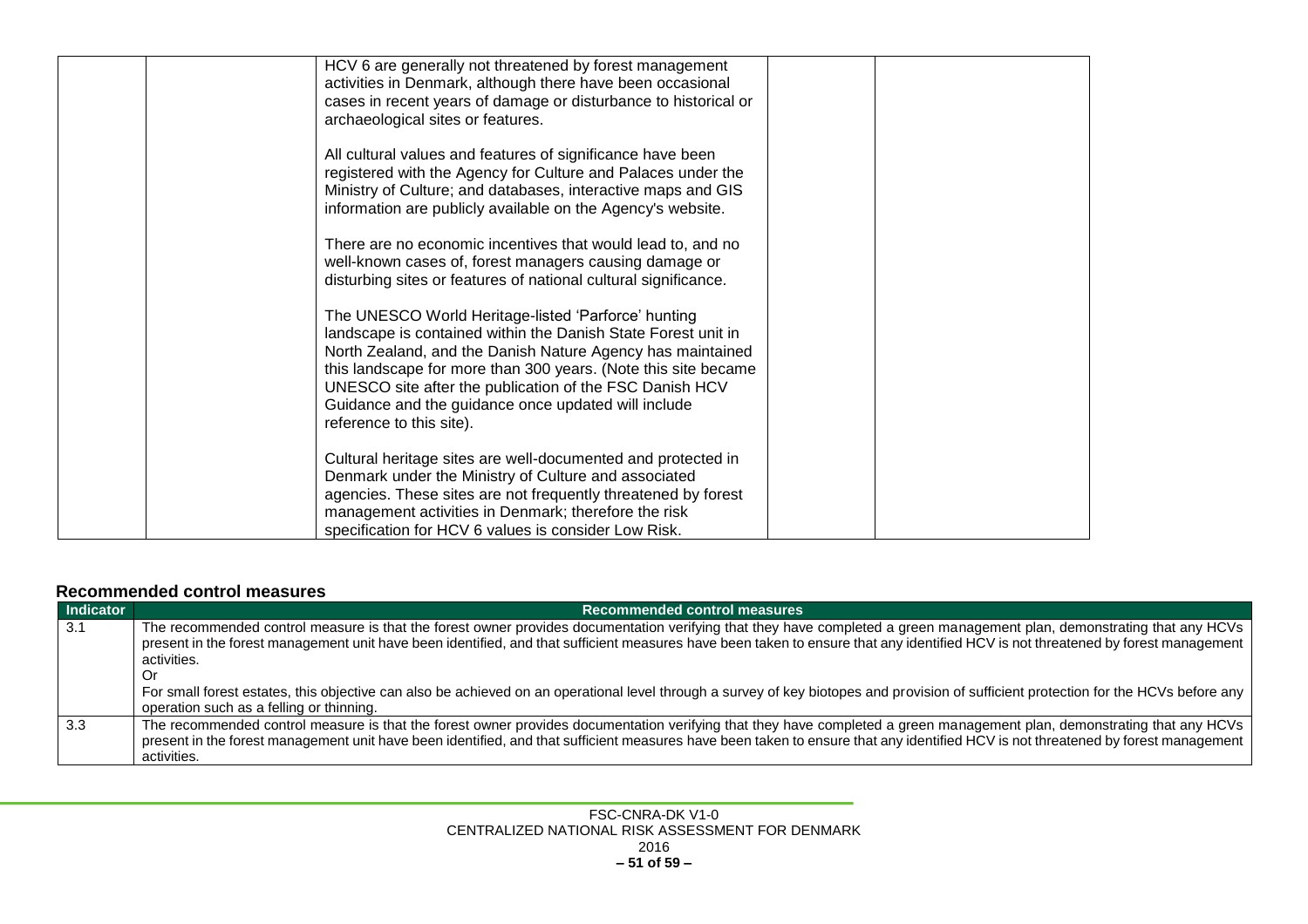| For small forest estates, this objective can also be achieved on an operational level through a survey of key biotopes and provision of sufficient protection for the HCVs before any |
|---------------------------------------------------------------------------------------------------------------------------------------------------------------------------------------|
| l operation such as a felling or thinning.                                                                                                                                            |

#### **Information Sources**

<span id="page-51-0"></span>

| <b>No</b><br>×.   | <b>Source of information</b>                                                                                                                                                                                                                                                                                  | <b>Relevant</b><br><b>HCV</b><br>category<br>and<br>indicator |
|-------------------|---------------------------------------------------------------------------------------------------------------------------------------------------------------------------------------------------------------------------------------------------------------------------------------------------------------|---------------------------------------------------------------|
| $\mathbf 1$       | HCV Guidance 'HCV-vejledningen'. For use in FSC certification of forests in addition to the FSC forest management standard. Updated December<br>2015. FSC Denmark.: https://dk.fsc.org/preview.vejledning-til-identifikation-og-operationel-hndtering-af-hje-bevaringsvaerdier-hcver-i-danmark.a-<br>1280.pdf | HCV 1, 3, 4<br>and 6                                          |
| $\mathbf{2}$      | http://www.naturstyrelsen.dk/Naturbeskyttelse/Natura2000/Handleplaner/                                                                                                                                                                                                                                        | HCV <sub>3</sub>                                              |
| $\overline{3}$    | Green management plans. http://naturstyrelsen.dk/naturbeskyttelse/skovbrug/privat-skovdrift/tilskud-til-private-skove/groen-driftsplan/                                                                                                                                                                       | HCV 1 and<br>3                                                |
| 4                 | Procedure for Natura 2000 management exemptions. http://www.naturstyrelsen.dk/Naturbeskyttelse/Natura2000/Handleplaner/                                                                                                                                                                                       | HCV <sub>3</sub>                                              |
| 5                 | http://naturstyrelsen.dk/media/nst/67042/Noeglebiotoper_Screen.pdf                                                                                                                                                                                                                                            | HCV <sub>3</sub>                                              |
| 6                 | Biologisk mangfoldighed i Danmark - Status og Strategi http://www2.sns.dk/udgivelser/2003/mangfoldighed/                                                                                                                                                                                                      | HCV <sub>1</sub>                                              |
| $\overline{7}$    | Standard for FSC Certificering i Danmark_korrektur 2011                                                                                                                                                                                                                                                       | HCV <sub>1</sub><br>HCV <sub>3</sub>                          |
| 8                 | Skovloven                                                                                                                                                                                                                                                                                                     | HCV <sub>1</sub>                                              |
| 9                 | IUCN Red List: Redlist species in Danish forest (LC excluded): http://www.iucnredlist.org/search/saved?id=67079                                                                                                                                                                                               | HCV <sub>1</sub>                                              |
| 10                | Vejledning om Skoloven §25: http://naturstyrelsen.dk/media/164667/vejledning-om-skovlovens-25-senest-aendret-d-18-august-2015.pdf                                                                                                                                                                             | HCV <sub>1</sub>                                              |
| 11                | The Danish Redlist / Den danske rødliste / Fagdatacenter for Biodiversitet og Terrestrisk Natur (B-FDC). - Danmarks Miljøundersøgelser, [2004]<br>http://redlist.dmu.dk                                                                                                                                       | HCV <sub>1</sub>                                              |
| $12 \overline{ }$ | the Danish Redlist 1997, printable pdf:<br>http://www.sns.dk/1pdf/rodlis.pdf                                                                                                                                                                                                                                  | HCV1                                                          |
| 13                | Manual for redlisting animal and plant species in Denmark<br>http://www.dmu.dk/1 viden/2 Publikationer/3 tekanvisning/rapporter/TA20.pdf                                                                                                                                                                      | HCV <sub>1</sub>                                              |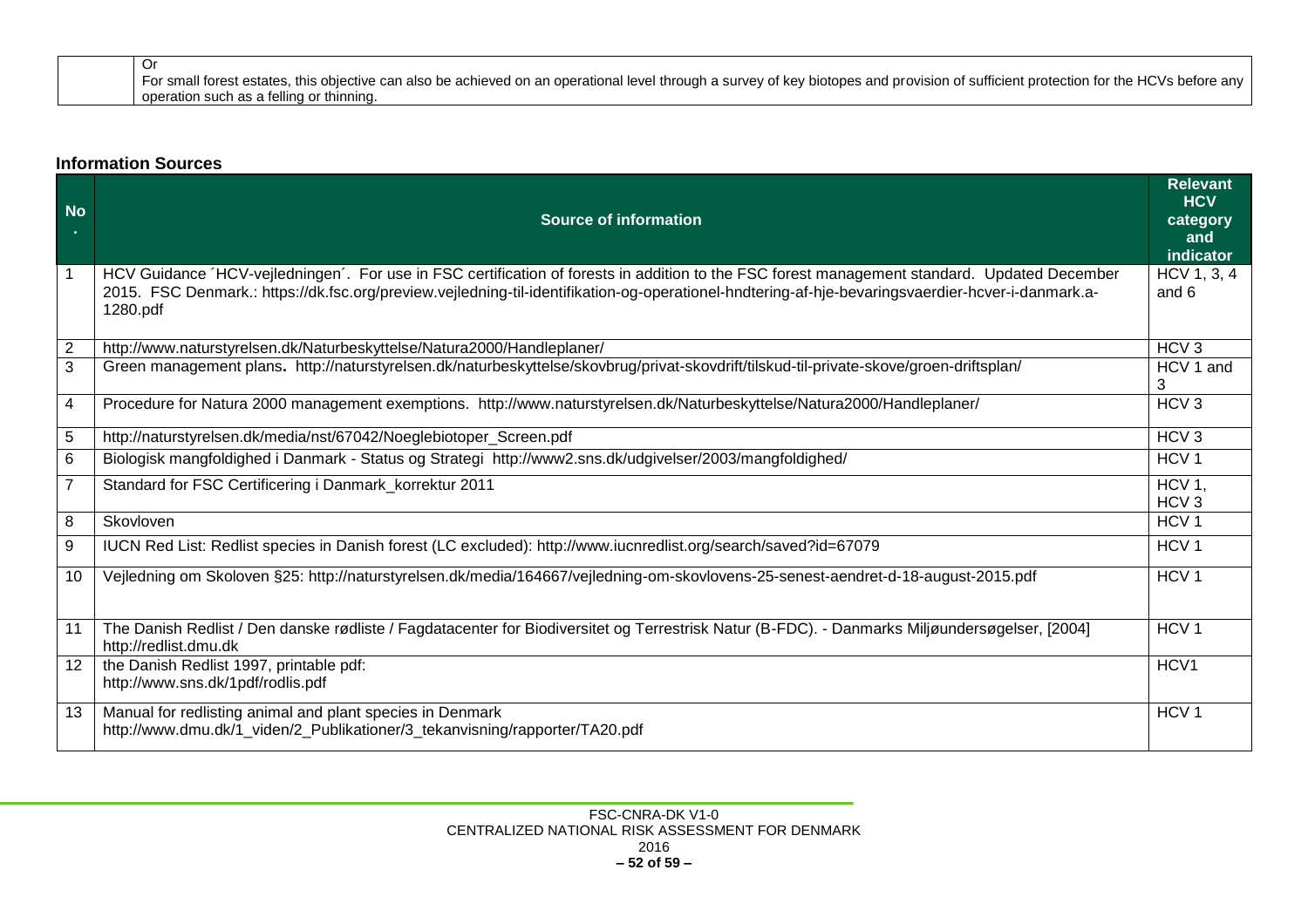| 14 | List of Natura 2000 areas in Denmark                                                                                                                     | HCV <sub>1</sub> , |
|----|----------------------------------------------------------------------------------------------------------------------------------------------------------|--------------------|
|    | http://naturstyrelsen.dk/media/nst/68127/Natura2000%20nr.pdf                                                                                             | HCV3               |
| 15 | Danske naturtyper i det europæiske NATURA 2000 netværk                                                                                                   | $HCV1$ ,           |
|    | http://www.sns.dk/udgivelser/2001/87-7279-400-3/helepubl.pdf                                                                                             | HCV3               |
|    |                                                                                                                                                          |                    |
| 16 | Fourth Country Report to CBD, Denmark, Januar 2010<br>https://www.cbd.int/doc/world/dk/dk-nr-04-en.pdf                                                   | HCV 1,             |
|    |                                                                                                                                                          |                    |
| 17 | Oversigt over Habitatområdernes udpegningsgrundlag 31/12 2012                                                                                            | HCV <sub>3</sub>   |
|    | http://naturstyrelsen.dk/media/nst/Attachments/HabitatUdpgr201231Dec.pdf                                                                                 |                    |
| 18 | Ændringer i Habitatområdernes udpegningsgrundlag som følge af offentlig høring 25. juni - 20. august 2012.                                               | HCV <sub>1</sub>   |
| 19 | Oversigt over Fuglebeskyttelsesområdernes udpegningsgrundlag 31/12 2012                                                                                  | HCV <sub>1</sub>   |
| 20 | Ændringer i Fuglebeskyttelsesområdernes udpegningsgrundlag som følge af offentlig høring 25/6 - 20/8 2012.                                               | HCV <sub>1</sub>   |
| 21 | NOVANA Program webiste: http://naturstyrelsen.dk/vandmiljoe/overvaagning-af-vand-og-natur/novana-program/                                                | HCV3               |
| 22 | Online maps of Natura 2000 areas in Denmark:                                                                                                             | HCV <sub>1</sub>   |
|    | http://miljoegis.mim.dk/cbkort?selectorgroups=themecontainer%20Natura2000%20fredning&mapext=277608%206024994.2%201064040%206422715                       |                    |
|    | .8&layers=theme-gst-dtkskaerm_daempet%20ef_fugle_bes_omr%20ramsar_omr%20ef_habitat_omr%20theme-pg-                                                       |                    |
|    | natura_2000_omraader&mapheight=969&mapwidth=1925&profile=miljoegis-natura2000                                                                            |                    |
| 23 | Online map of Protected areas, example:                                                                                                                  | HCV <sub>1</sub>   |
|    | http://miljoegis.mim.dk/spatialmap?selectorgroups=themecontainer%20Natura2000%20fredning&mapext=529601.6%206207816.6%20578779.2%206                      |                    |
|    | 228475.8&layers=theme-gst-dtkskaerm_daempet%20fredede_omr&mapheight=808&mapwidth=1925&profile=miljoegis-<br>natura2000&ignorefavorite=true               |                    |
|    |                                                                                                                                                          |                    |
| 24 | PFM Proposed tool for assessment of HNV. Extract for presentation from the Network for Forest Act §25.                                                   | HCV <sub>1</sub>   |
| 25 | Own elaboration: Comparison of HNV map hotspot with existing Natura 2000 areas.                                                                          | HCV <sub>1</sub>   |
| 26 | Biodiversitetskort for Danmark. Ejrnes et al 2014                                                                                                        | HCV3               |
| 27 | The development of a High Nature Value map for forests in Denmark: Udvikling af et High Nature Value - HNV-Skovkort for Danmark. Johannsen et al<br>2015 | HCV <sub>3</sub>   |
| 28 | National Forest Inventory - Skove og Plantager 2013: http://ign.ku.dk/samarbejde-raadgivning/myndighedsbetjening/skovovervaagning/skove-og-              | HCV3               |
|    | plantager-2013.pdf                                                                                                                                       |                    |
| 29 | Greenpeace Intact Natural Forest Landscapes http://www.intactforests.org/world.webmap.html                                                               | HCV3               |
| 30 | Skovrejsning og Grundvand                                                                                                                                | HCV <sub>4</sub>   |
|    | http://www2.sns.dk/udgivelser/2003/skovrejsning_grundvand/helepubl.pdf                                                                                   |                    |
| 31 | Map of Areas of Special interest for Drinkingwater supplies                                                                                              | HCV <sub>4</sub>   |
| 32 | Map of Areas of Special interest for Drinkingwater supplies                                                                                              | HCV <sub>4</sub>   |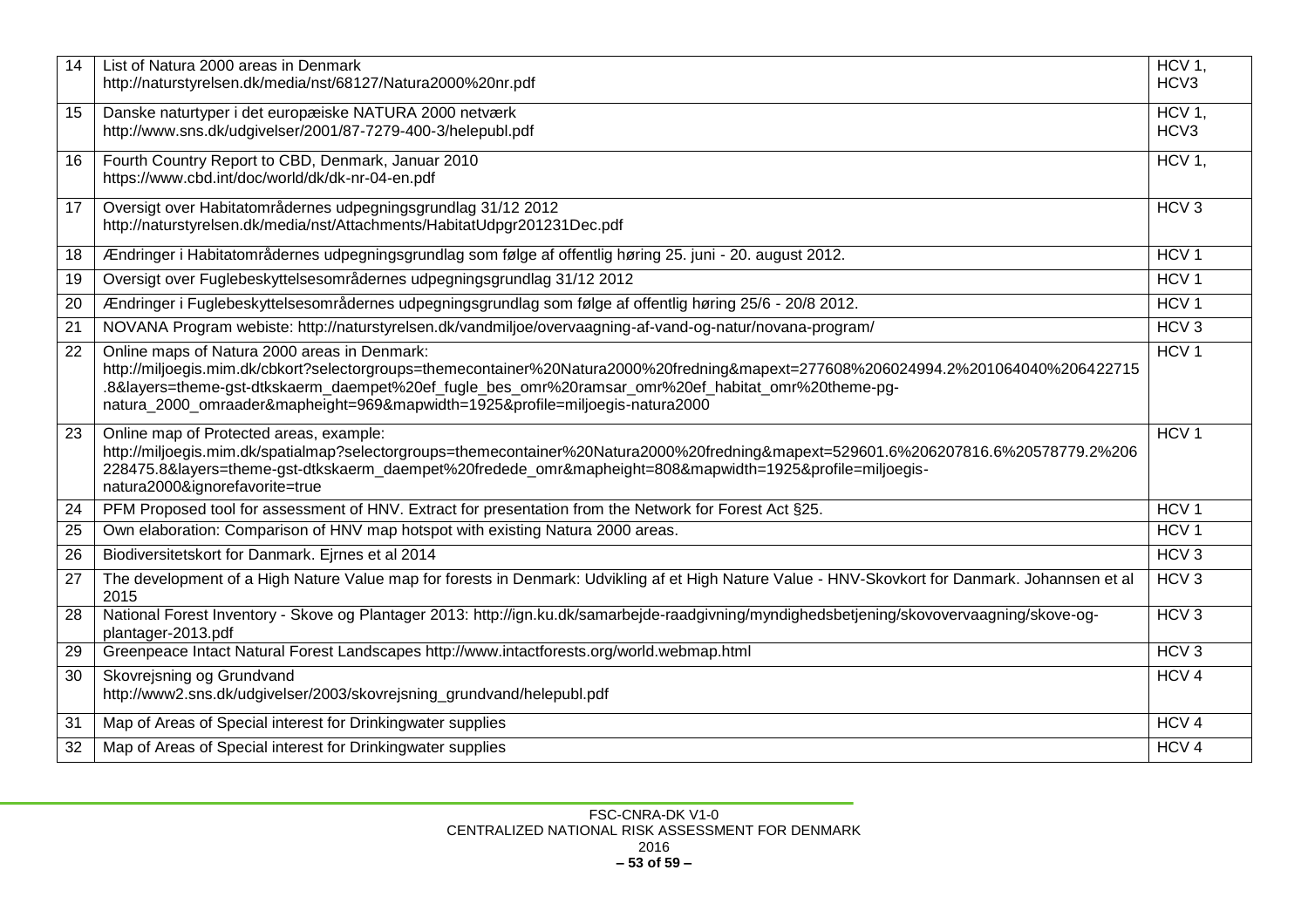| 33 | Museumsloven. Danish Museum act. https://www.retsinformation.dk/forms/R0710.aspx?id=162504                                                                                                                                                                           | HCV <sub>6</sub> |
|----|----------------------------------------------------------------------------------------------------------------------------------------------------------------------------------------------------------------------------------------------------------------------|------------------|
| 34 | Example map from Danmarks Miljøportal<br>http://arealinformation.miljoeportal.dk/distribution                                                                                                                                                                        | HCV <sub>6</sub> |
| 35 | Example map from Danmarks Miljøportal<br>http://arealinformation.miljoeportal.dk/distribution                                                                                                                                                                        | HCV <sub>6</sub> |
| 36 | Article from Agency for Culture and Palaces website: Denmark suggest the Parforce hunting landscape of the North Zealand forests as UNESCO<br>World Heritage Site.<br>http://slks.dk/verdensarv/parforcejagtlandskabet-i-nordsjaelland/ as last seen on 19 Jan 2016. | HCV <sub>6</sub> |
| 37 | http://ec.europa.eu/environment/nature/legislation/birdsdirective/index_en.htm                                                                                                                                                                                       |                  |
| 38 | http://www.eea.europa.eu/data-and-maps/figures/map-of-distribution-of-ramsar-sites-within-the-eea-member-countries-open-circles-indicating-sites-<br>designated-to-protect-threatened-species-green as last seen on 19 Jan 2016.                                     |                  |
| 39 | http://www.eea.europa.eu/data-and-maps/figures/map-of-distribution-of-ramsar-sites-within-the-eea-member-countries-open-circles-indicating-sites-<br>designated-to-protect-threatened-species-green as last seen on 19 Jan 2016.                                     |                  |
| 40 | http://miljoegis.mim.dk/cbkort?profile=miljoegis_naturplaner2011 as last seen on 19 Jan 2016.                                                                                                                                                                        |                  |
| 41 | http://whc.unesco.org/en/list/1469 as last seen on 19 Jan 2016.                                                                                                                                                                                                      |                  |
| 42 | http://info.fsc.org/certificate.php                                                                                                                                                                                                                                  |                  |
| 43 | https://www.cbd.int/countries/profile/default.shtml?country=dk as last seen on 19 Jan 2016                                                                                                                                                                           |                  |
| 44 | http://naturstyrelsen.dk/naturbeskyttelse/skovbrug/privat-skovdrift/tilskud-til-private-skove/groen-driftsplan/                                                                                                                                                      |                  |
| 45 | Danish Nature Policy Our Shared Nature. October 2014. Danish Ministry of the Environment, Danish Nature Agency. Electronic publication 978-87-<br>92256-98- nst.dk/naturplandk.                                                                                      |                  |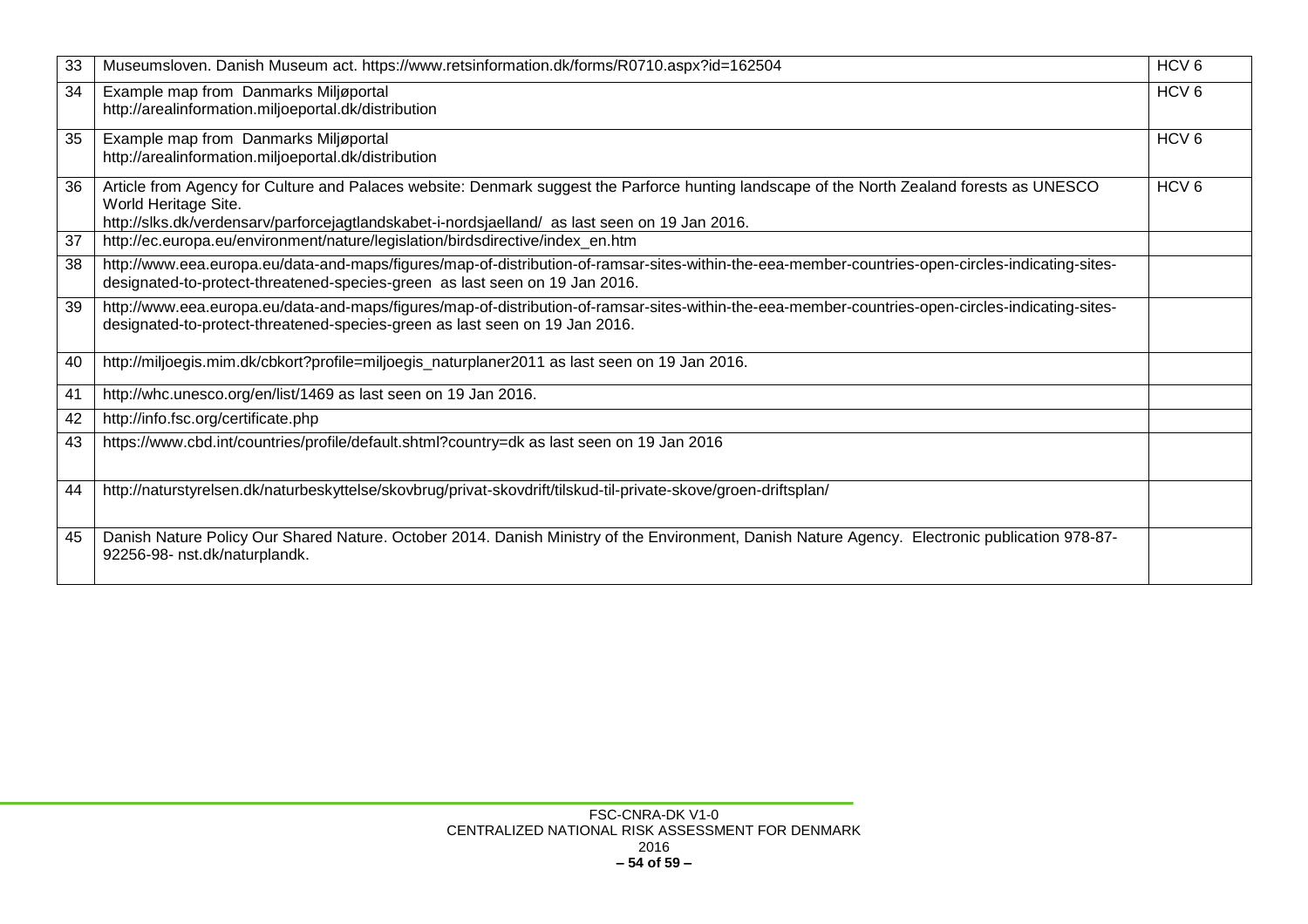# Controlled wood category 4: Wood from forests being converted to plantations or non-forest use

#### **Risk assessment**

<span id="page-54-1"></span><span id="page-54-0"></span>

| Indicator | <b>Source of information</b>                                                                                                                                                                                                                                                                                                     | <b>Functional scale</b> | <b>Risk designation</b><br>and determination                                                                                                                                                                                                                                                                                                                                                                                                                                                                                                                                                                                                                                                                                                                                                                                                                                                                                                                                                                                                                                                                                                                                                                                                                                                                                                                                                                                                                                                                                                                                                                                                                                                                                                                                                                                                                                                                                                                                                                  |
|-----------|----------------------------------------------------------------------------------------------------------------------------------------------------------------------------------------------------------------------------------------------------------------------------------------------------------------------------------|-------------------------|---------------------------------------------------------------------------------------------------------------------------------------------------------------------------------------------------------------------------------------------------------------------------------------------------------------------------------------------------------------------------------------------------------------------------------------------------------------------------------------------------------------------------------------------------------------------------------------------------------------------------------------------------------------------------------------------------------------------------------------------------------------------------------------------------------------------------------------------------------------------------------------------------------------------------------------------------------------------------------------------------------------------------------------------------------------------------------------------------------------------------------------------------------------------------------------------------------------------------------------------------------------------------------------------------------------------------------------------------------------------------------------------------------------------------------------------------------------------------------------------------------------------------------------------------------------------------------------------------------------------------------------------------------------------------------------------------------------------------------------------------------------------------------------------------------------------------------------------------------------------------------------------------------------------------------------------------------------------------------------------------------------|
| 4.1       | Legislation                                                                                                                                                                                                                                                                                                                      |                         | Assessment based on legality                                                                                                                                                                                                                                                                                                                                                                                                                                                                                                                                                                                                                                                                                                                                                                                                                                                                                                                                                                                                                                                                                                                                                                                                                                                                                                                                                                                                                                                                                                                                                                                                                                                                                                                                                                                                                                                                                                                                                                                  |
|           | Bekendtgørelse om<br>erstatningsskov (Order for<br>compensation forest): BEK nr 1185<br>af 07/12/2011;<br>https://www.retsinformation.dk/For<br>ms/R0710.aspx?id=129849<br>Skovloven (Forest Act) LBK nr 678<br>af 14/06/2013, art. 6, 8, 10, 11, 12,<br>37, 38<br>https://www.retsinformation.dk/for<br>ms/R0710.aspx?id=143280 |                         | Content of the law:<br>The Forest Act specifies that a forest reserve must be kept as a forested area, and<br>conversion of a forest reserve can happen only under special circumstances. Conversion<br>can be effected by lifting the forest reserve classification, but under such circumstances a<br>compensation forest should be established within a given timeframe. The establishment of<br>compensation forest is regulated under the Order of Compensation Forest.<br>If the converted area is 0.5 ha or below, no compensation forest is required. In areas close<br>to cities, no compensation forest is required on areas of 0.1 ha or below. If the requirement<br>is found to be manifestly unreasonable, compensation forest shall not be established.<br>The area of compensation forest is calculated based on the converted area. If damage is<br>done on adjacent areas, the area for calculation can be expanded to cover these areas as<br>well.<br>The size of the area can be calculated based on:<br>110% of the calculation area for areas without woodland or without special forest legality<br>potential;<br>150% of the calculation area for areas managed as ordinary forest;<br>200% of the calculation area for forest near cities, and for areas with high forest recreational<br>or biodiversity values including forest edges.<br>For infrastructural projects the compensation area is calculated as 200% of the forest area.<br>The Danish Nature Agency can set up requirements as to the location of the compensation<br>forest, as well as the forest type. Compensation forest can also be established gradually.<br>A security (in the form of a bank guarantee or similar) shall be provided in relation to the<br>establishment of compensation forest; and shall be able to cover the expenses associated<br>with establishing the compensation forest.<br>Compensation forest can also be in the form of forested areas not included in the forest<br>reserve. |
|           |                                                                                                                                                                                                                                                                                                                                  |                         |                                                                                                                                                                                                                                                                                                                                                                                                                                                                                                                                                                                                                                                                                                                                                                                                                                                                                                                                                                                                                                                                                                                                                                                                                                                                                                                                                                                                                                                                                                                                                                                                                                                                                                                                                                                                                                                                                                                                                                                                               |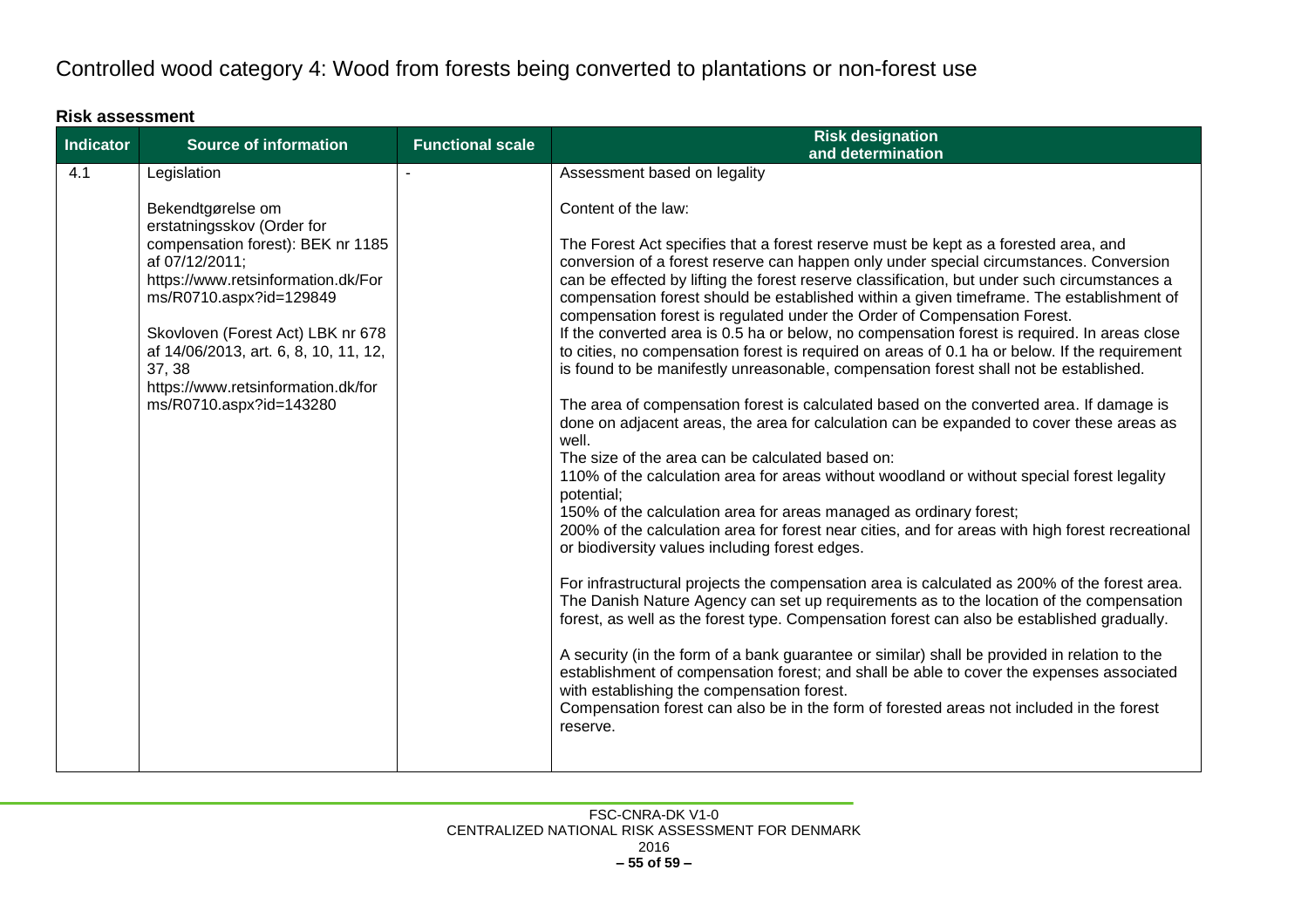| Is the law enforced?                                                                                                                                                                                                                                                                                                                                                                                                                          |
|-----------------------------------------------------------------------------------------------------------------------------------------------------------------------------------------------------------------------------------------------------------------------------------------------------------------------------------------------------------------------------------------------------------------------------------------------|
| Denmark has a high Corruption Perceptions Index (CPI) and a high score on the World<br>Bank Worldwide Governance Indicators. Forest control activities are carried out only if<br>violations in the forest have been reported by stakeholders. Because Denmark is densely<br>populated, there is low risk of illegal conversion not being detected. The legislation and<br>requirement of compensation forest is considered well implemented. |
| Is it possible to conclude that the spatial threshold (0.02% or 5000 ha) is met?                                                                                                                                                                                                                                                                                                                                                              |
| Legislation exists only for forest reserves, and – for the forested areas in Denmark that are<br>not classified as forest reserves – no approval or requirement of compensation forest is<br>requested.<br>The conversion of forest reserves is strictly regulated. However, the legislation does not                                                                                                                                         |
| ensure compensation for conversion of forest areas outside the forest reserve.<br>It is estimated that 28% of the forest area is not classified as forest reserve, and can thus be<br>freely converted.                                                                                                                                                                                                                                       |
| Thus, the legislation is not able to prohibit conversion to the outcome of the indicator.                                                                                                                                                                                                                                                                                                                                                     |
| Risk conclusion: Undesignated                                                                                                                                                                                                                                                                                                                                                                                                                 |

<span id="page-55-0"></span>**Recommended control measures** N/A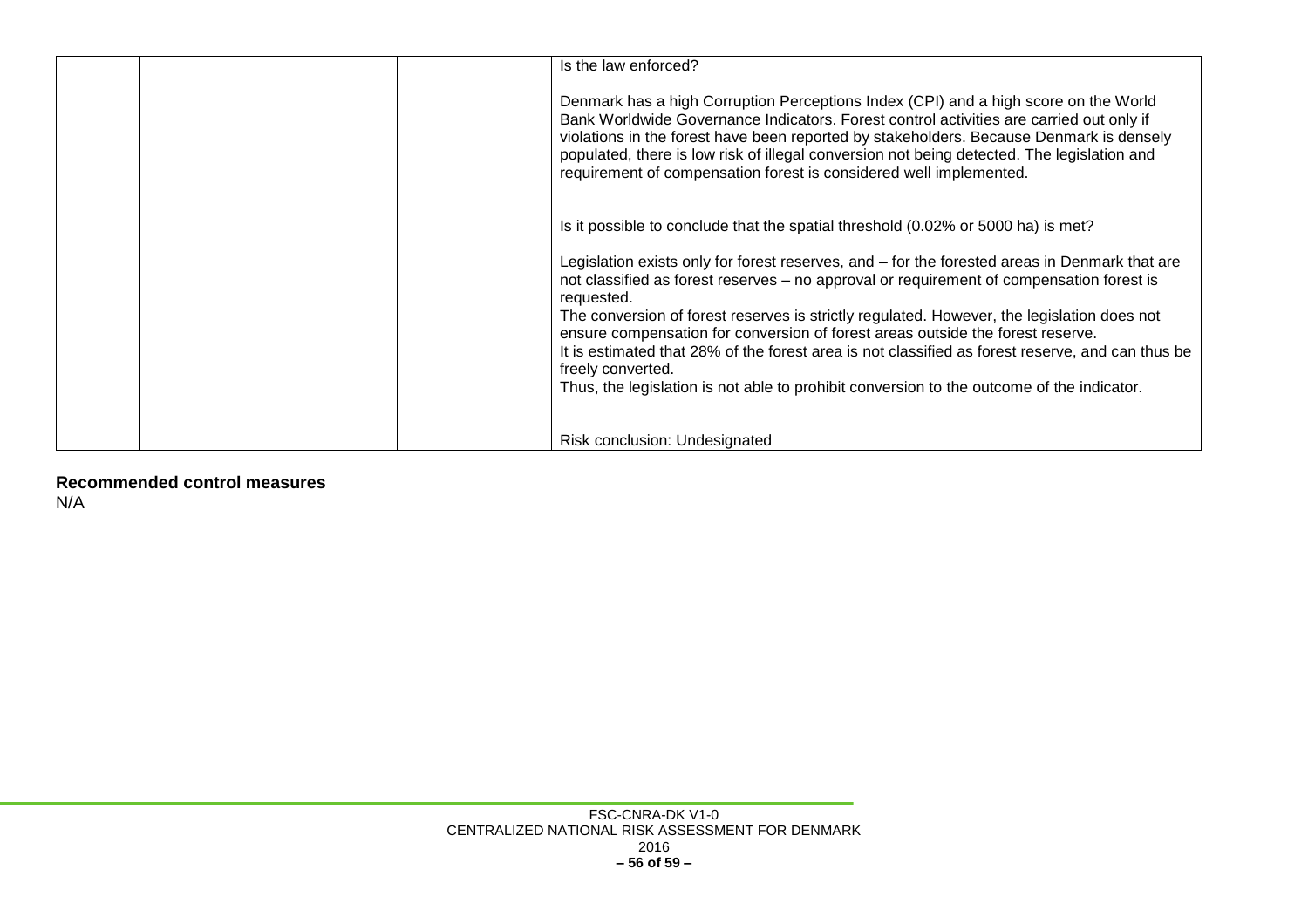# Controlled wood category 5: Wood from forests in which genetically modified trees are planted

#### **Risk assessment**

<span id="page-56-1"></span><span id="page-56-0"></span>

| <b>Indicator</b> | <b>Sources of information</b>                                                                                                                                                                                                | <b>Functional scale</b> | <b>Risk designation and</b><br>determination |
|------------------|------------------------------------------------------------------------------------------------------------------------------------------------------------------------------------------------------------------------------|-------------------------|----------------------------------------------|
| 5.1              | Ministry of Environment and Food (Research with GMO):<br>http://mst.dk/virksomhed-myndighed/genteknologi/forskning-med-<br>gmo/                                                                                              |                         | Low risk                                     |
|                  | Ministry of Environment and Food (GMO Trial Release):<br>http://mst.dk/virksomhed-<br>myndighed/genteknologi/forsoegsudsaetning-med-gmo/register-<br>over-forsoegsudsaetninger/godkendte-forsoegsudsaetninger-i-<br>danmark/ |                         |                                              |
|                  | EU Commission webpage; Deliberate Release of GMO in<br>Denmark:<br>http://gmoinfo.jrc.ec.europa.eu/overview/DK.asp                                                                                                           |                         |                                              |
|                  | EU Register on Authorized GMO:<br>http://ec.europa.eu/food/dyna/gm_register/index_en.cfm                                                                                                                                     |                         |                                              |
|                  | http://naturerhverv.dk/tvaergaaende/gmo/dyrkning/kontrol/#c38123                                                                                                                                                             |                         |                                              |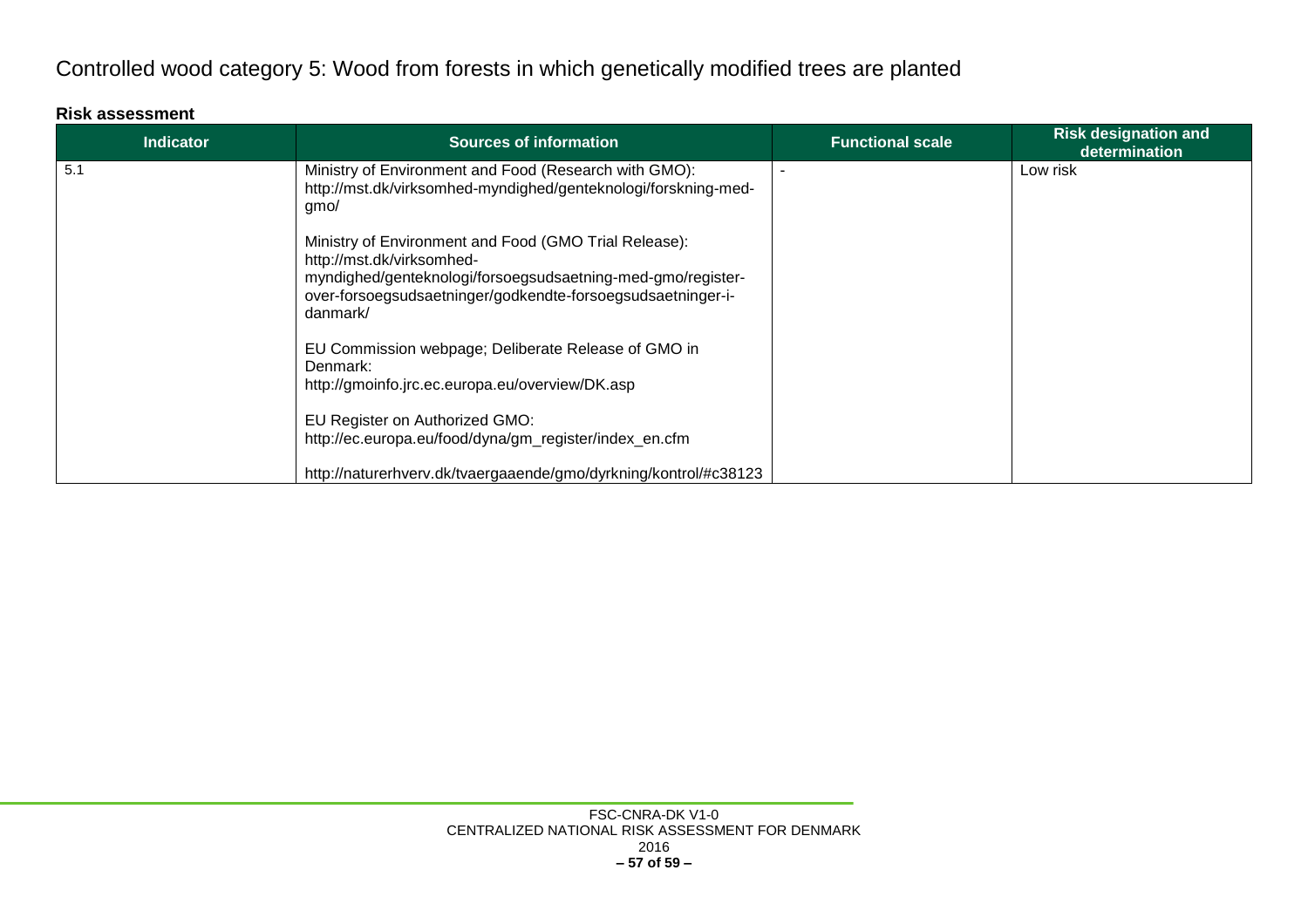|                 | <b>GMO Context Question</b>                                                                                                                                   | <b>Answer</b>                                                                                                                                                                                   | Sources of Information (list sources if<br>different types of information, such as<br>reports, laws, regulations, articles,<br>web pages news articles etc.). |
|-----------------|---------------------------------------------------------------------------------------------------------------------------------------------------------------|-------------------------------------------------------------------------------------------------------------------------------------------------------------------------------------------------|---------------------------------------------------------------------------------------------------------------------------------------------------------------|
|                 | Is there any legislation covering GMO<br>(trees)?                                                                                                             | Act on Environment and Genetic Engineering. LBK nr 840 af 03/07/2015;<br>https://www.retsinformation.dk/forms/r0710.aspx?id=173167                                                              |                                                                                                                                                               |
|                 |                                                                                                                                                               | Order on approval of production using genetically modified plants and<br>animals. BEK nr 35 af 19/01/2012;<br>https://www.retsinformation.dk/Forms/R0710.aspx?id=138273                         |                                                                                                                                                               |
|                 |                                                                                                                                                               | Order on fee for case management and supervision under the Act on<br>Environment and Genetic Engineering. BEK nr 38 af 19/01/2012;<br>https://www.retsinformation.dk/Forms/R0710.aspx?id=139102 |                                                                                                                                                               |
|                 |                                                                                                                                                               | <b>EU Directive</b><br>EU Directive on the deliberate release into the environment of genetically<br>modified organisms and repealing Council Directive 90/220/EEC                              |                                                                                                                                                               |
| $\overline{2}$  | Does applicable legislation for the area<br>under assessment include a ban for<br>commercial use of GMO (trees)?                                              | <b>No</b>                                                                                                                                                                                       |                                                                                                                                                               |
| 3               | Is there evidence of unauthorized use of<br>GM trees?                                                                                                         | <b>No</b>                                                                                                                                                                                       |                                                                                                                                                               |
| $\overline{4}$  | Is there any commercial use of GM trees in<br>the country or region?                                                                                          | <b>No</b>                                                                                                                                                                                       |                                                                                                                                                               |
| $5\phantom{.0}$ | Are there any trials of GM trees in the<br>country or region?                                                                                                 | <b>No</b>                                                                                                                                                                                       |                                                                                                                                                               |
| 6               | Are licenses required for commercial use of<br>GM trees?                                                                                                      | Yes                                                                                                                                                                                             |                                                                                                                                                               |
|                 | Are there any licenses issued for GM trees<br>relevant for the area under assessment? (If<br>so, in what regions, for what species and to<br>which entities?) | <b>No</b>                                                                                                                                                                                       |                                                                                                                                                               |
| 8               | What GM 'species' are used?                                                                                                                                   | N/A                                                                                                                                                                                             |                                                                                                                                                               |
| 9               | Can it be clearly determined in which MUs<br>the GM trees are used?                                                                                           | N/A                                                                                                                                                                                             |                                                                                                                                                               |